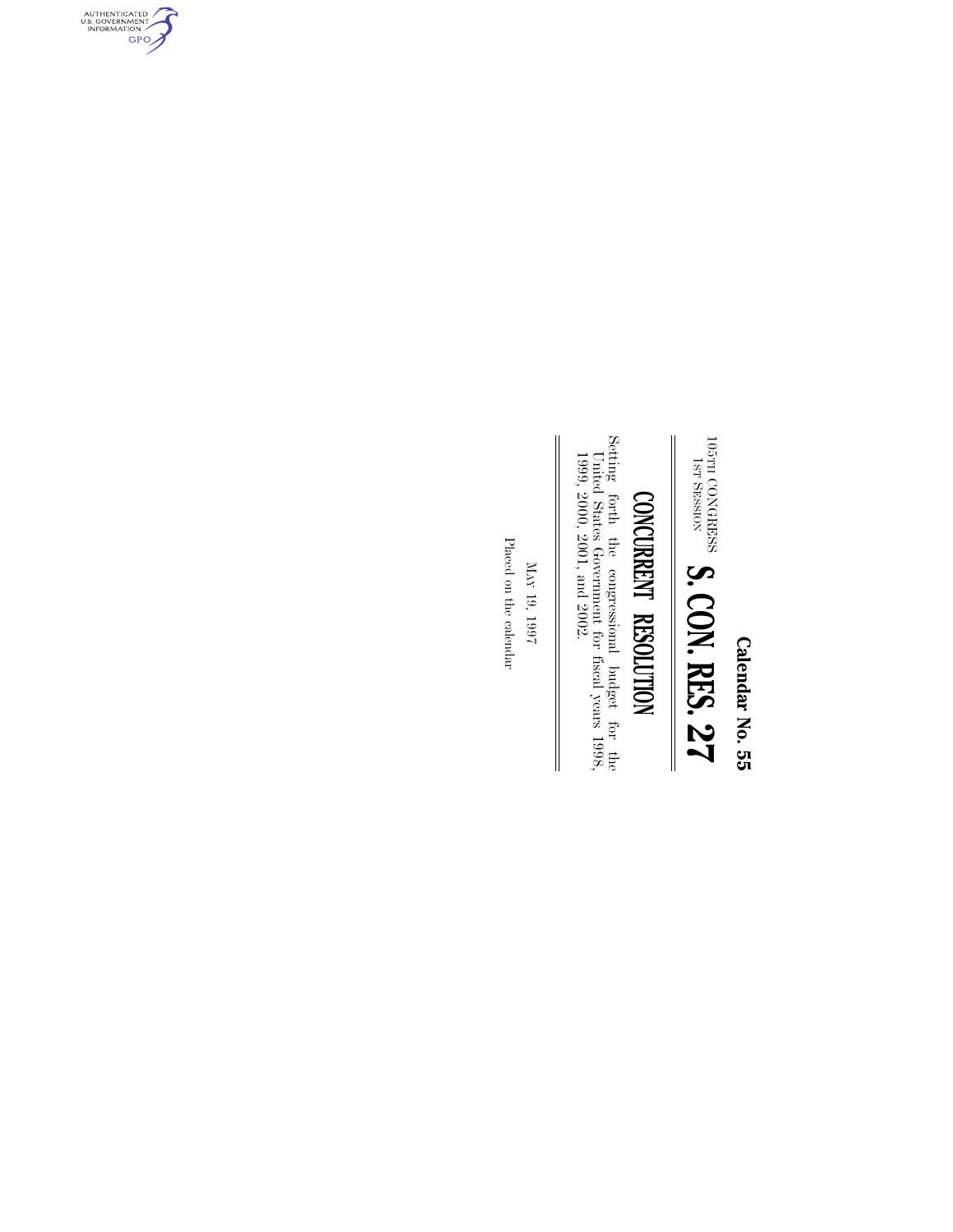# **Calendar No. 55** 1ST SESSION **S. CON. RES. 27**

105TH CONGRESS<br>1st Session

#### Setting forth the congressional budget for the United States Government for fiscal years 1998, 1999, 2000, 2001, and 2002.

#### IN THE SENATE OF THE UNITED STATES

MAY 19, 1997

Mr. DOMENICI, from the Committee on the Budget, submitted the following original concurrent resolution; which was placed on the calendar

## **CONCURRENT RESOLUTION**

Setting forth the congressional budget for the United States Government for fiscal years 1998, 1999, 2000, 2001, and 2002.

1 *Resolved by the Senate (the House of Representatives*

2 *concurring),*

3 **SECTION 1. CONCURRENT RESOLUTION ON THE BUDGET**

4 **FOR FISCAL YEAR 1998.**

 (a) DECLARATION.—The Congress determines and declares that this resolution is the concurrent resolution on the budget for fiscal year 1998 including the appro-priate budgetary levels for fiscal years 1999, 2000, 2001,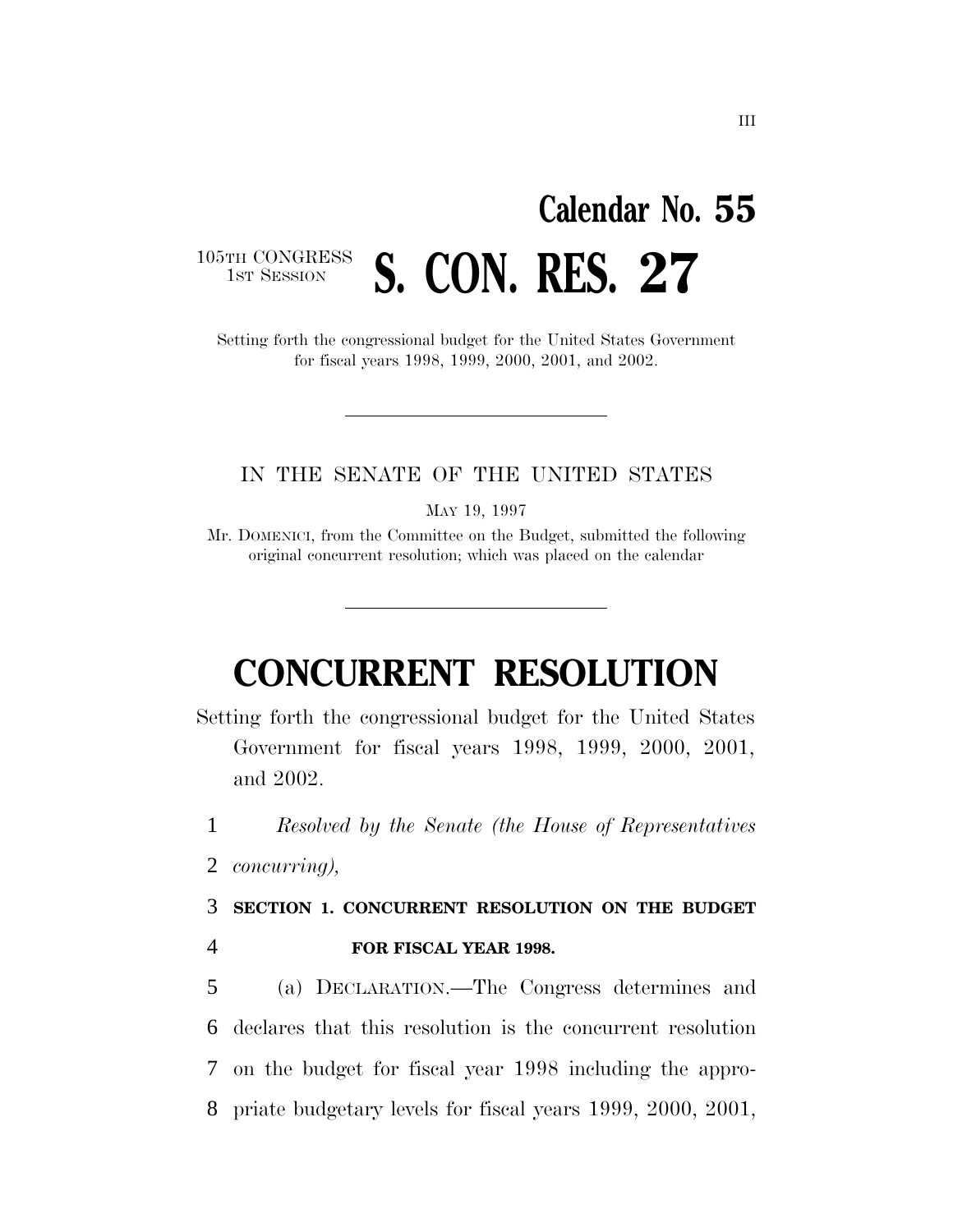- 1 and 2002 as required by section 301 of the Congressional
- 2 Budget Act of 1974.
- 3 (b) TABLE OF CONTENTS.—The table of contents for

#### 4 this concurrent resolution is as follows:

Sec. 1. Concurrent resolution on the budget for fiscal year 1998.

#### TITLE I—LEVELS AND AMOUNTS

- Sec. 101. Recommended levels and amounts.
- Sec. 102. Social Security.
- Sec. 103. Major functional categories.
- Sec. 104. Reconciliation.

#### TITLE II—BUDGETARY RESTRAINTS AND RULEMAKING

- Sec. 201. Discretionary spending limits.
- Sec. 202. Allowance in the Senate.
- Sec. 203. Allowance in the Senate for section 8 housing assistance.
- Sec. 204. Environmental reserve.
- Sec. 205. Federal land acquisition reserve.
- Sec. 206. Allowance in the Senate for arrearages.
- Sec. 207. Intercity passenger rail reserve fund for fiscal years 1998–2002.
- Sec. 208. Mass transit reserve fund for fiscal years 1998–2002.
- Sec. 209. Exercise of rulemaking powers.

#### TITLE III—SENSE OF THE SENATE

- Sec. 301. Sense of the Senate on long term entitlement reforms, including accuracy in determining changes in the cost of living.
- Sec. 302. Sense of the Senate on tactical fighter aircraft programs.
- Sec. 303. Sense of the Senate regarding children's health coverage.
- Sec. 304. Sense of the Senate on a Medicaid per capita cap.
- Sec. 305. Sense of the Senate that added savings go to deficit reduction.
- Sec. 306. Sense of the Senate on fairness in Medicare.
- Sec. 307. Sense of the Senate regarding assistance to Lithuania and Latvia.
- Sec. 308. Sense of the Senate regarding a national commission on higher education.

Sec. 309. Sense of the Senate on lockbox.

Sec. 310. Sense of the Senate on the earned income credit.

### 5 **TITLE I—LEVELS AND AMOUNTS**

#### 6 **SEC. 101. RECOMMENDED LEVELS AND AMOUNTS.**

- 7 The following budgetary levels are appropriate for the
- 8 fiscal years 1998, 1999, 2000, 2001, and 2002:
- 9 (1) FEDERAL REVENUES.—For purposes of the en-
- 10 forcement of this resolution—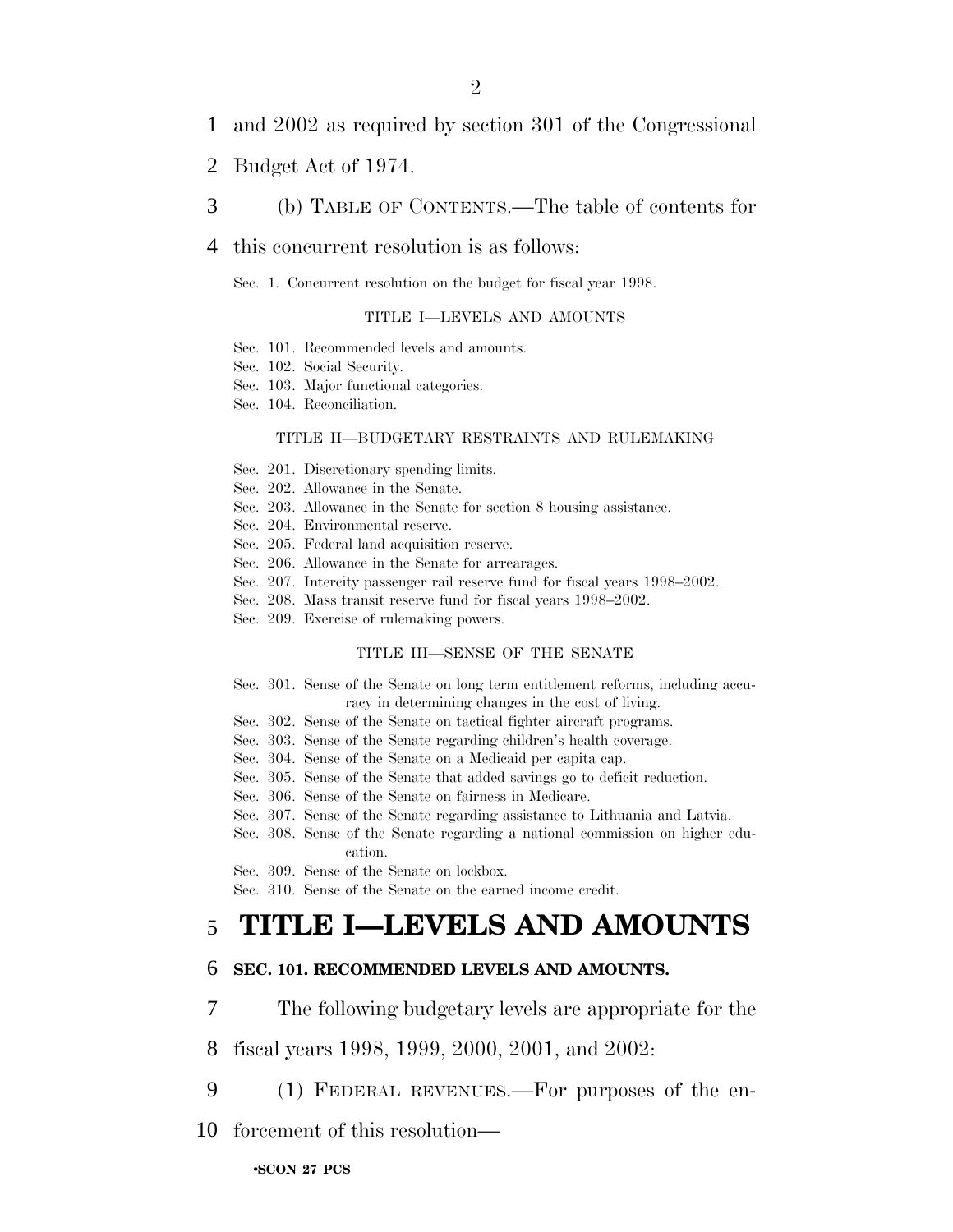| $\mathbf{1}$   | (A) The recommended levels of Federal reve-              |
|----------------|----------------------------------------------------------|
| $\overline{2}$ | nues are as follows:                                     |
| 3              | Fiscal year 1998: \$1,199,000,000,000.                   |
| $\overline{4}$ | Fiscal year 1999: \$1,241,900,000,000.                   |
| 5              | Fiscal year 2000: $$1,285,600,000,000$ .                 |
| 6              | Fiscal year 2001: \$1,343,600,000,000.                   |
| 7              | Fiscal year 2002: \$1,407,600,000,000.                   |
| 8              | (B) The amounts by which the aggregate levels            |
| 9              | of Federal revenues should be changed are as fol-        |
| 10             | lows:                                                    |
| 11             | Fiscal year 1998: $\frac{2}{5} - 7,400,000,000$ .        |
| 12             | Fiscal year 1999: $\frac{2}{7} - 11,100,000,000$ .       |
| 13             | Fiscal year 2000: $\frac{2000 \div 22,000,000,000}{5}$ . |
| 14             | Fiscal year 2001: $\frac{2001}{9}$ = 22,800,000,000.     |
| 15             | Fiscal year 2002: $\frac{2002}{1}$ + 19,900,000,000.     |
| 16             | (C) The amounts for Federal Insurance Con-               |
| 17             | tributions Act revenues for hospital insurance within    |
| 18             | the recommended levels of Federal revenues are as        |
| 19             | follows:                                                 |
| 20             | Fiscal year 1998: \$113,500,000,000.                     |
| 21             | Fiscal year 1999: \$119,100,000,000.                     |
| 22             | Fiscal year 2000: \$125,100,000,000.                     |
| 23             | Fiscal year 2001: \$130,700,000,000.                     |
| 24             | Fiscal year 2002: \$136,800,000,000.                     |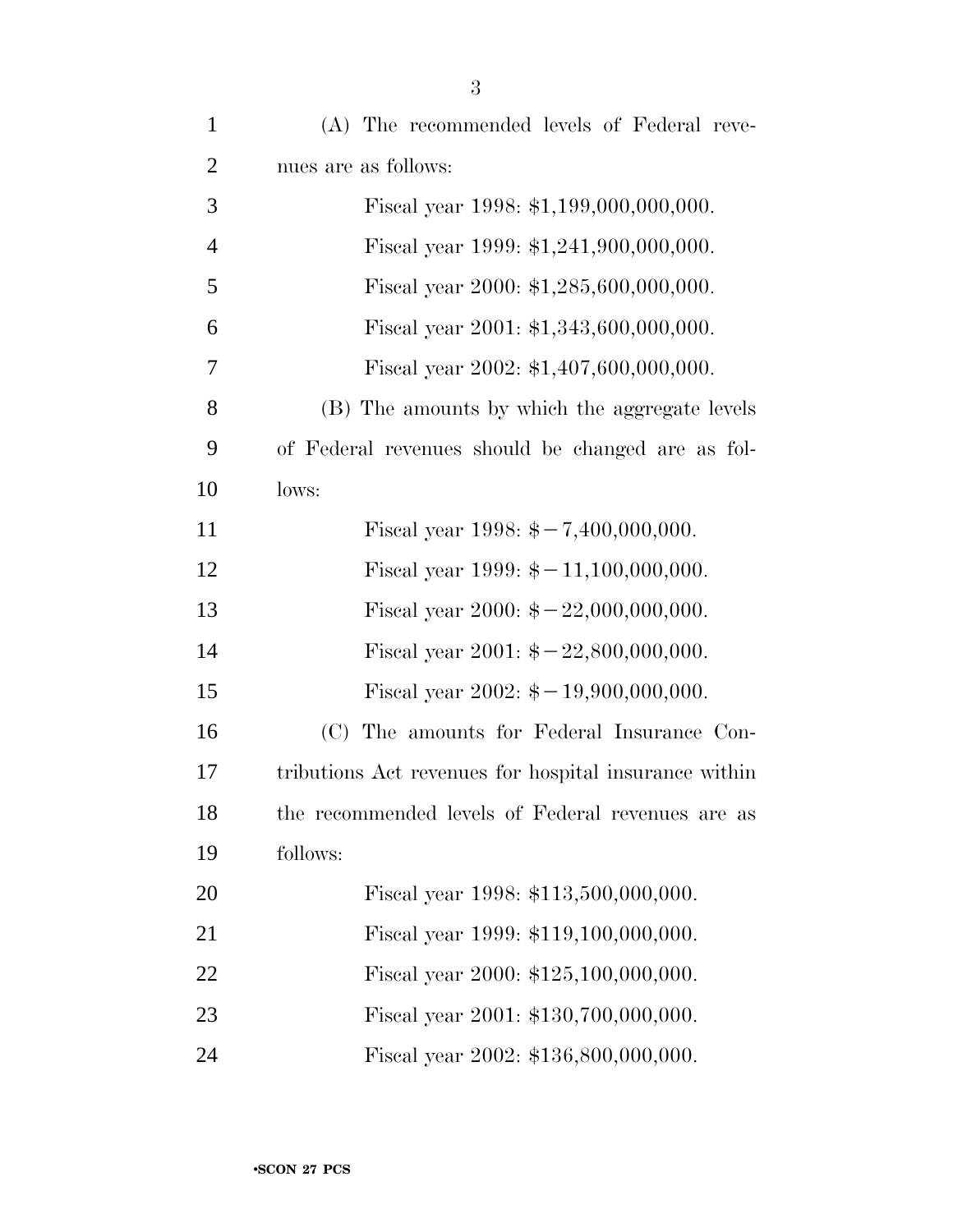| $\mathbf{1}$   | (2) NEW BUDGET AUTHORITY.—For purposes of the                   |
|----------------|-----------------------------------------------------------------|
| $\overline{2}$ | enforcement of this resolution, the appropriate levels of       |
| 3              | total new budget authority are as follows:                      |
| $\overline{4}$ | Fiscal year 1998: \$1,384,900,000,000.                          |
| 5              | Fiscal year 1999: \$1,440,200,000,000.                          |
| 6              | Fiscal year 2000: \$1,486,400,000,000.                          |
| 7              | Fiscal year 2001: $$1,520,400,000,000$ .                        |
| 8              | Fiscal year 2002: \$1,551,900,000,000.                          |
| 9              | (3) BUDGET OUTLAYS.—For purposes of the enforce-                |
| 10             | ment of this resolution, the appropriate levels of total        |
| 11             | budget outlays are as follows:                                  |
| 12             | Fiscal year 1998: \$1,372,000,000,000.                          |
| 13             | Fiscal year 1999: \$1,424,300,000,000.                          |
| 14             | Fiscal year 2000: \$1,468,900,000,000.                          |
| 15             | Fiscal year 2001: \$1,500,900,000,000.                          |
| 16             | Fiscal year 2002: \$1,516,300,000,000.                          |
| 17             | (4) DEFICITS.—For purposes of the enforcement of                |
|                | 18 this resolution, the amounts of the deficits are as follows: |
| 19             | Fiscal year 1998: $\frac{2}{3} - 173,000,000,000$ .             |
| 20             | Fiscal year 1999: $\frac{1}{9} - 182,400,000,000$ .             |
| 21             | Fiscal year 2000: $\frac{2000 \div 183,300,000,000}{5}$ .       |
| 22             | Fiscal year 2001: $\frac{2001}{9}$ + -157,300,000,000.          |
| 23             | Fiscal year 2002: $\frac{1}{2} - 108,700,000,000$ .             |
| 24             | (5) PUBLIC DEBT.—The appropriate levels of the                  |
| 25             | public debt are as follows:                                     |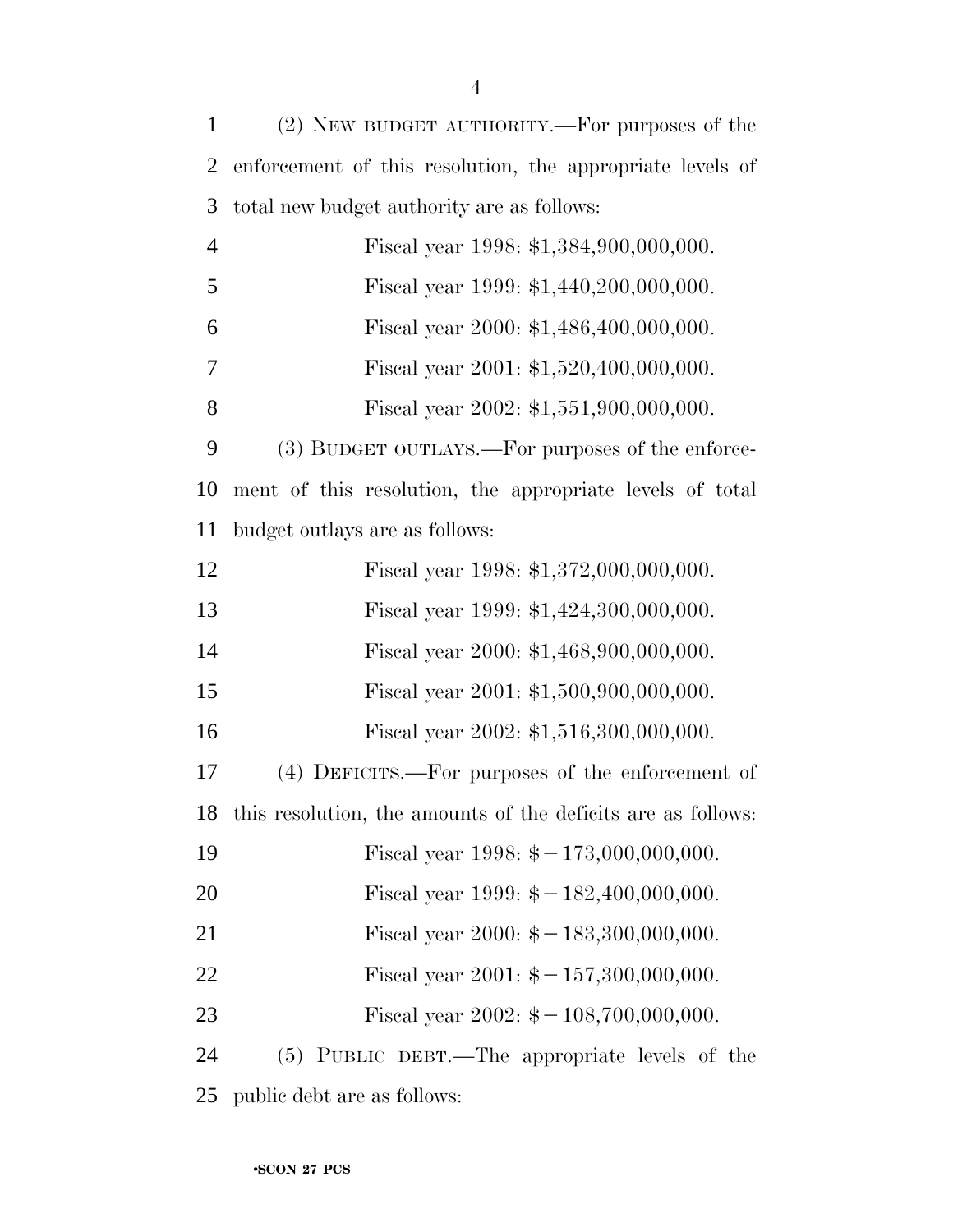| $\mathbf{1}$   | Fiscal year 1998: \$5,593,500,000,000.                      |
|----------------|-------------------------------------------------------------|
| $\overline{2}$ | Fiscal year 1999: \$5,836,200,000,000.                      |
| 3              | Fiscal year 2000: \$6,082,400,000,000.                      |
| $\overline{4}$ | Fiscal year 2001: \$6,301,200,000,000.                      |
| 5              | Fiscal year 2002: \$6,473,500,000,000.                      |
| 6              | (6) DIRECT LOAN OBLIGATIONS.—The appropriate                |
| 7              | levels of total new direct loan obligations are as follows: |
| 8              | Fiscal year 1998: \$34,000,000,000.                         |
| 9              | Fiscal year 1999: \$33,400,000,000.                         |
| 10             | Fiscal year 2000: \$34,900,000,000.                         |
| 11             | Fiscal year 2001: \$36,100,000,000.                         |
| 12             | Fiscal year 2002: \$37,400,000,000.                         |
| 13             | (7) PRIMARY LOAN GUARANTEE COMMITMENTS.                     |
| 14             | The appropriate levels of new primary loan guarantee        |
| 15             | commitments are as follows:                                 |
| 16             | Fiscal year 1998: \$315,700,000,000.                        |
| 17             | Fiscal year 1999: \$324,900,000,000.                        |
| 18             | Fiscal year 2000: \$328,200,000,000.                        |
| 19             | Fiscal year 2001: \$332,200,000,000.                        |
| 20             | Fiscal year 2002: \$335,300,000,000.                        |
| 21             | SEC. 102. SOCIAL SECURITY.                                  |
| 22             | (a) SOCIAL SECURITY REVENUES.—For purposes of               |
| 23             | Senate enforcement under sections 302, 602, and 311 of      |
| 24             | the Congressional Budget Act of 1974, the amounts of        |

revenues of the Federal Old-Age and Survivors Insurance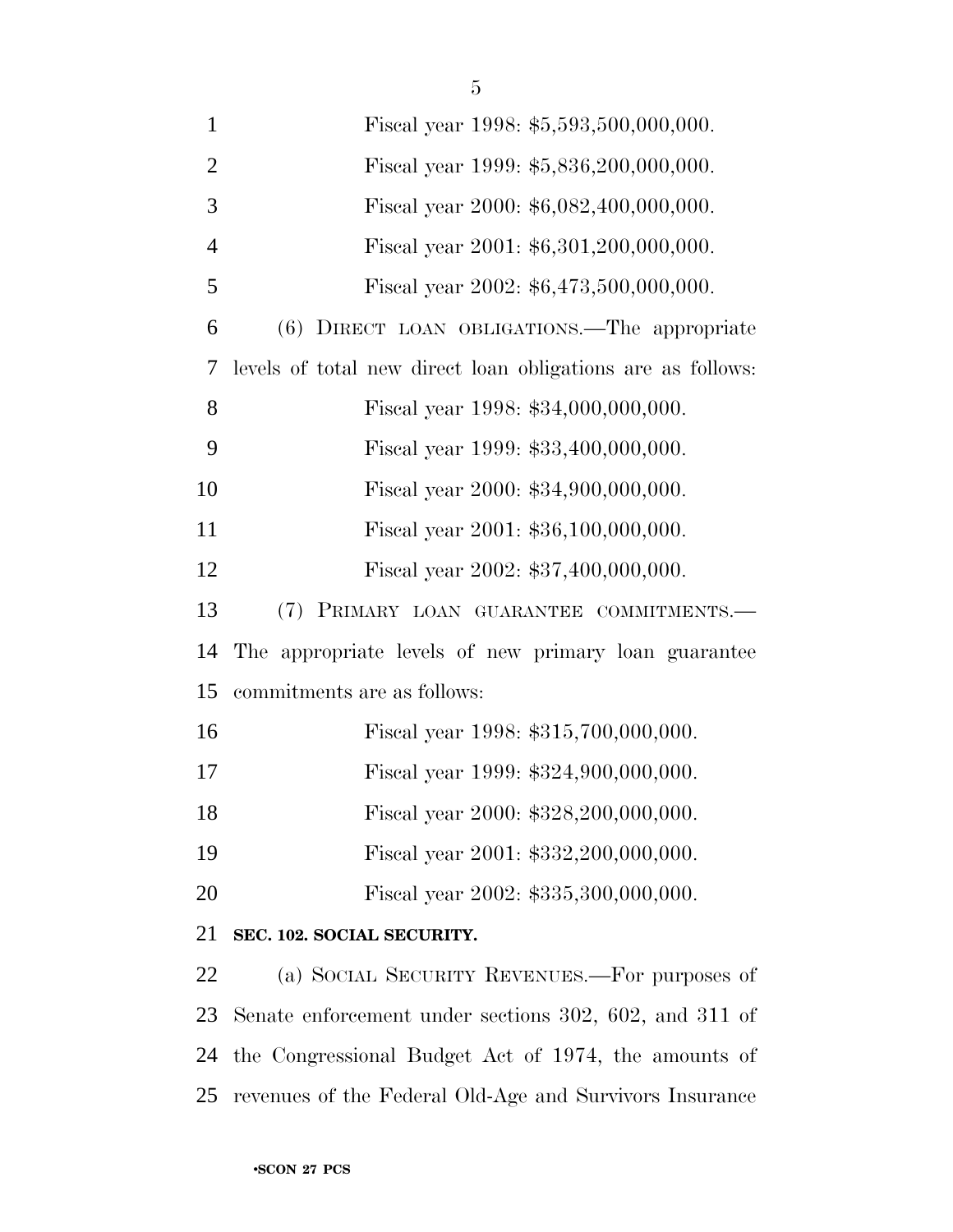Trust Fund and the Federal Disability Insurance Trust Fund are as follows:

|   | Fiscal year 1998: \$402,800,000,000.         |
|---|----------------------------------------------|
|   | Fiscal year 1999: \$422,300,000,000.         |
|   | Fiscal year 2000: \$442,600,000,000.         |
| 6 | Fiscal year 2001: \$461,600,000,000.         |
|   | Fiscal year 2002: \$482,800,000,000.         |
| 8 | (b) SOCIAL SECURITY OUTLAYS.—For purposes of |

 Senate enforcement under sections 302, 602, and 311 of the Congressional Budget Act of 1974, the amounts of outlays of the Federal Old-Age and Survivors Insurance Trust Fund and the Federal Disability Insurance Trust Fund are as follows:

| 14 |  | Fiscal year 1998: \$317,600,000,000. |
|----|--|--------------------------------------|
| 15 |  | Fiscal year 1999: \$330,600,000,000. |

- 16 Fiscal year 2000: \$343,600,000,000.
- Fiscal year 2001: \$358,100,000,000.

18 Fiscal year 2002: \$372,500,000,000.

**SEC. 103. MAJOR FUNCTIONAL CATEGORIES.**

 The Congress determines and declares that the ap- propriate levels of new budget authority, budget outlays, new direct loan obligations, and new primary loan guaran- tee commitments for fiscal years 1998 through 2002 for each major functional category are:

(1) National Defense (050):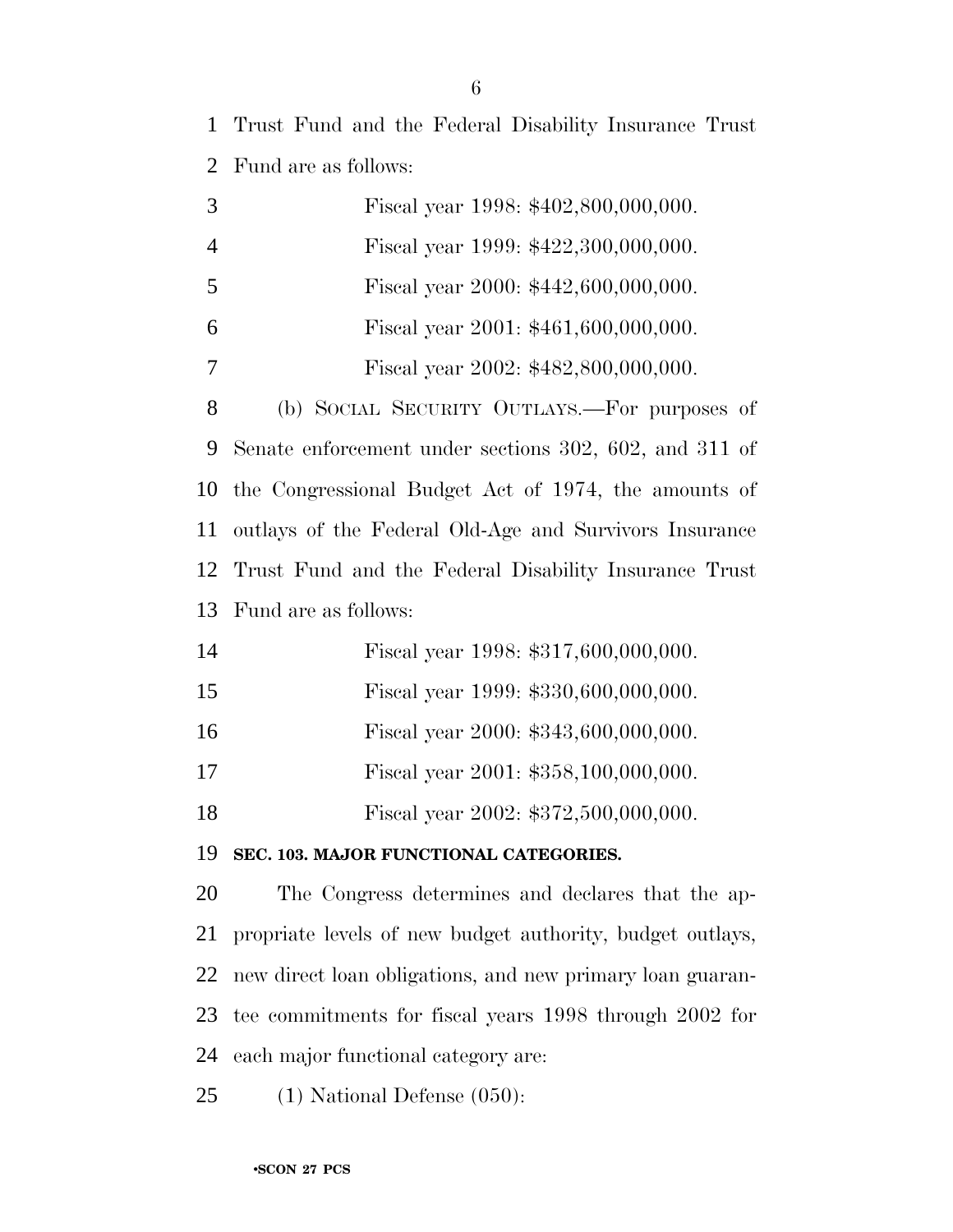| $\mathbf{1}$   | Fiscal year 1998:                      |
|----------------|----------------------------------------|
| $\overline{2}$ | (A)<br>New<br>budget<br>authority,     |
| 3              | \$268,200,000,000.                     |
| $\overline{4}$ | $(B)$ Outlays, \$266,000,000,000.      |
| 5              | (C) New direct loan obligations, \$0.  |
| 6              | (D) New primary loan guarantee commit- |
| 7              | ments, \$600,000,000.                  |
| 8              | Fiscal year 1999:                      |
| 9              | (A)<br>budget<br>authority,<br>New     |
| 10             | \$270,800,000,000.                     |
| 11             | (B) Outlays, \$265,800,000,000.        |
| 12             | (C) New direct loan obligations, \$0.  |
| 13             | (D) New primary loan guarantee commit- |
| 14             | ments, \$800,000,000.                  |
| 15             | Fiscal year 2000:                      |
| 16             | (A)<br>budget<br>New<br>authority,     |
| 17             | \$274,800,000,000.                     |
| 18             | (B) Outlays, \$268,400,000,000.        |
| 19             | (C) New direct loan obligations, \$0.  |
| 20             | (D) New primary loan guarantee commit- |
| 21             | ments, \$1,100,000,000.                |
| 22             | Fiscal year 2001:                      |
| 23             | (A)<br>budget<br>New \,<br>authority,  |
| 24             | \$281,300,000,000.                     |
| 25             | (B) Outlays, \$270,100,000,000.        |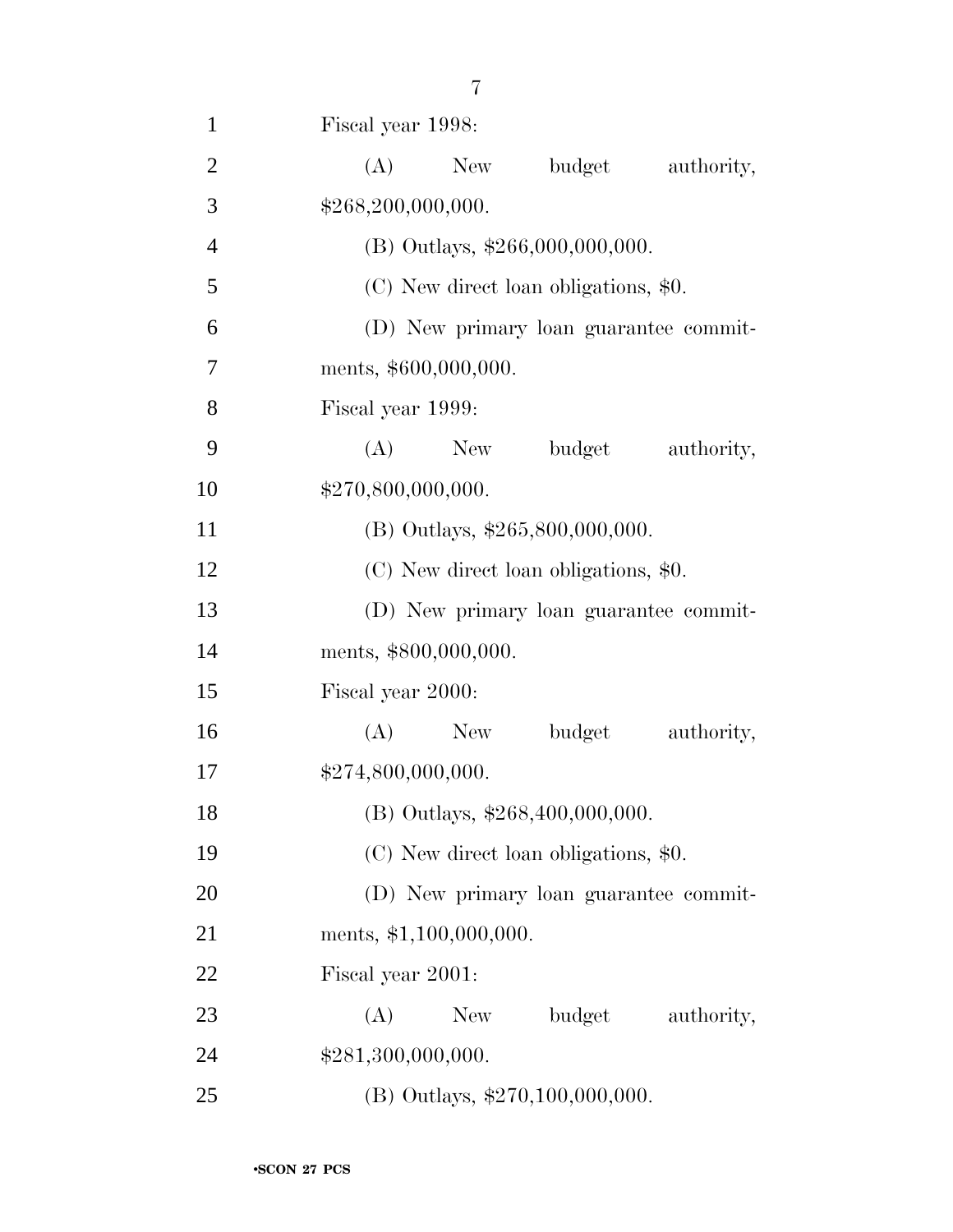| $\mathbf{1}$   | $(C)$ New direct loan obligations, \$0.             |
|----------------|-----------------------------------------------------|
| $\overline{2}$ | (D) New primary loan guarantee commit-              |
| 3              | ments, \$1,100,000,000.                             |
| $\overline{4}$ | Fiscal year 2002:                                   |
| 5              | (A)<br>New<br>budget<br>authority,                  |
| 6              | \$289,100,000,000.                                  |
| $\tau$         | (B) Outlays, \$272,600,000,000.                     |
| 8              | (C) New direct loan obligations, \$0.               |
| 9              | (D) New primary loan guarantee commit-              |
| 10             | ments, $$1,100,000,000$ .                           |
| 11             | $(2)$ International Affairs $(150)$ :               |
| 12             | Fiscal year 1998:                                   |
| 13             | budget<br>(A)<br>New<br>authority,                  |
| 14             | \$15,900,000,000.                                   |
| 15             | (B) Outlays, \$14,600,000,000.                      |
| 16             | (C)<br>New direct loan<br>obligations,              |
| 17             | \$2,000,000,000.                                    |
| 18             | (D) New primary loan guarantee commit-              |
| 19             | ments, \$12,800,000,000.                            |
| 20             | Fiscal year 1999:                                   |
| 21             | budget<br>(A)<br>New<br>authority,                  |
| 22             | \$14,900,000,000.                                   |
| 23             | (B) Outlays, \$14,600,000,000.                      |
| 24             | (C)<br>direct<br><b>New</b><br>loan<br>obligations, |
| 25             | \$2,000,000,000.                                    |

8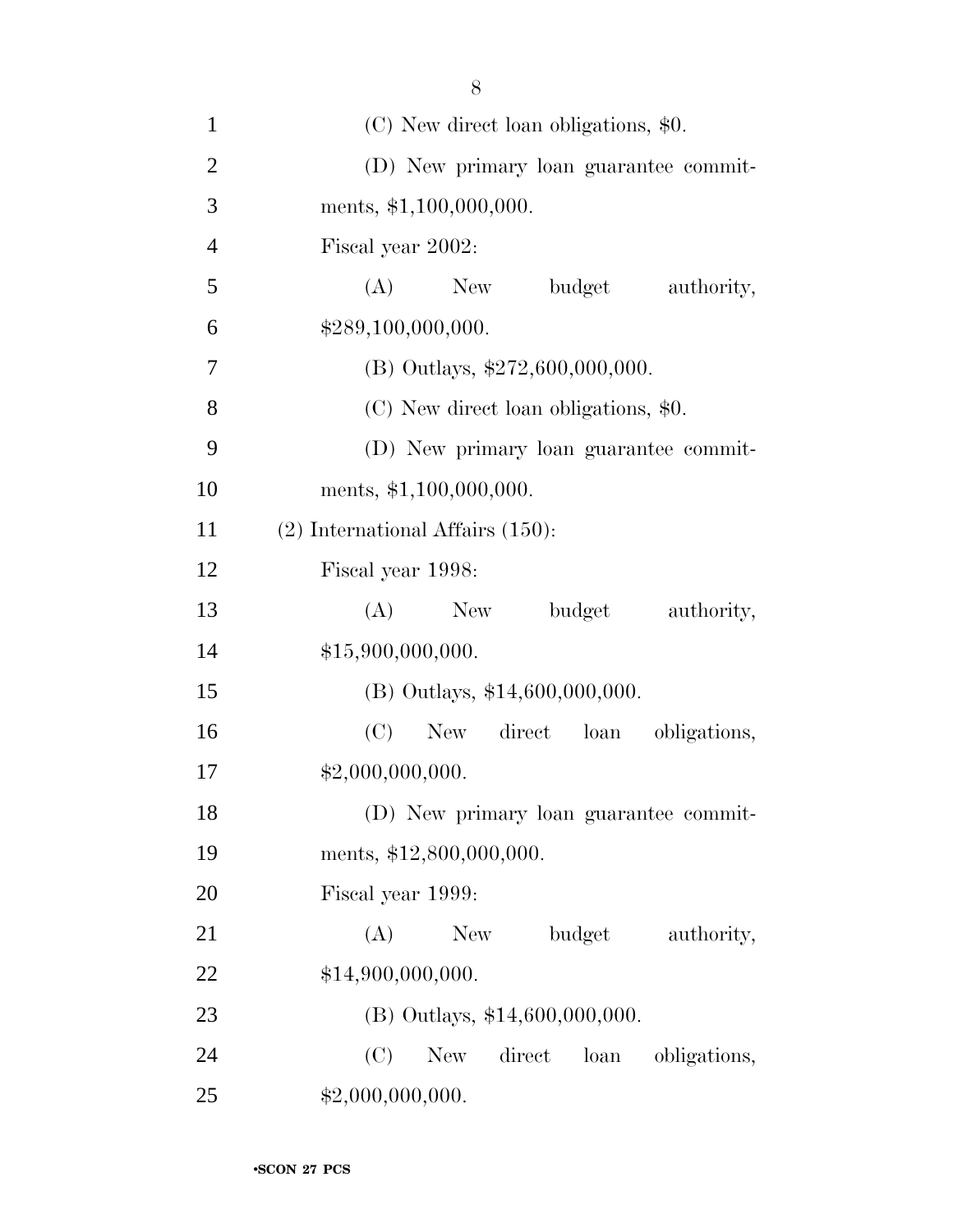| $\mathbf{1}$   | (D) New primary loan guarantee commit-              |
|----------------|-----------------------------------------------------|
| $\overline{2}$ | ments, \$13,100,000,000.                            |
| 3              | Fiscal year 2000:                                   |
| $\overline{4}$ | $(A)$ New<br>budget<br>authority,                   |
| 5              | \$15,800,000,000.                                   |
| 6              | $(B)$ Outlays, \$15,000,000,000.                    |
| 7              | (C)<br>New direct loan obligations,                 |
| 8              | \$2,100,000,000.                                    |
| 9              | (D) New primary loan guarantee commit-              |
| 10             | ments, \$13,400,000,000.                            |
| 11             | Fiscal year 2001:                                   |
| 12             | $(A)$ New<br>budget<br>authority,                   |
| 13             | \$16,100,000,000.                                   |
| 14             | (B) Outlays, \$14,800,000,000.                      |
| 15             | (C)<br>New direct loan obligations,                 |
| 16             | \$2,100,000,000.                                    |
| 17             | (D) New primary loan guarantee commit-              |
| 18             | ments, \$13,800,000,000.                            |
| 19             | Fiscal year 2002:                                   |
| 20             | budget<br>(A)<br>New<br>authority,                  |
| 21             | \$16,400,000,000.                                   |
| 22             | (B) Outlays, \$14,800,000,000.                      |
| 23             | (C)<br><b>New</b><br>direct<br>loan<br>obligations, |
| 24             | \$2,200,000,000.                                    |

9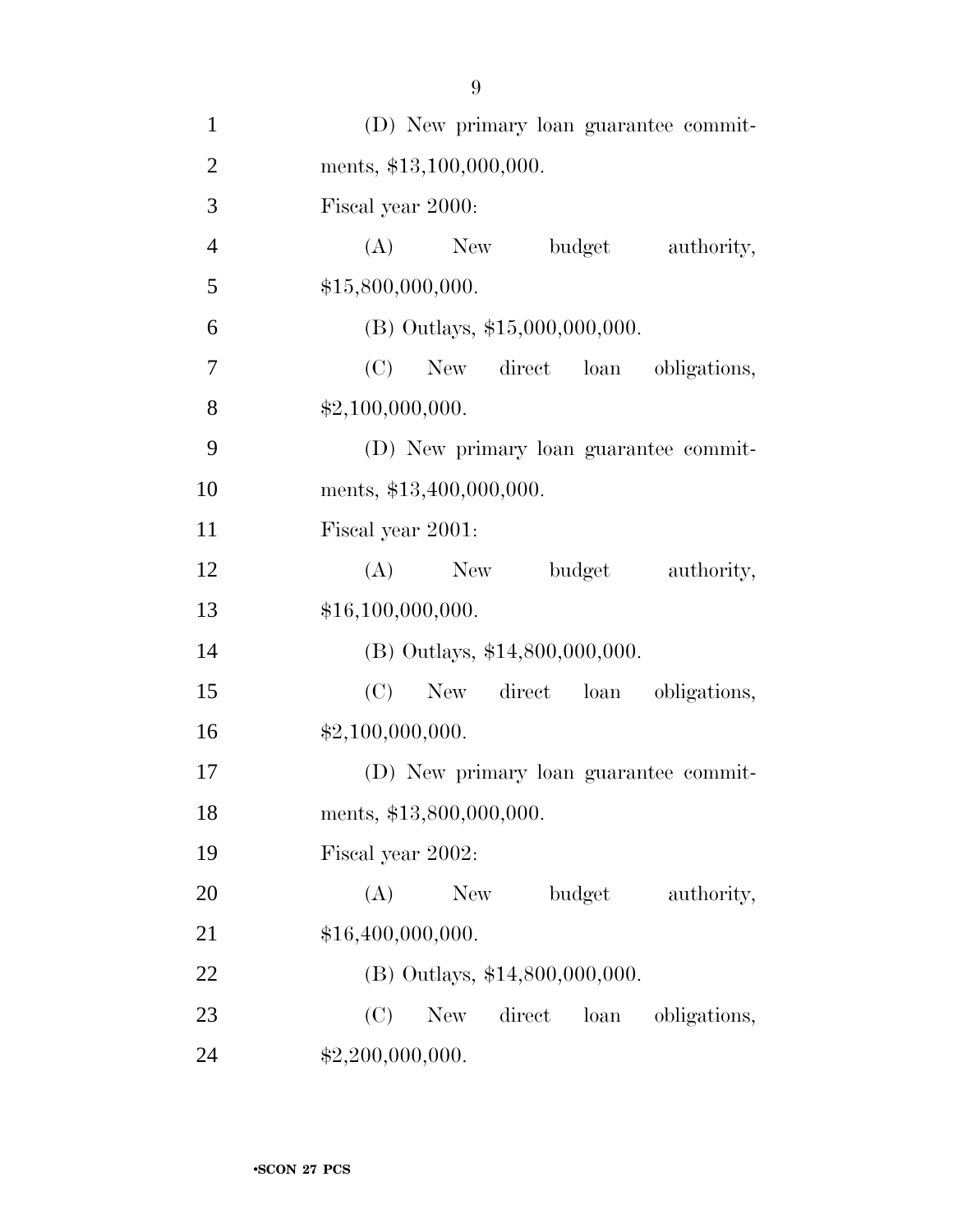| $\mathbf{1}$   | (D) New primary loan guarantee commit-            |
|----------------|---------------------------------------------------|
| $\overline{2}$ | ments, \$14,200,000,000.                          |
| 3              | (3) General Science, Space, and Technology (250): |
| $\overline{4}$ | Fiscal year 1998:                                 |
| 5              | budget<br>$(A)$ New<br>authority,                 |
| 6              | \$16,200,000,000.                                 |
| 7              | $(B)$ Outlays, \$16,900,000,000.                  |
| 8              | (C) New direct loan obligations, \$0.             |
| 9              | (D) New primary loan guarantee commit-            |
| 10             | ments, $$0.$                                      |
| 11             | Fiscal year 1999:                                 |
| 12             | (A)<br>budget<br>New<br>authority,                |
| 13             | \$16,200,000,000.                                 |
| 14             | (B) Outlays, \$16,500,000,000.                    |
| 15             | (C) New direct loan obligations, \$0.             |
| 16             | (D) New primary loan guarantee commit-            |
| 17             | ments, $$0.$                                      |
| 18             | Fiscal year 2000:                                 |
| 19             | (A)<br>budget<br>New \,<br>authority,             |
| 20             | \$15,900,000,000.                                 |
| 21             | $(B)$ Outlays, \$16,000,000,000.                  |
| 22             | (C) New direct loan obligations, \$0.             |
| 23             | (D) New primary loan guarantee commit-            |
| 24             | ments, $$0.$                                      |
| 25             | Fiscal year 2001:                                 |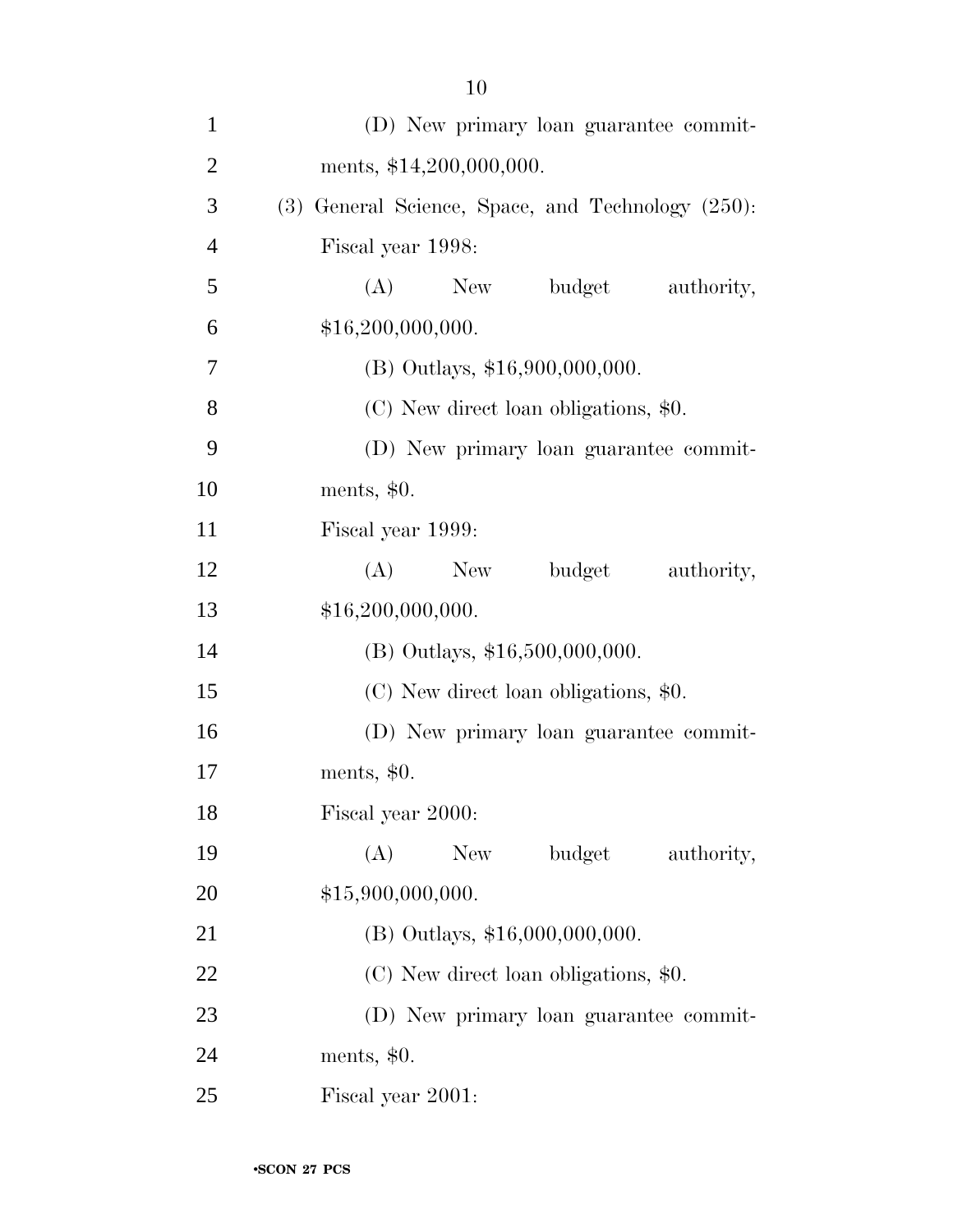| $\mathbf{1}$   | budget<br>(A)<br>New<br>authority,                  |
|----------------|-----------------------------------------------------|
| $\overline{2}$ | \$15,800,000,000.                                   |
| 3              | (B) Outlays, \$15,900,000,000.                      |
| $\overline{4}$ | (C) New direct loan obligations, \$0.               |
| 5              | (D) New primary loan guarantee commit-              |
| 6              | ments, $$0.$                                        |
| 7              | Fiscal year 2002:                                   |
| 8              | (A)<br>New<br>budget<br>authority,                  |
| 9              | \$15,600,000,000.                                   |
| 10             | (B) Outlays, \$15,700,000,000.                      |
| 11             | (C) New direct loan obligations, \$0.               |
| 12             | (D) New primary loan guarantee commit-              |
| 13             | ments, $$0.$                                        |
| 14             | $(4)$ Energy $(270)$ :                              |
| 15             | Fiscal year 1998:                                   |
| 16             | budget<br>authority,<br>(A)<br>New                  |
| 17             | \$3,100,000,000.                                    |
| 18             | (B) Outlays, $\text{$2,200,000,000}$ .              |
| 19             | (C)<br>direct<br><b>New</b><br>loan<br>obligations, |
| 20             | \$1,100,000,000.                                    |
| 21             | (D) New primary loan guarantee commit-              |
| 22             | ments, $$0.$                                        |
| 23             | Fiscal year 1999:                                   |
| 24             | (A)<br>budget<br>New<br>authority,                  |
| 25             | \$3,500,000,000.                                    |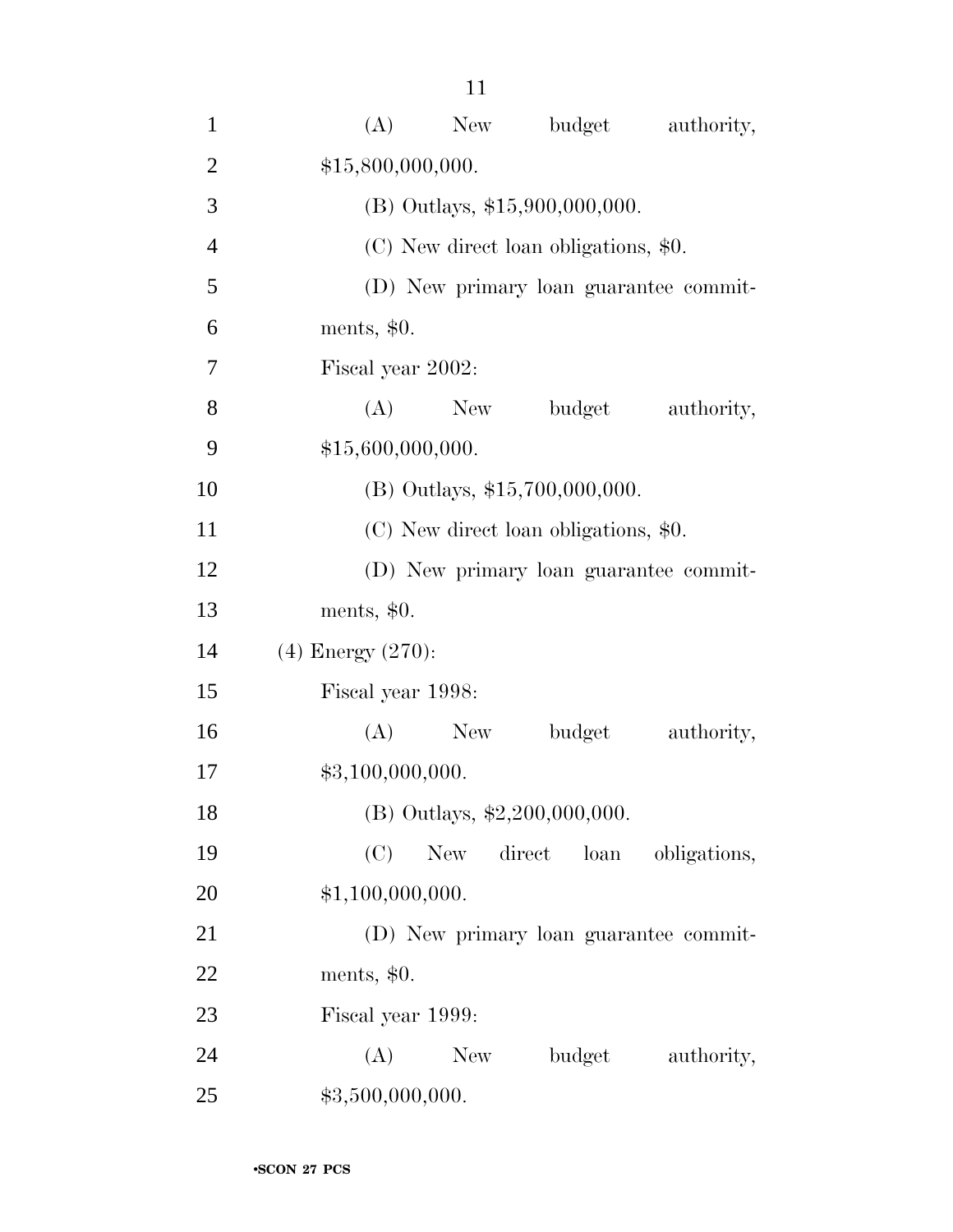| $\mathbf{1}$   | (B) Outlays, \$2,400,000,000.          |
|----------------|----------------------------------------|
| $\overline{2}$ | (C)<br>New direct loan<br>obligations, |
| 3              | \$1,100,000,000.                       |
| $\overline{4}$ | (D) New primary loan guarantee commit- |
| 5              | ments, $$0.$                           |
| 6              | Fiscal year 2000:                      |
| $\tau$         | (A)<br>New<br>budget<br>authority,     |
| 8              | \$3,200,000,000.                       |
| 9              | (B) Outlays, \$2,300,000,000.          |
| 10             | (C)<br>New direct loan obligations,    |
| 11             | \$1,100,000,000.                       |
| 12             | (D) New primary loan guarantee commit- |
| 13             | ments, $$0.$                           |
| 14             | Fiscal year 2001:                      |
| 15             | (A)<br>New<br>budget<br>authority,     |
| 16             | \$2,900,000,000.                       |
| 17             | (B) Outlays, \$2,000,000,000.          |
| 18             | New direct loan<br>(C)<br>obligations, |
| 19             | \$1,100,000,000.                       |
| 20             | (D) New primary loan guarantee commit- |
| 21             | ments, $$0.$                           |
| 22             | Fiscal year 2002:                      |
| 23             | (A)<br>budget<br>New<br>authority,     |
| 24             | \$2,800,000,000.                       |
| 25             | (B) Outlays, \$1,900,000,000.          |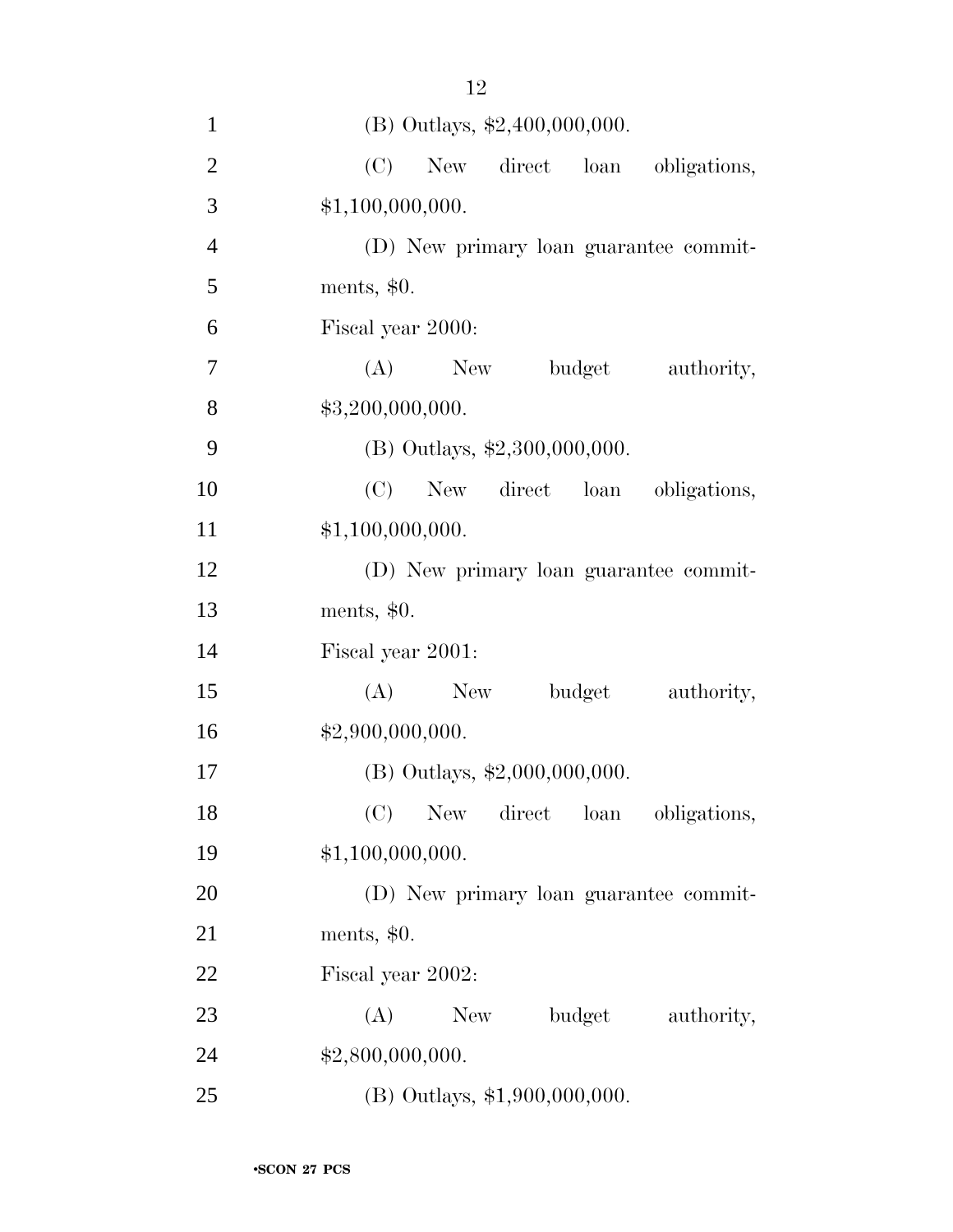| $\mathbf{1}$   | New direct loan obligations,<br>(C)          |
|----------------|----------------------------------------------|
| $\overline{2}$ | \$1,200,000,000.                             |
| 3              | (D) New primary loan guarantee commit-       |
| $\overline{4}$ | ments, \$0.                                  |
| 5              | (5) Natural Resources and Environment (300): |
| 6              | Fiscal year 1998:                            |
| 7              | (A)<br>budget<br>New<br>authority,           |
| 8              | \$23,900,000,000.                            |
| 9              | (B) Outlays, \$22,400,000,000.               |
| 10             | New direct loan obligations,<br>(C)          |
| 11             | \$100,000,000.                               |
| 12             | (D) New primary loan guarantee commit-       |
| 13             | ments, \$0.                                  |
| 14             | Fiscal year 1999:                            |
| 15             | (A)<br>budget<br>authority,<br>New           |
| 16             | \$23,200,000,000.                            |
| 17             | (B) Outlays, $$22,700,000,000$ .             |
| 18             | (C) New direct loan obligations,             |
| 19             | \$100,000,000.                               |
| 20             | (D) New primary loan guarantee commit-       |
| 21             | ments, $$0.$                                 |
| 22             | Fiscal year 2000:                            |
| 23             | budget<br>(A)<br>New<br>authority,           |
| 24             | \$22,600,000,000.                            |
| 25             | (B) Outlays, \$23,000,000,000.               |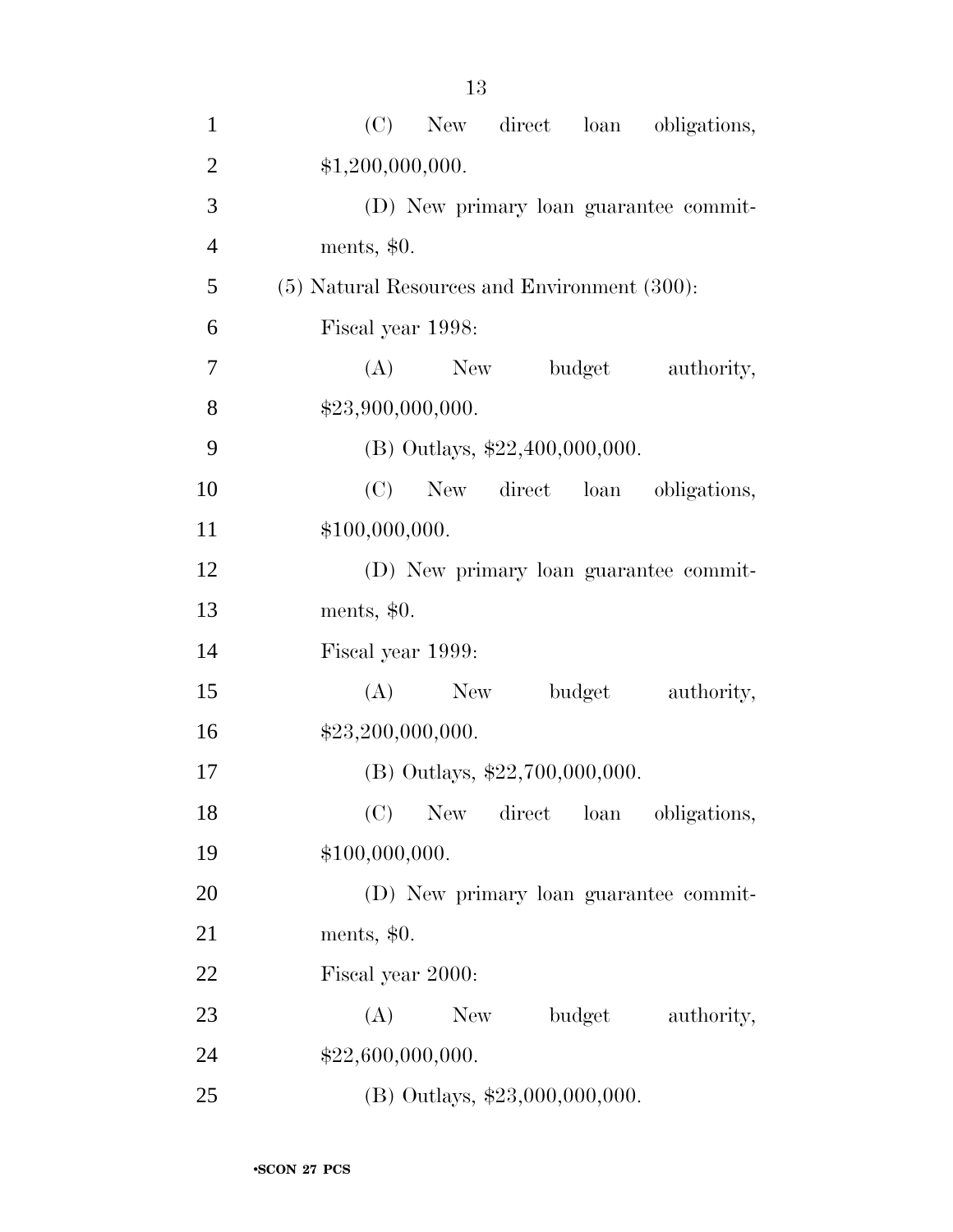| $\mathbf{1}$   | (C)<br>New direct loan obligations,    |
|----------------|----------------------------------------|
| $\overline{2}$ | \$100,000,000.                         |
| 3              | (D) New primary loan guarantee commit- |
| $\overline{4}$ | ments, $$0.$                           |
| 5              | Fiscal year 2001:                      |
| 6              | $(A)$ New<br>budget<br>authority,      |
| 7              | \$22,200,000,000.                      |
| 8              | (B) Outlays, \$22,700,000,000.         |
| 9              | New direct loan obligations,<br>(C)    |
| 10             | \$100,000,000.                         |
| 11             | (D) New primary loan guarantee commit- |
| 12             | ments, $$0.$                           |
| 13             | Fiscal year 2002:                      |
| 14             | (A)<br>New<br>budget<br>authority,     |
| 15             | \$22,100,000,000.                      |
| 16             | (B) Outlays, \$22,300,000,000.         |
| 17             | (C)<br>New direct loan<br>obligations, |
| 18             | \$100,000,000.                         |
| 19             | (D) New primary loan guarantee commit- |
| 20             | ments, $$0.$                           |
| 21             | $(6)$ Agriculture $(350)$ :            |
| 22             | Fiscal year 1998:                      |
| 23             | (A)<br>budget<br>New<br>authority,     |
| 24             | \$13,100,000,000.                      |
| 25             | (B) Outlays, \$11,900,000,000.         |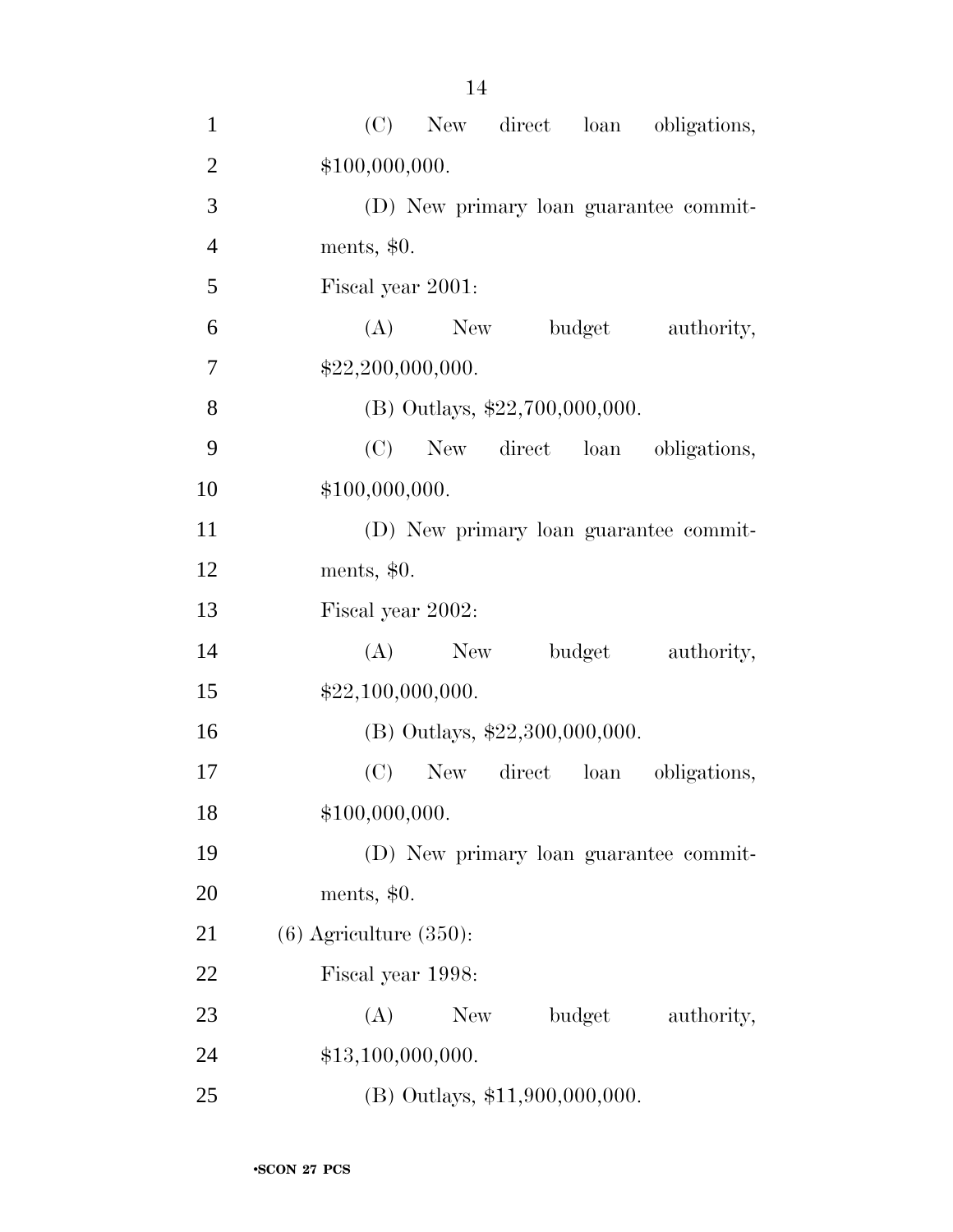| $\mathbf{1}$   | (C)<br>New direct<br>loan<br>obligations, |
|----------------|-------------------------------------------|
| $\overline{2}$ | \$9,600,000,000.                          |
| 3              | (D) New primary loan guarantee commit-    |
| $\overline{4}$ | ments, \$6,400,000,000.                   |
| 5              | Fiscal year 1999:                         |
| 6              | budget<br>(A)<br>New<br>authority,        |
| 7              | \$12,800,000,000.                         |
| 8              | (B) Outlays, \$11,300,000,000.            |
| 9              | New direct loan obligations,<br>(C)       |
| 10             | \$11,000,000,000.                         |
| 11             | (D) New primary loan guarantee commit-    |
| 12             | ments, \$6,400,000,000.                   |
| 13             | Fiscal year 2000:                         |
| 14             | (A)<br>New<br>budget<br>authority,        |
| 15             | \$12,200,000,000.                         |
| 16             | (B) Outlays, \$10,700,000,000.            |
| 17             | loan<br>(C)<br>New direct<br>obligations, |
| 18             | \$11,100,000,000.                         |
| 19             | (D) New primary loan guarantee commit-    |
| 20             | ments, \$6,500,000,000.                   |
| 21             | Fiscal year 2001:                         |
| 22             | (A)<br>New<br>budget<br>authority,        |
| 23             | \$11,000,000,000.                         |
| 24             | (B) Outlays, \$9,500,000,000.             |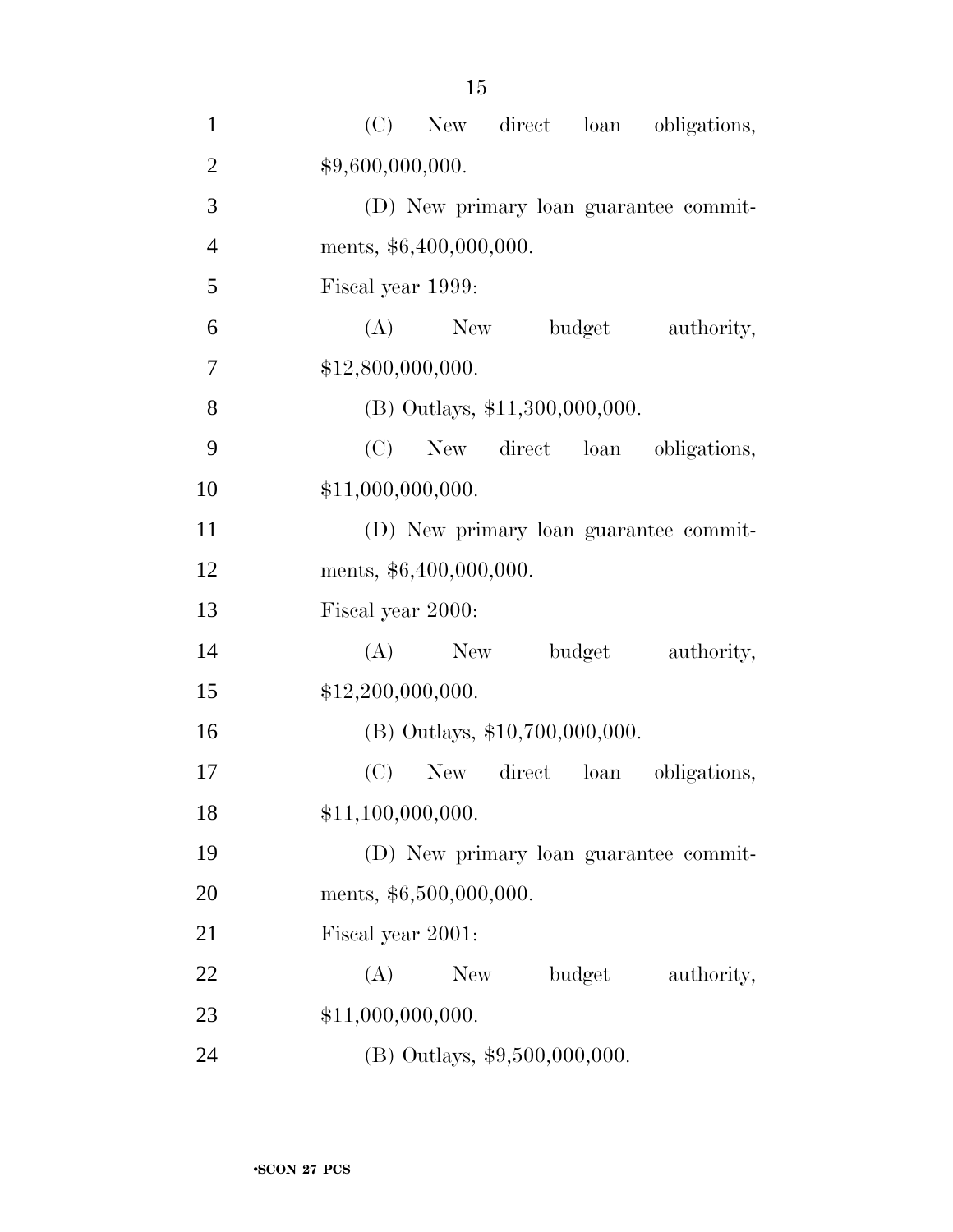| $\mathbf{1}$   | (C)<br>New direct loan<br>obligations, |
|----------------|----------------------------------------|
| $\overline{2}$ | \$11,000,000,000.                      |
| 3              | (D) New primary loan guarantee commit- |
| $\overline{4}$ | ments, \$6,600,000,000.                |
| 5              | Fiscal year 2002:                      |
| 6              | budget<br>$(A)$ New<br>authority,      |
| $\tau$         | \$10,700,000,000.                      |
| 8              | $(B)$ Outlays, \$9,100,000,000.        |
| 9              | (C)<br>New direct loan obligations,    |
| 10             | \$11,000,000,000.                      |
| 11             | (D) New primary loan guarantee commit- |
| 12             | ments, \$6,700,000,000.                |
| 13             | (7) Commerce and Housing Credit (370): |
| 14             | Fiscal year 1998:                      |
| 15             | (A)<br>New<br>budget<br>authority,     |
| 16             | \$6,600,000,000.                       |
| 17             | (B) Outlays, $-\$900,000,000$ .        |
| 18             | New direct loan<br>(C)<br>obligations, |
| 19             | \$4,700,000,000.                       |
| 20             | (D) New primary loan guarantee commit- |
| 21             | ments, \$245,500,000,000.              |
| 22             | Fiscal year 1999:                      |
| 23             | (A)<br>budget<br>New<br>authority,     |
| 24             | \$11,100,000,000.                      |
| 25             | (B) Outlays, \$4,300,000,000.          |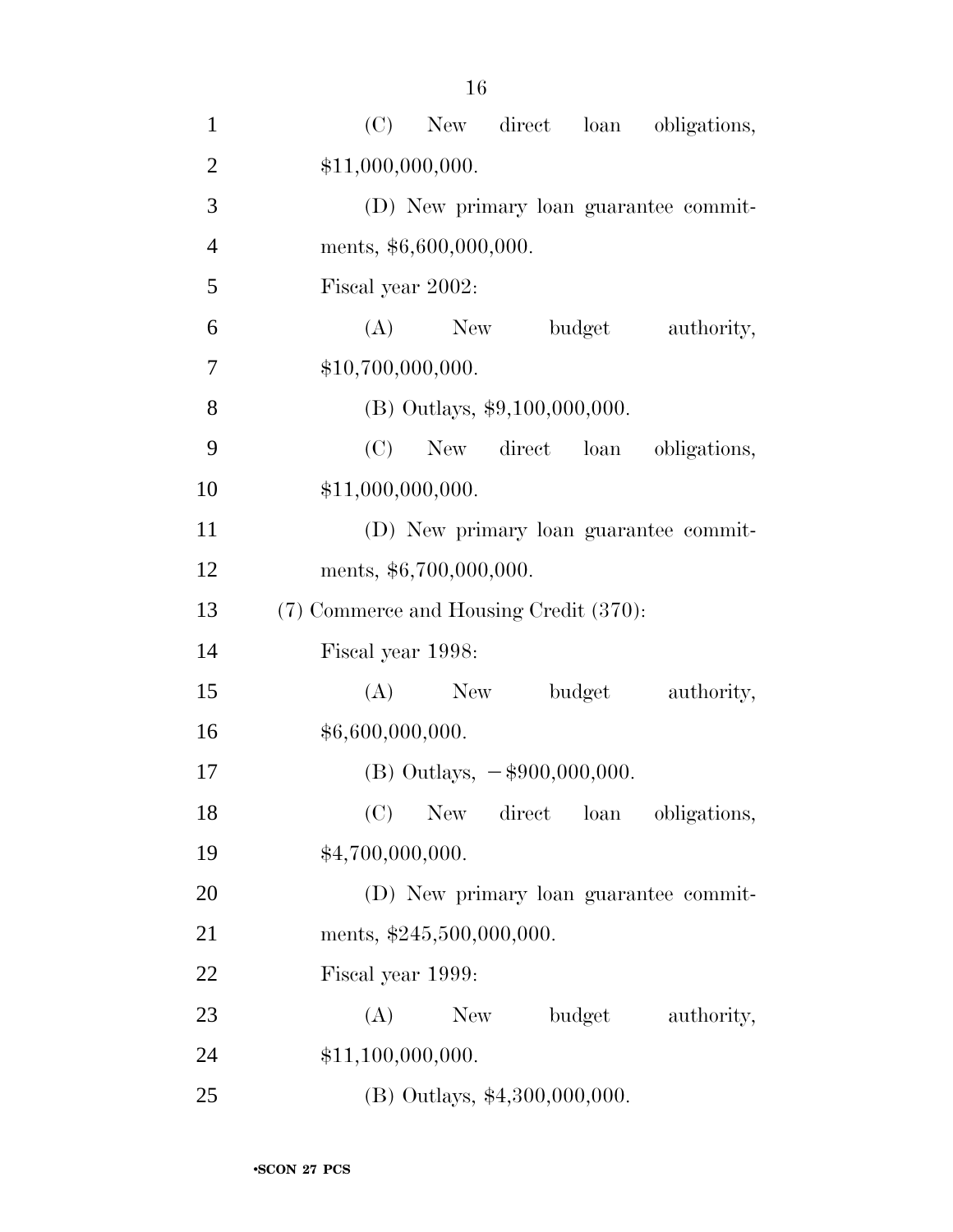| $\mathbf{1}$   | (C)<br>New direct loan<br>obligations, |
|----------------|----------------------------------------|
| $\overline{2}$ | \$1,900,000,000.                       |
| 3              | (D) New primary loan guarantee commit- |
| $\overline{4}$ | ments, \$253,500,000,000.              |
| 5              | Fiscal year 2000:                      |
| 6              | budget<br>$(A)$ New<br>authority,      |
| $\tau$         | \$15,200,000,000.                      |
| 8              | (B) Outlays, \$9,800,000,000.          |
| 9              | (C)<br>New direct loan obligations,    |
| 10             | \$2,200,000,000.                       |
| 11             | (D) New primary loan guarantee commit- |
| 12             | ments, \$255,200,000,000.              |
| 13             | Fiscal year 2001:                      |
| 14             | budget<br>$(A)$ New<br>authority,      |
| 15             | \$16,100,000,000.                      |
| 16             | (B) Outlays, \$12,100,000,000.         |
| 17             | New direct loan<br>(C)<br>obligations, |
| 18             | \$2,600,000,000.                       |
| 19             | (D) New primary loan guarantee commit- |
| 20             | ments, \$258,000,000,000.              |
| 21             | Fiscal year 2002:                      |
| 22             | budget<br>(A)<br>New<br>authority,     |
| 23             | \$16,700,000,000.                      |
| 24             | (B) Outlays, \$12,500,000,000.         |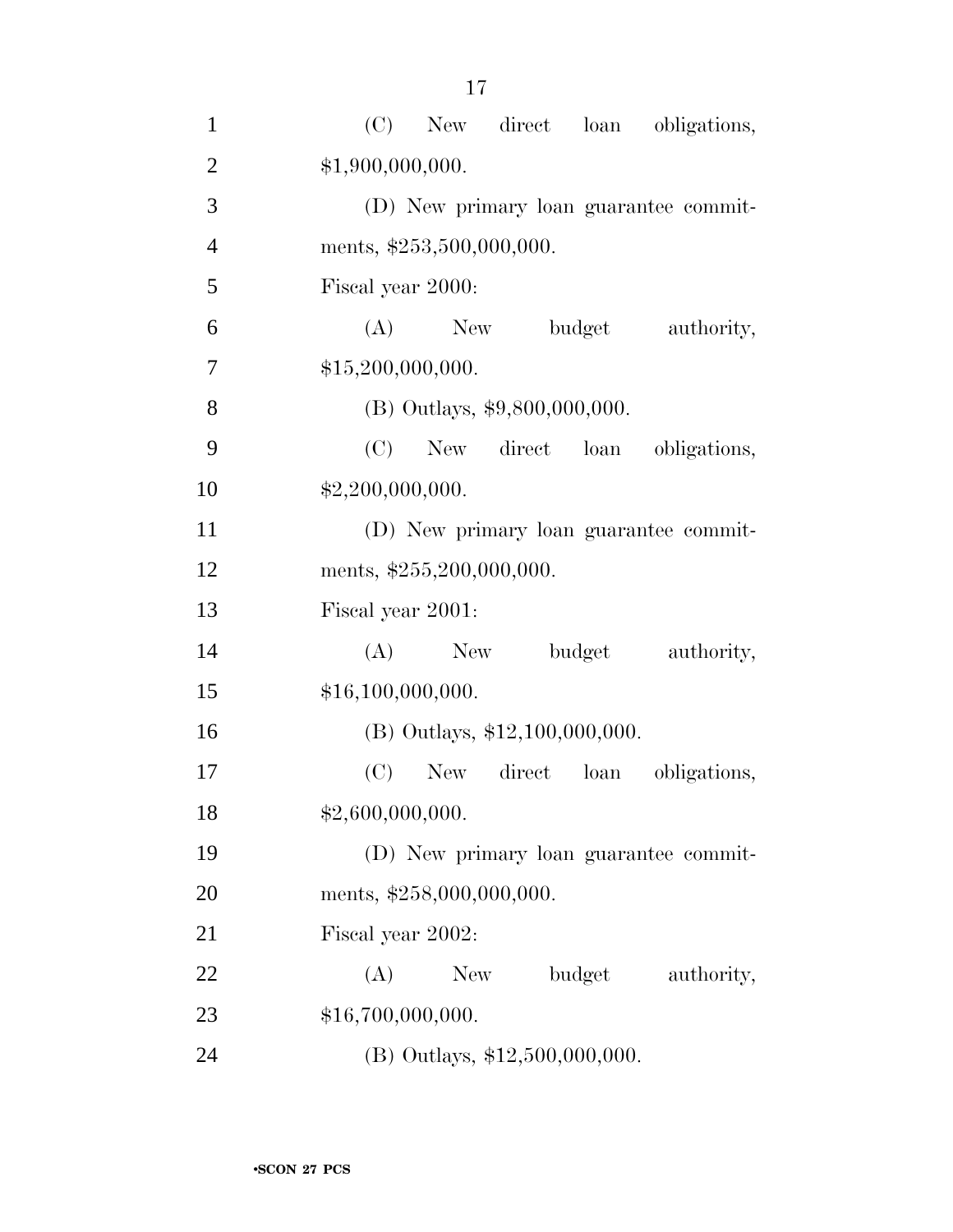| $\mathbf{1}$   | (C)<br>New direct<br>loan<br>obligations, |
|----------------|-------------------------------------------|
| $\overline{c}$ | \$2,700,000,000.                          |
| 3              | (D) New primary loan guarantee commit-    |
| $\overline{4}$ | ments, \$259,900,000,000.                 |
| 5              | $(8)$ Transportation $(400)$ :            |
| 6              | Fiscal year 1998:                         |
| 7              | budget<br>(A)<br>New<br>authority,        |
| 8              | \$44,600,000,000.                         |
| 9              | (B) Outlays, \$40,900,000,000.            |
| 10             | New direct loan<br>(C)<br>obligations,    |
| 11             | \$200,000,000.                            |
| 12             | (D) New primary loan guarantee commit-    |
| 13             | ments, $$0.$                              |
| 14             | Fiscal year 1999:                         |
| 15             | (A)<br>New<br>budget<br>authority,        |
| 16             | \$46,600,000,000.                         |
| 17             | (B) Outlays, \$41,300,000,000.            |
| 18             | (C) New direct loan obligations,          |
| 19             | \$100,000,000.                            |
| 20             | (D) New primary loan guarantee commit-    |
| 21             | ments, $$0.$                              |
| 22             | Fiscal year 2000:                         |
| 23             | budget<br>(A)<br>New \,<br>authority,     |
| 24             | \$47,100,000,000.                         |
| 25             | (B) Outlays, \$41,400,000,000.            |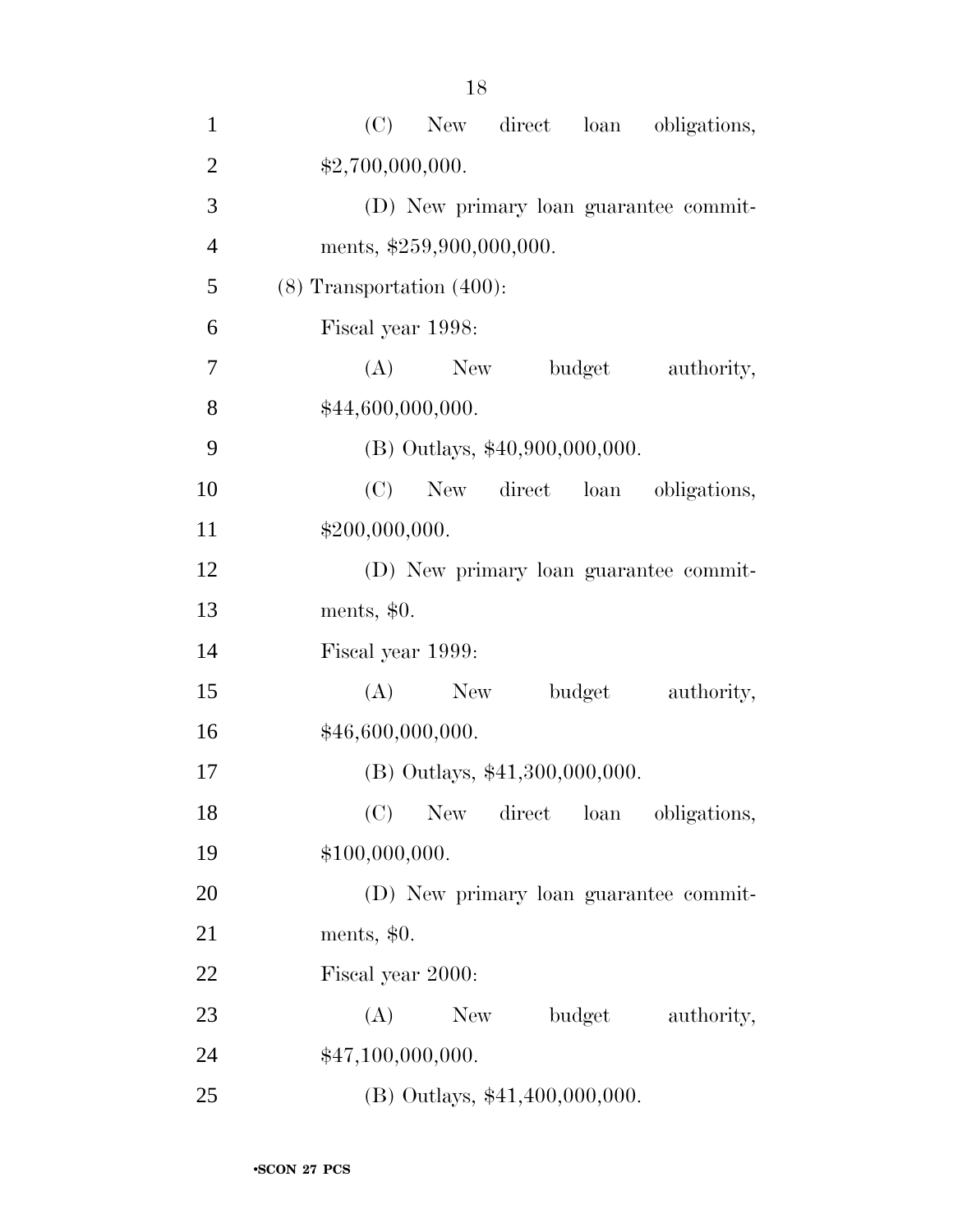| $\mathbf{1}$   | (C)<br>New direct loan<br>obligations,             |
|----------------|----------------------------------------------------|
| $\overline{2}$ | \$100,000,000.                                     |
| 3              | (D) New primary loan guarantee commit-             |
| $\overline{4}$ | ments, $$0.$                                       |
| 5              | Fiscal year 2001:                                  |
| 6              | $(A)$ New<br>budget<br>authority,                  |
| $\overline{7}$ | \$48,100,000,000.                                  |
| 8              | (B) Outlays, \$41,300,000,000.                     |
| 9              | (C)<br>New direct loan obligations,                |
| 10             | \$100,000,000.                                     |
| 11             | (D) New primary loan guarantee commit-             |
| 12             | ments, $$0.$                                       |
| 13             | Fiscal year 2002:                                  |
| 14             | (A)<br>New<br>budget<br>authority,                 |
| 15             | \$49,200,000,000.                                  |
| 16             | (B) Outlays, \$41,200,000,000.                     |
| 17             | (C)<br>New direct loan<br>obligations,             |
| 18             | \$100,000,000.                                     |
| 19             | (D) New primary loan guarantee commit-             |
| <b>20</b>      | ments, $$0.$                                       |
| 21             | $(9)$ Community and Regional Development $(450)$ : |
| 22             | Fiscal year 1998:                                  |
| 23             | (A)<br>New<br>budget<br>authority,                 |
| 24             | \$8,800,000,000.                                   |
| 25             | (B) Outlays, \$10,400,000,000.                     |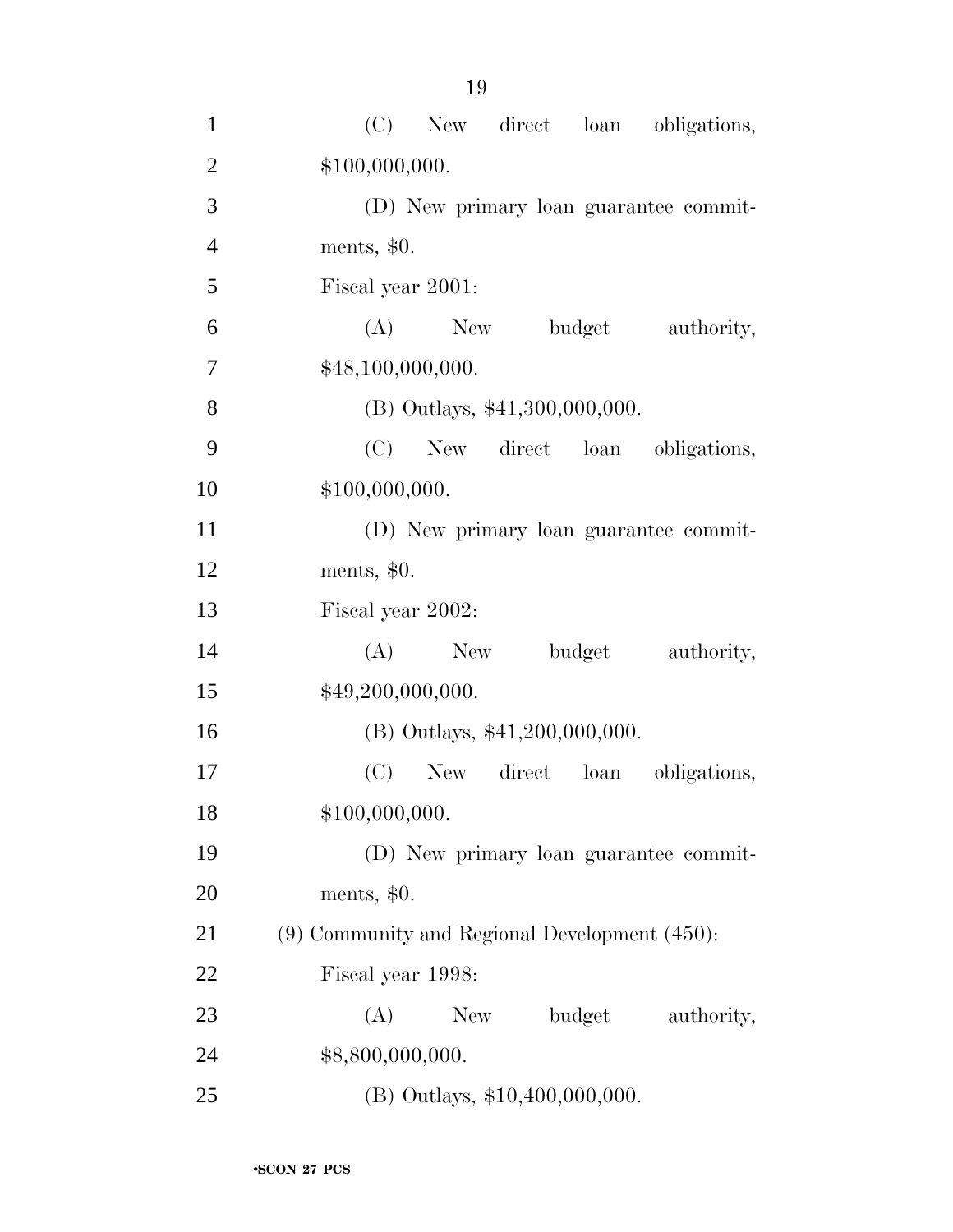| $\mathbf{1}$   | (C)<br>New direct loan<br>obligations, |
|----------------|----------------------------------------|
| $\overline{2}$ | \$2,900,000,000.                       |
| 3              | (D) New primary loan guarantee commit- |
| $\overline{4}$ | ments, \$2,400,000,000.                |
| 5              | Fiscal year 1999:                      |
| 6              | (A)<br>budget<br>New<br>authority,     |
| 7              | \$8,500,000,000.                       |
| 8              | (B) Outlays, \$10,900,000,000.         |
| 9              | New direct loan obligations,<br>(C)    |
| 10             | \$2,900,000,000.                       |
| 11             | (D) New primary loan guarantee commit- |
| 12             | ments, \$2,400,000,000.                |
| 13             | Fiscal year 2000:                      |
| 14             | (A)<br>New<br>budget<br>authority,     |
| 15             | \$7,800,000,000.                       |
| 16             | $(B)$ Outlays, \$11,000,000,000.       |
| 17             | (C)<br>New direct loan<br>obligations, |
| 18             | \$3,000,000,000.                       |
| 19             | (D) New primary loan guarantee commit- |
| 20             | ments, \$2,400,000,000.                |
| 21             | Fiscal year 2001:                      |
| 22             | (A)<br>budget<br>New \,<br>authority,  |
| 23             | \$7,800,000,000.                       |
| 24             | (B) Outlays, \$11,400,000,000.         |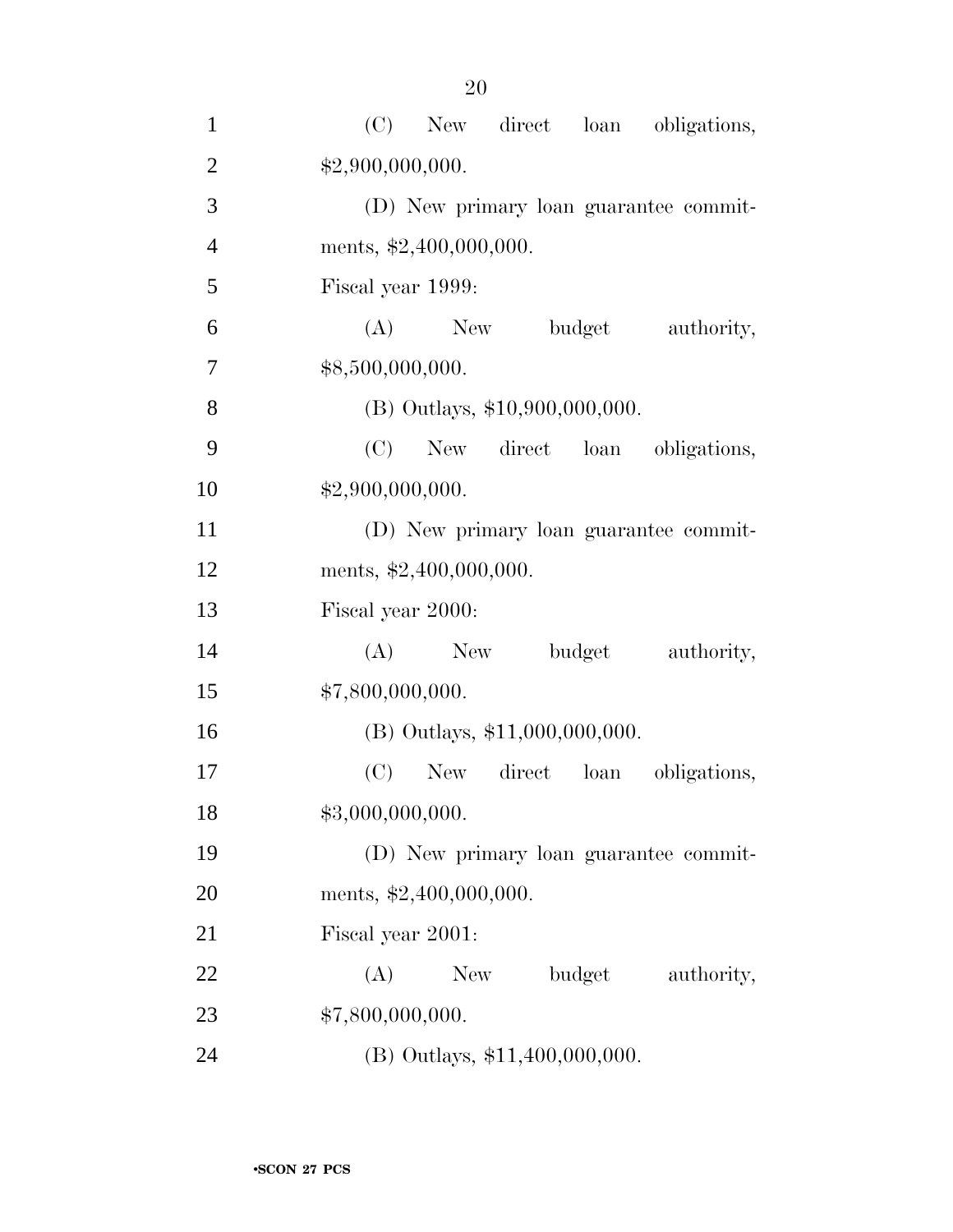| $\mathbf{1}$   | (C) New direct loan obligations,                 |
|----------------|--------------------------------------------------|
| $\overline{2}$ | \$3,100,000,000.                                 |
| 3              | (D) New primary loan guarantee commit-           |
| $\overline{4}$ | ments, \$2,500,000,000.                          |
| 5              | Fiscal year 2002:                                |
| 6              | $(A)$ New<br>budget<br>authority,                |
| 7              | \$7,800,000,000.                                 |
| 8              | (B) Outlays, \$8,400,000,000.                    |
| 9              | (C)<br>New direct loan obligations,              |
| 10             | \$3,200,000,000.                                 |
| 11             | (D) New primary loan guarantee commit-           |
| 12             | ments, $\text{$}2,500,000,000$ .                 |
| 13             | (10) Education, Training, Employment, and Social |
| 14             | Services $(500)$ :                               |
| 15             | Fiscal year 1998:                                |
| 16             | budget<br>$(A)$ New<br>authority,                |
| 17             | \$60,000,000,000.                                |
| 18             | (B) Outlays, \$56,100,000,000.                   |
| 19             | (C)<br>New<br>direct loan obligations,           |
| 20             | \$12,300,000,000.                                |
| 21             | (D) New primary loan guarantee commit-           |
| 22             | ments, \$20,700,000,000.                         |
| 23             | Fiscal year 1999:                                |
| 24             | (A)<br>New \,<br>budget<br>authority,            |
| 25             | \$60,500,000,000.                                |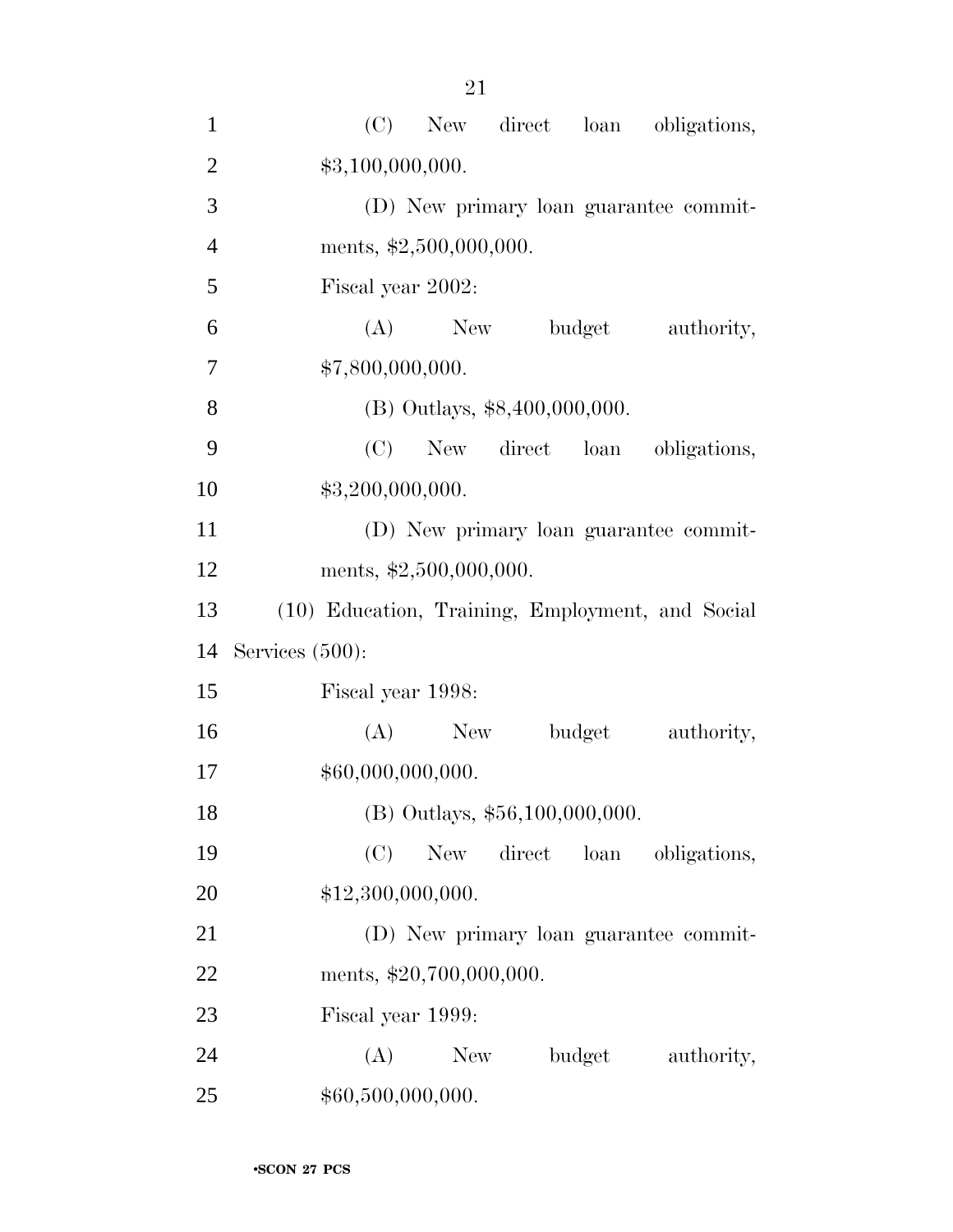| $\mathbf{1}$   | (B) Outlays, \$59,300,000,000.         |
|----------------|----------------------------------------|
| $\overline{2}$ | (C)<br>New direct loan<br>obligations, |
| 3              | \$13,100,000,000.                      |
| $\overline{4}$ | (D) New primary loan guarantee commit- |
| 5              | ments, \$21,900,000,000.               |
| 6              | Fiscal year 2000:                      |
| 7              | (A)<br>New<br>budget<br>authority,     |
| 8              | \$61,700,000,000.                      |
| 9              | (B) Outlays, \$60,700,000,000.         |
| 10             | (C)<br>New direct loan<br>obligations, |
| 11             | \$13,900,000,000.                      |
| 12             | (D) New primary loan guarantee commit- |
| 13             | ments, \$23,300,000,000.               |
| 14             | Fiscal year 2001:                      |
| 15             | (A)<br>budget<br>authority,<br>New     |
| 16             | \$63,000,000,000.                      |
| 17             | (B) Outlays, \$61,900,000,000.         |
| 18             | New direct loan<br>(C)<br>obligations, |
| 19             | \$14,700,000,000.                      |
| 20             | (D) New primary loan guarantee commit- |
| 21             | ments, \$24,500,000,000.               |
| 22             | Fiscal year 2002:                      |
| 23             | budget<br>(A)<br>New<br>authority,     |
| 24             | \$63,300,000,000.                      |
| 25             | (B) Outlays, \$62,300,000,000.         |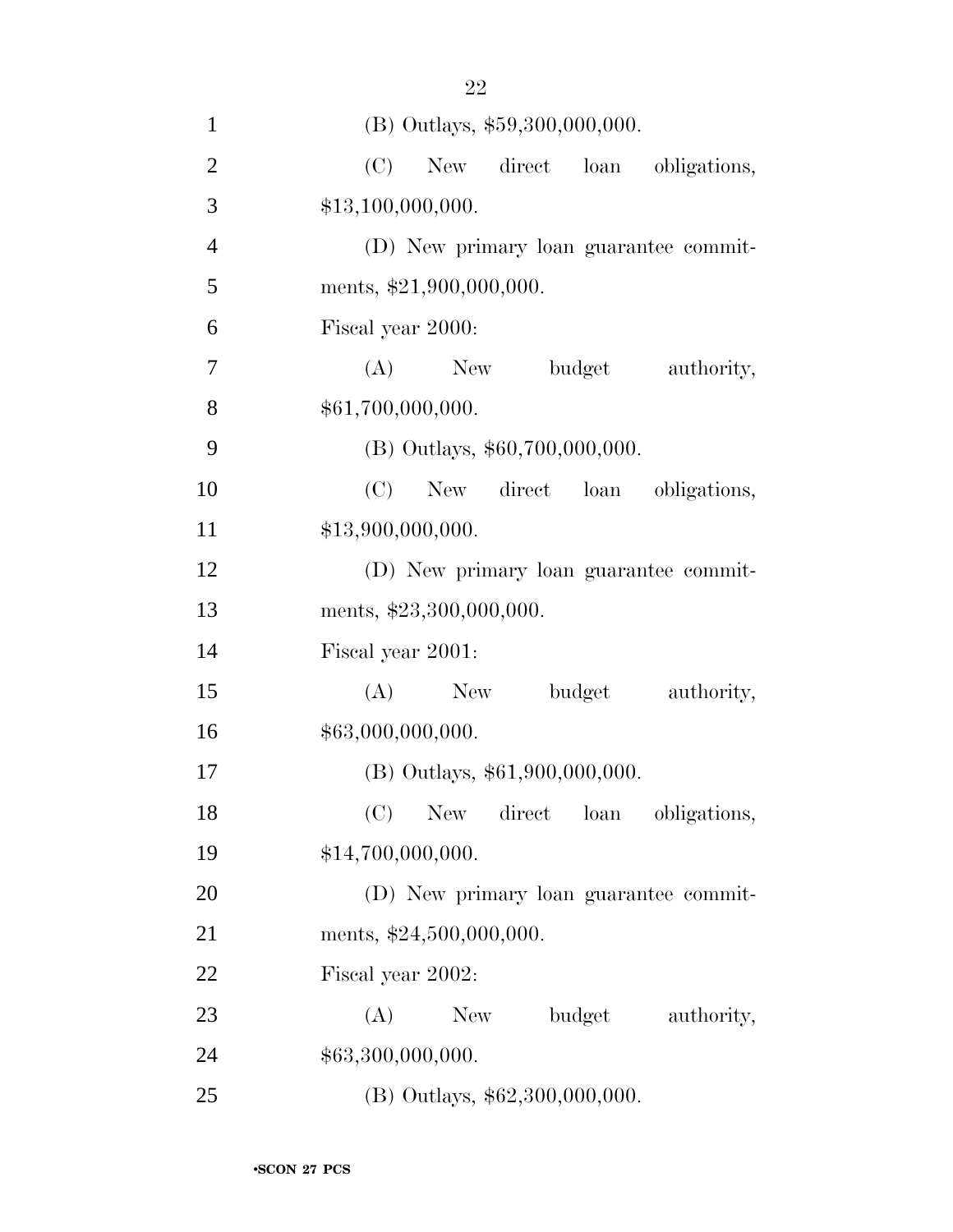| $\mathbf{1}$   | (C)<br>New direct<br>loan<br>obligations, |
|----------------|-------------------------------------------|
| $\mathfrak{2}$ | \$15,400,000,000.                         |
| 3              | (D) New primary loan guarantee commit-    |
| $\overline{4}$ | ments, \$25,700,000,000.                  |
| 5              | $(11)$ Health $(550)$ :                   |
| 6              | Fiscal year 1998:                         |
| 7              | budget<br>authority,<br>(A)<br>New        |
| 8              | \$137,800,000,000.                        |
| 9              | (B) Outlays, \$137,800,000,000.           |
| 10             | (C) New direct loan obligations, \$0.     |
| 11             | (D) New primary loan guarantee commit-    |
| 12             | ments, \$100,000,000.                     |
| 13             | Fiscal year 1999:                         |
| 14             | budget<br>(A)<br>New<br>authority,        |
| 15             | \$144,900,000,000.                        |
| 16             | (B) Outlays, \$144,900,000,000.           |
| 17             | (C) New direct loan obligations, \$0.     |
| 18             | (D) New primary loan guarantee commit-    |
| 19             | ments, $$0.$                              |
| 20             | Fiscal year 2000:                         |
| 21             | budget<br>(A)<br>New<br>authority,        |
| 22             | \$154,000,000,000.                        |
| 23             | $(B)$ Outlays, \$153,900,000,000.         |
| 24             | (C) New direct loan obligations, \$0.     |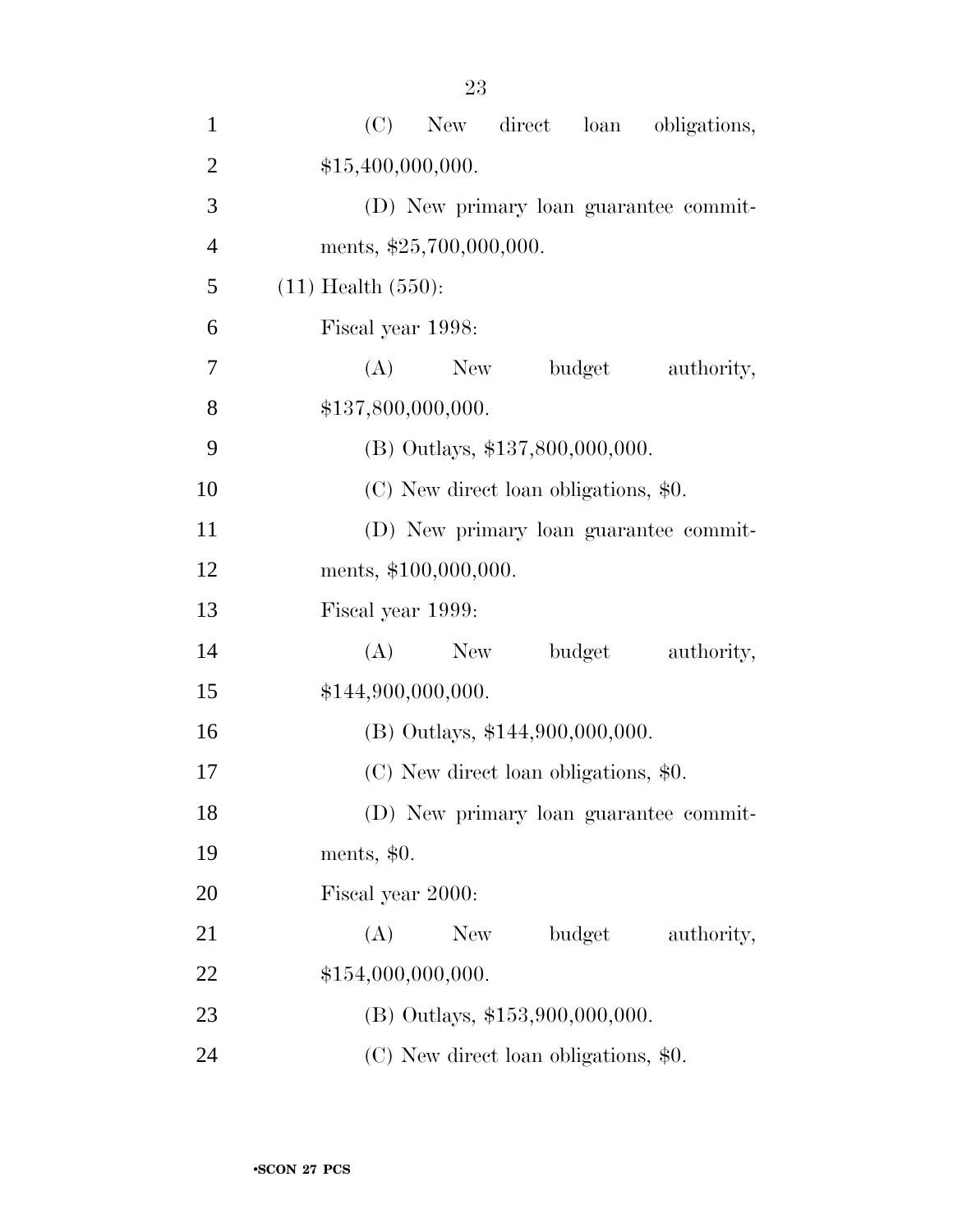| $\mathbf{1}$   | (D) New primary loan guarantee commit- |
|----------------|----------------------------------------|
| $\overline{2}$ | ments, $$0.$                           |
| 3              | Fiscal year 2001:                      |
| $\overline{4}$ | budget<br>(A)<br>New<br>authority,     |
| 5              | \$163,400,000,000.                     |
| 6              | (B) Outlays, \$163,100,000,000.        |
| 7              | (C) New direct loan obligations, \$0.  |
| 8              | (D) New primary loan guarantee commit- |
| 9              | ments, $$0.$                           |
| 10             | Fiscal year 2002:                      |
| 11             | budget<br>$(A)$ New<br>authority,      |
| 12             | \$172,100,000,000.                     |
| 13             | (B) Outlays, \$171,700,000,000.        |
| 14             | (C) New direct loan obligations, \$0.  |
| 15             | (D) New primary loan guarantee commit- |
| 16             | ments, $$0.$                           |
| 17             | $(12)$ Medicare $(570)$ :              |
| 18             | Fiscal year 1998:                      |
| 19             | budget<br>(A)<br>New<br>authority,     |
| 20             | \$201,600,000,000.                     |
| 21             | (B) Outlays, \$201,800,000,000.        |
| 22             | (C) New direct loan obligations, \$0.  |
| 23             | (D) New primary loan guarantee commit- |
| 24             | ments, $$0.$                           |
| 25             | Fiscal year 1999:                      |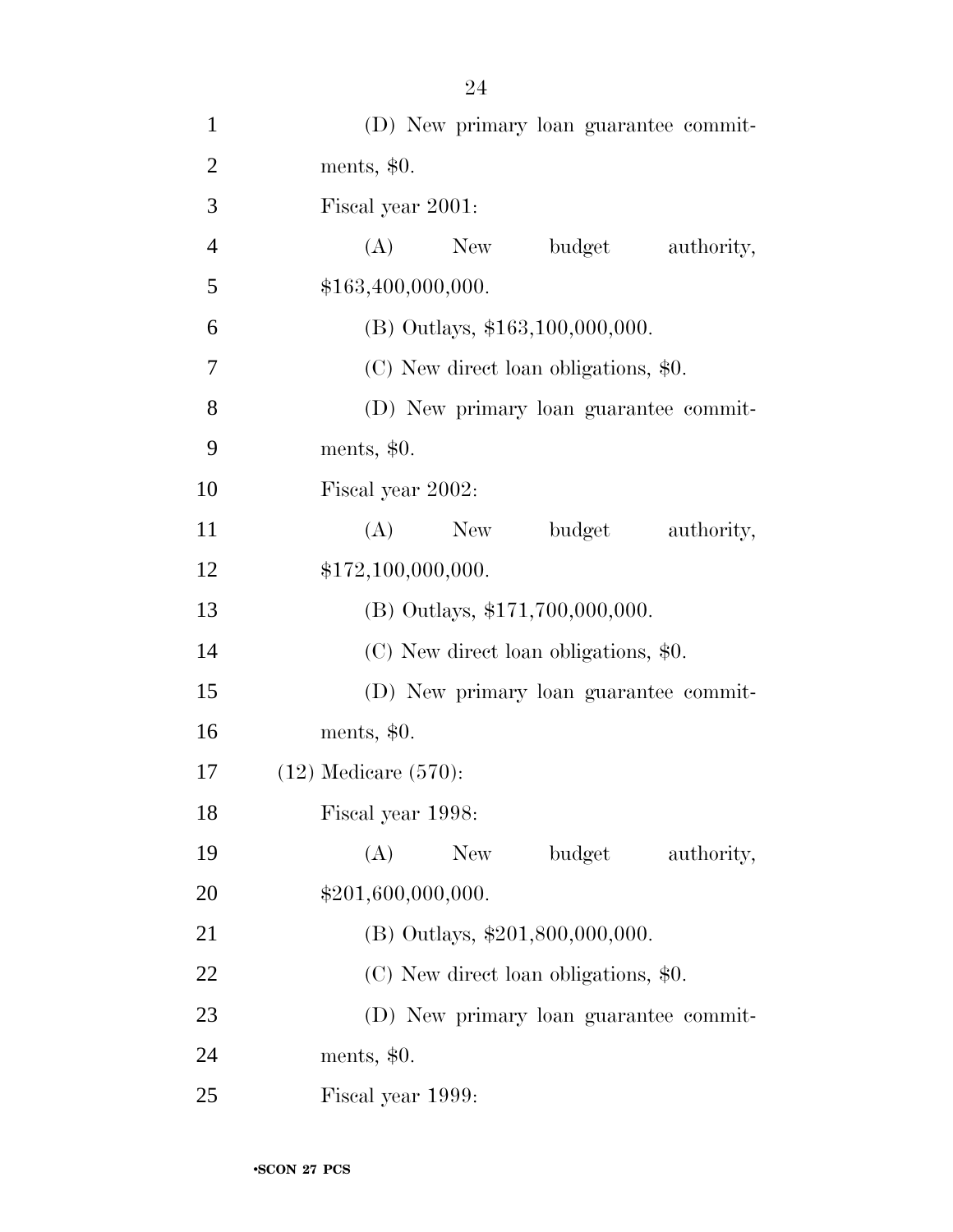| $\mathbf{1}$   | budget<br>(A)<br>New<br>authority,     |  |
|----------------|----------------------------------------|--|
| $\overline{2}$ | \$212,100,000,000.                     |  |
| 3              | (B) Outlays, \$211,500,000,000.        |  |
| $\overline{4}$ | (C) New direct loan obligations, \$0.  |  |
| 5              | (D) New primary loan guarantee commit- |  |
| 6              | ments, $$0.$                           |  |
| 7              | Fiscal year 2000:                      |  |
| 8              | budget<br>(A)<br>New<br>authority,     |  |
| 9              | \$225,500,000,000.                     |  |
| 10             | (B) Outlays, \$225,500,000,000.        |  |
| 11             | (C) New direct loan obligations, \$0.  |  |
| 12             | (D) New primary loan guarantee commit- |  |
| 13             | ments, $$0.$                           |  |
| 14             | Fiscal year 2001:                      |  |
| 15             | budget<br>(A)<br>New<br>authority,     |  |
| 16             | \$239,600,000,000.                     |  |
| 17             | (B) Outlays, \$238,800,000,000.        |  |
| 18             | (C) New direct loan obligations, \$0.  |  |
| 19             | (D) New primary loan guarantee commit- |  |
| 20             | ments, $$0.$                           |  |
| 21             | Fiscal year 2002:                      |  |
| 22             | budget<br>(A)<br>New<br>authority,     |  |
| 23             | \$251,500,000,000.                     |  |
| 24             | (B) Outlays, \$250,800,000,000.        |  |
| 25             | (C) New direct loan obligations, \$0.  |  |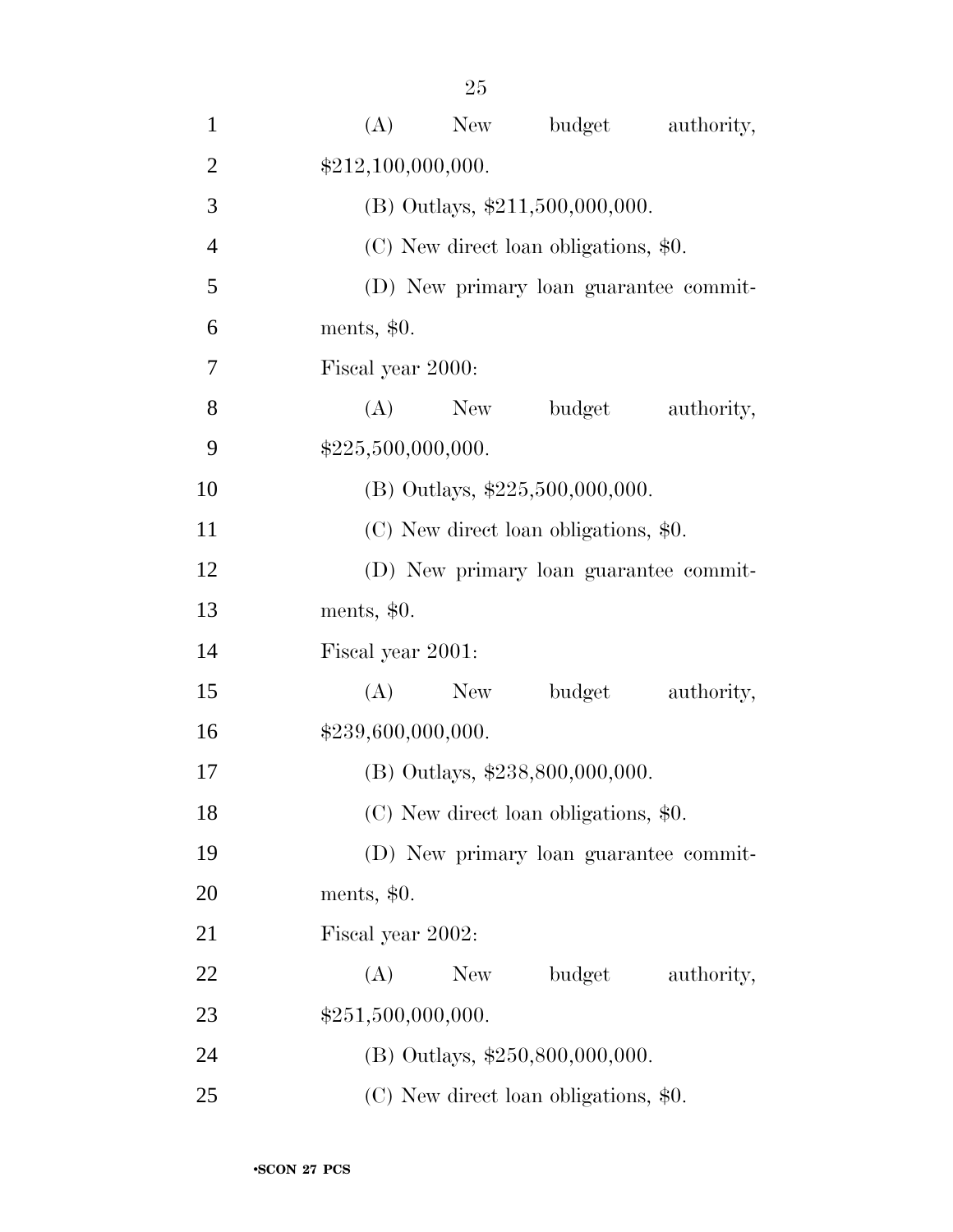| $\mathbf{1}$   | (D) New primary loan guarantee commit-       |
|----------------|----------------------------------------------|
| $\overline{2}$ | ments, $$0.$                                 |
| 3              | $(13)$ Income Security $(600)$ :             |
| $\overline{4}$ | Fiscal year 1998:                            |
| 5              | budget<br>$(A)$ New<br>authority,            |
| 6              | \$239,000,000,000.                           |
| 7              | $(B)$ Outlays, \$247,800,000,000.            |
| 8              | (C)<br>New direct loan obligations,          |
| 9              | \$100,000,000.                               |
| 10             | (D) New primary loan guarantee commit-       |
| 11             | ments, \$100,000,000.                        |
| 12             | Fiscal year 1999:                            |
| 13             | (A)<br>budget<br>authority,<br>New           |
| 14             | \$254,100,000,000.                           |
| 15             | (B) Outlays, \$258,100,000,000.              |
| 16             | (C)<br>New direct loan<br>obligations,       |
| 17             | \$100,000,000.                               |
| 18             | (D) New primary loan guarantee commit-       |
| 19             | ments, \$100,000,000.                        |
| 20             | Fiscal year 2000:                            |
| 21             | (A)<br>budget<br>New<br>authority,           |
| 22             | \$269,600,000,000.                           |
| 23             | (B) Outlays, \$268,200,000,000.              |
| 24             | (C)<br>direct<br>New<br>loan<br>obligations, |
| 25             | \$100,000,000.                               |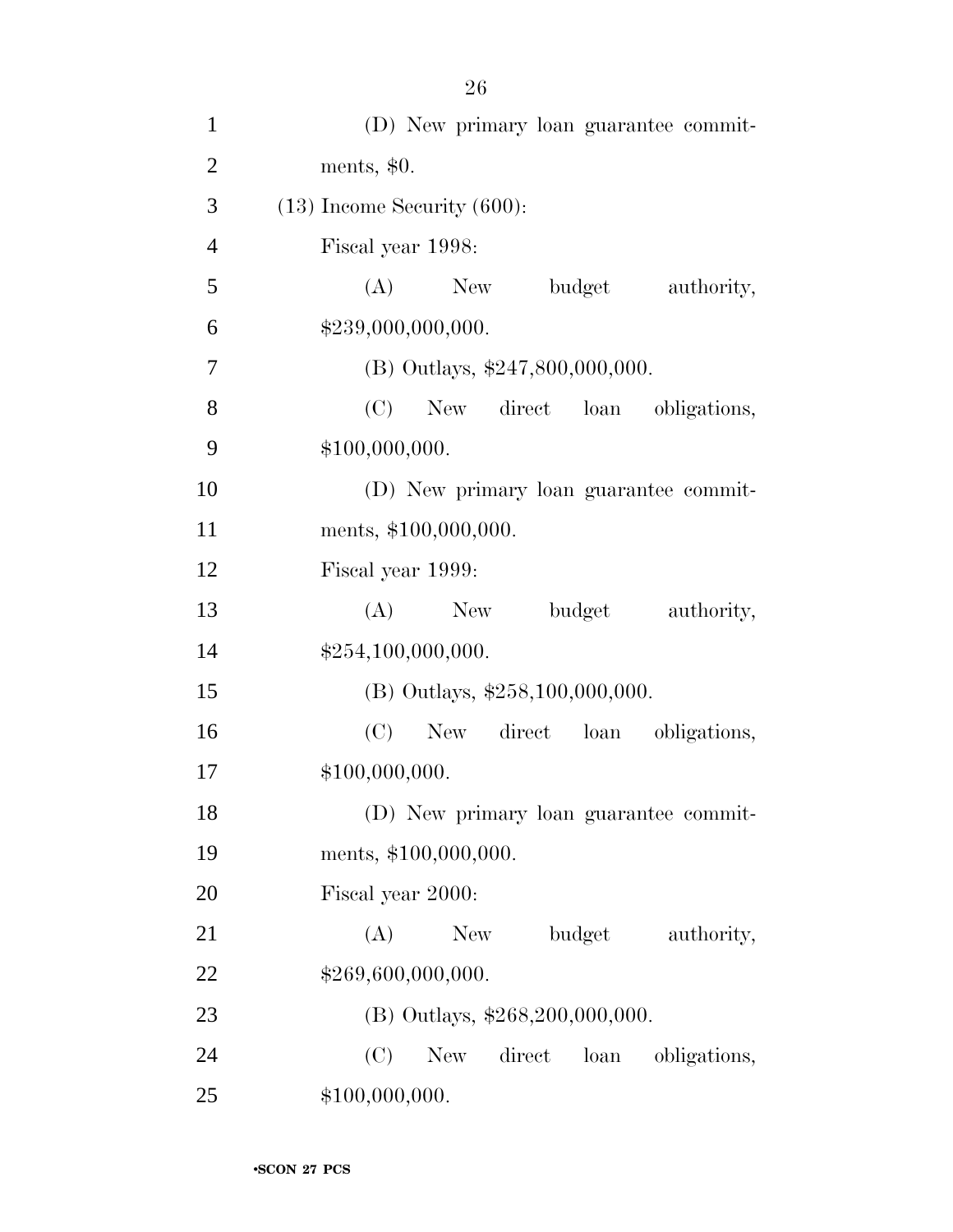| $\mathbf{1}$   | (D) New primary loan guarantee commit-    |
|----------------|-------------------------------------------|
| $\overline{2}$ | ments, \$100,000,000.                     |
| 3              | Fiscal year 2001:                         |
| $\overline{4}$ | $(A)$ New<br>budget<br>authority,         |
| 5              | \$275,100,000,000.                        |
| 6              | (B) Outlays, $$277,300,000,000$ .         |
| 7              | (C)<br>New direct loan obligations,       |
| 8              | \$100,000,000.                            |
| 9              | (D) New primary loan guarantee commit-    |
| 10             | ments, \$100,000,000.                     |
| 11             | Fiscal year 2002:                         |
| 12             | (A) New budget<br>authority,              |
| 13             | \$286,900,000,000.                        |
| 14             | (B) Outlays, \$285,200,000,000.           |
| 15             | (C)<br>New direct loan obligations,       |
| 16             | \$200,000,000.                            |
| 17             | (D) New primary loan guarantee commit-    |
| 18             | ments, \$100,000,000.                     |
| 19             | $(14)$ Social Security $(650)$ :          |
| 20             | Fiscal year 1998:                         |
| 21             | (A)<br><b>New</b><br>budget<br>authority, |
| 22             | \$11,400,000,000.                         |
| 23             | (B) Outlays, \$11,500,000,000.            |
| 24             | $(C)$ New direct loan obligations, \$0.   |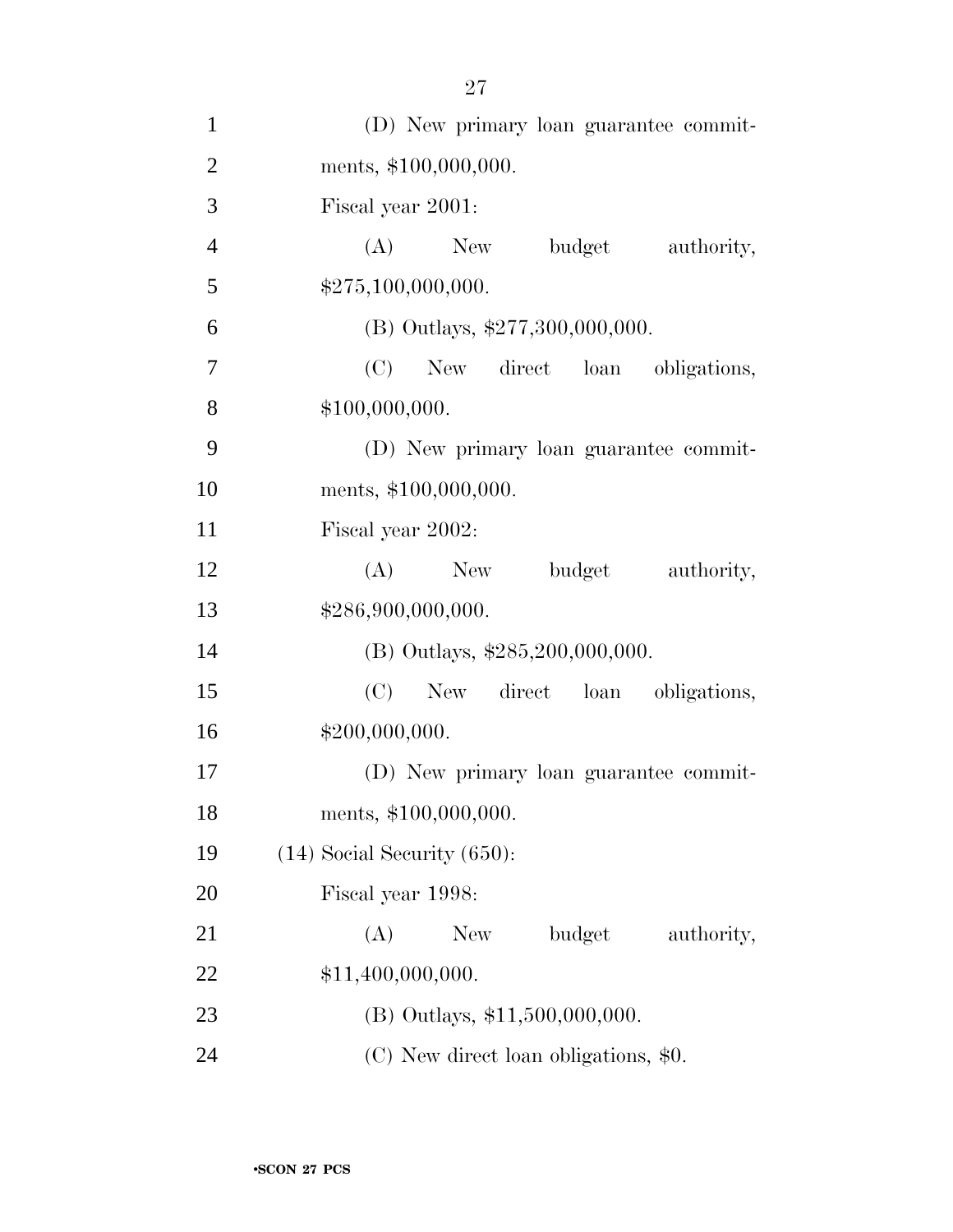| $\mathbf{1}$   | (D) New primary loan guarantee commit-    |
|----------------|-------------------------------------------|
| $\overline{2}$ | ments, $$0.$                              |
| 3              | Fiscal year 1999:                         |
| $\overline{4}$ | (A)<br>budget<br>New<br>authority,        |
| 5              | \$12,100,000,000.                         |
| 6              | $(B)$ Outlays, \$12,200,000,000.          |
| 7              | (C) New direct loan obligations, \$0.     |
| 8              | (D) New primary loan guarantee commit-    |
| 9              | ments, \$0.                               |
| 10             | Fiscal year 2000:                         |
| 11             | (A)<br>budget<br>authority,<br>New        |
| 12             | \$12,800,000,000.                         |
| 13             | $(B)$ Outlays, \$12,900,000,000.          |
| 14             | (C) New direct loan obligations, \$0.     |
| 15             | (D) New primary loan guarantee commit-    |
| 16             | ments, $$0.$                              |
| 17             | Fiscal year 2001:                         |
| 18             | (A)<br><b>New</b><br>budget<br>authority, |
| 19             | \$13,000,000,000.                         |
| 20             | (B) Outlays, \$13,000,000,000.            |
| 21             | (C) New direct loan obligations, \$0.     |
| 22             | (D) New primary loan guarantee commit-    |
|                |                                           |
| 23             | ments, $$0.$                              |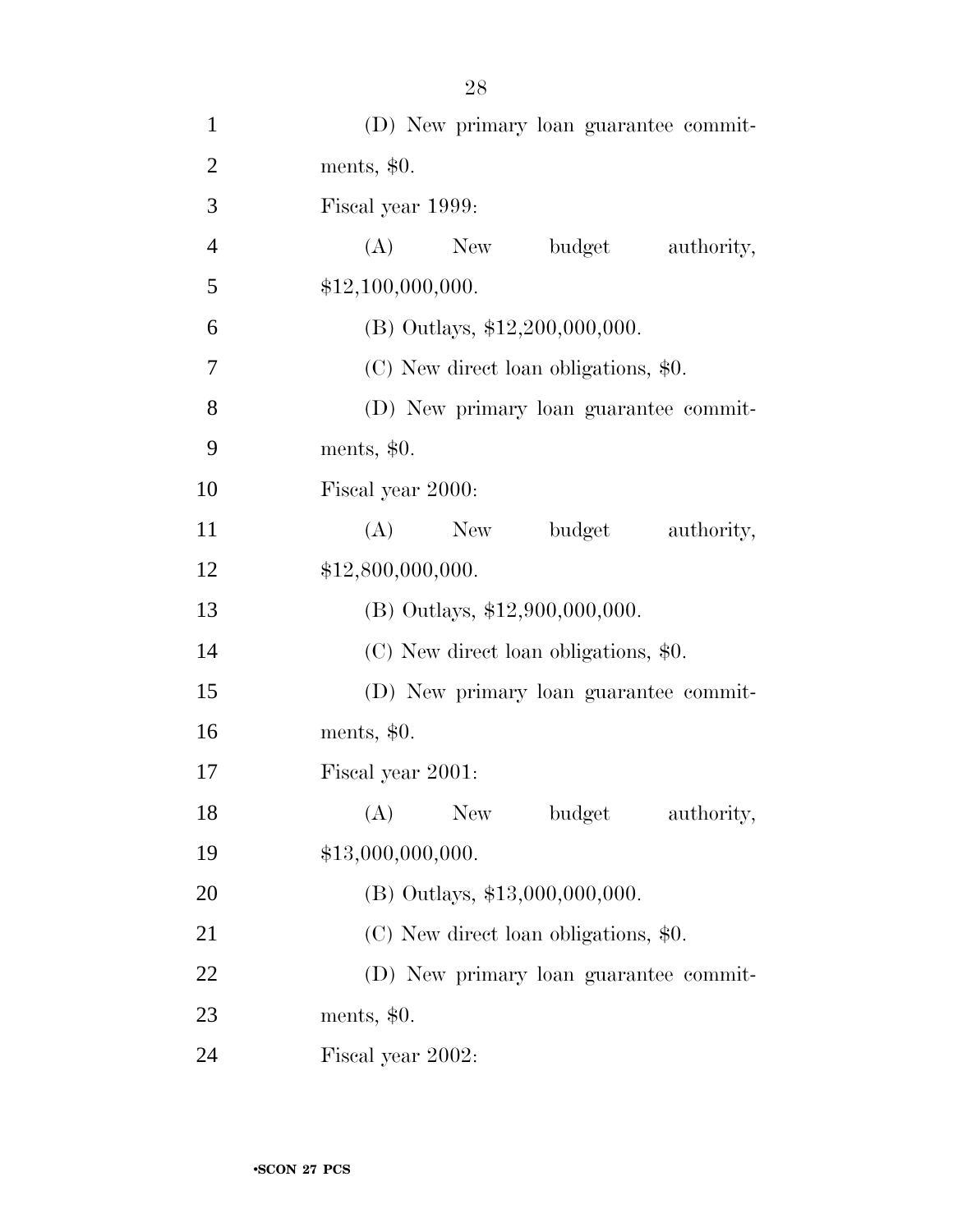| $\mathbf{1}$   | budget<br>(A)<br>New<br>authority,              |
|----------------|-------------------------------------------------|
| $\overline{2}$ | \$14,400,000,000.                               |
| 3              | (B) Outlays, \$14,400,000,000.                  |
| $\overline{4}$ | (C) New direct loan obligations, \$0.           |
| 5              | (D) New primary loan guarantee commit-          |
| 6              | ments, $$0.$                                    |
| 7              | $(15)$ Veterans Benefits and Services $(700)$ : |
| 8              | Fiscal year 1998:                               |
| 9              | (A)<br>New<br>budget<br>authority,              |
| 10             | \$40,500,000,000.                               |
| 11             | (B) Outlays, \$41,300,000,000.                  |
| 12             | (C)<br>New direct loan<br>obligations,          |
| 13             | \$1,000,000,000.                                |
| 14             | (D) New primary loan guarantee commit-          |
| 15             | ments, \$27,100,000,000.                        |
| 16             | Fiscal year 1999:                               |
| 17             | (A)<br><b>New</b><br>budget<br>authority,       |
| 18             | \$41,700,000,000.                               |
| 19             | (B) Outlays, \$41,900,000,000.                  |
| 20             | (C)<br>direct<br>New<br>loan<br>obligations,    |
| 21             | \$1,100,000,000.                                |
| 22             | (D) New primary loan guarantee commit-          |
| 23             | ments, \$26,700,000,000.                        |
| 24             | Fiscal year 2000:                               |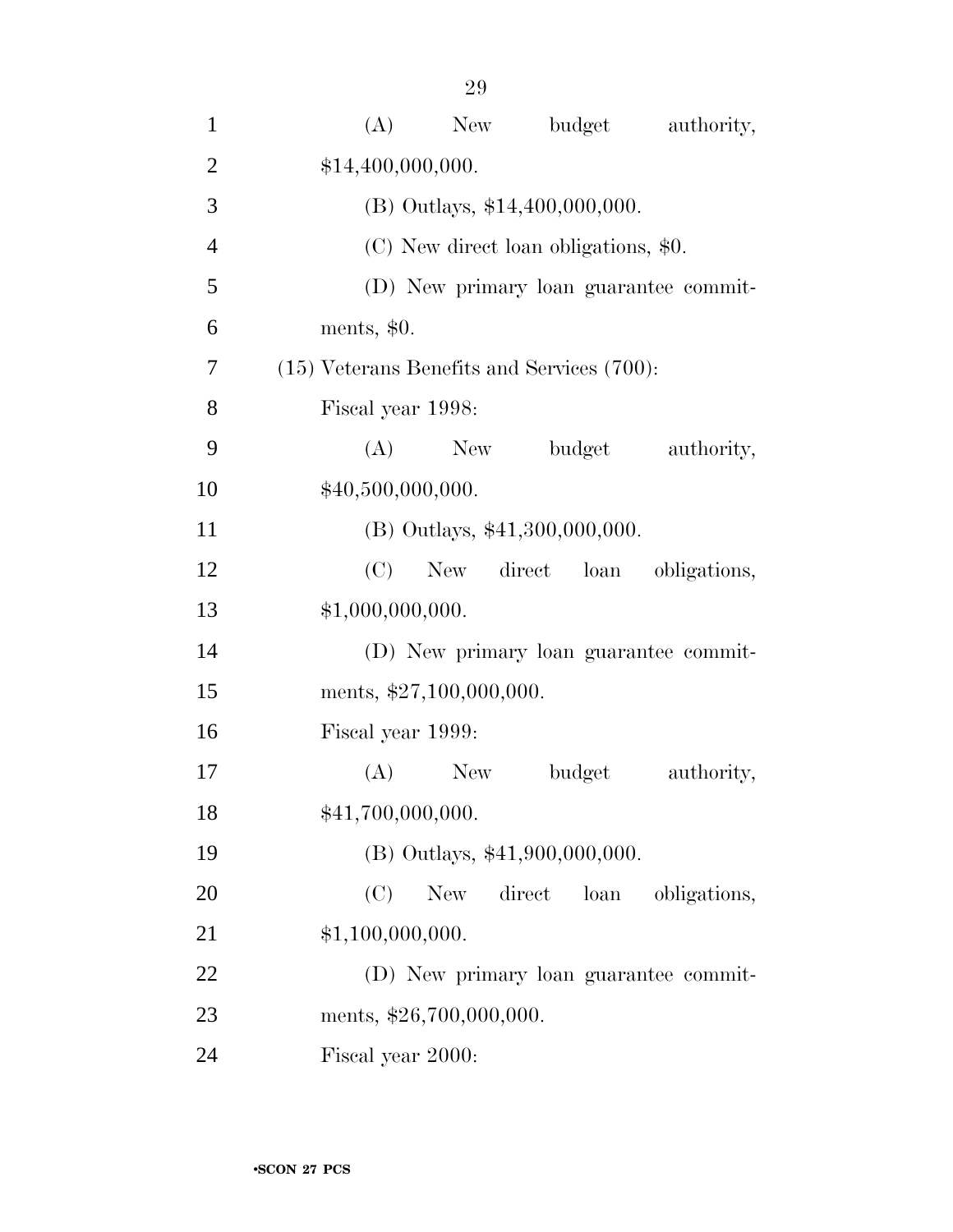| $\mathbf{1}$   | (A)<br>budget<br>New<br>authority,                  |
|----------------|-----------------------------------------------------|
| $\overline{2}$ | \$42,000,000,000.                                   |
| 3              | (B) Outlays, \$42,200,000,000.                      |
| $\overline{4}$ | (C)<br>New direct loan obligations,                 |
| 5              | \$1,200,000,000.                                    |
| 6              | (D) New primary loan guarantee commit-              |
| $\tau$         | ments, \$26,200,000,000.                            |
| 8              | Fiscal year 2001:                                   |
| 9              | (A)<br>New<br>budget<br>authority,                  |
| 10             | \$42,400,000,000.                                   |
| 11             | $(B)$ Outlays, \$42,500,000,000.                    |
| 12             | New direct loan<br>(C)<br>obligations,              |
| 13             | \$1,200,000,000.                                    |
| 14             | (D) New primary loan guarantee commit-              |
| 15             | ments, \$25,600,000,000.                            |
| 16             | Fiscal year 2002:                                   |
| 17             | (A)<br>New<br>budget<br>authority,                  |
| 18             | \$42,600,000,000.                                   |
| 19             | (B) Outlays, \$42,700,000,000.                      |
| 20             | (C)<br><b>New</b><br>direct<br>obligations,<br>loan |
| 21             | \$1,300,000,000.                                    |
| 22             | (D) New primary loan guarantee commit-              |
| 23             | ments, \$25,100,000,000.                            |
| 24             | $(16)$ Administration of Justice $(750)$ :          |
| 25             | Fiscal year 1998:                                   |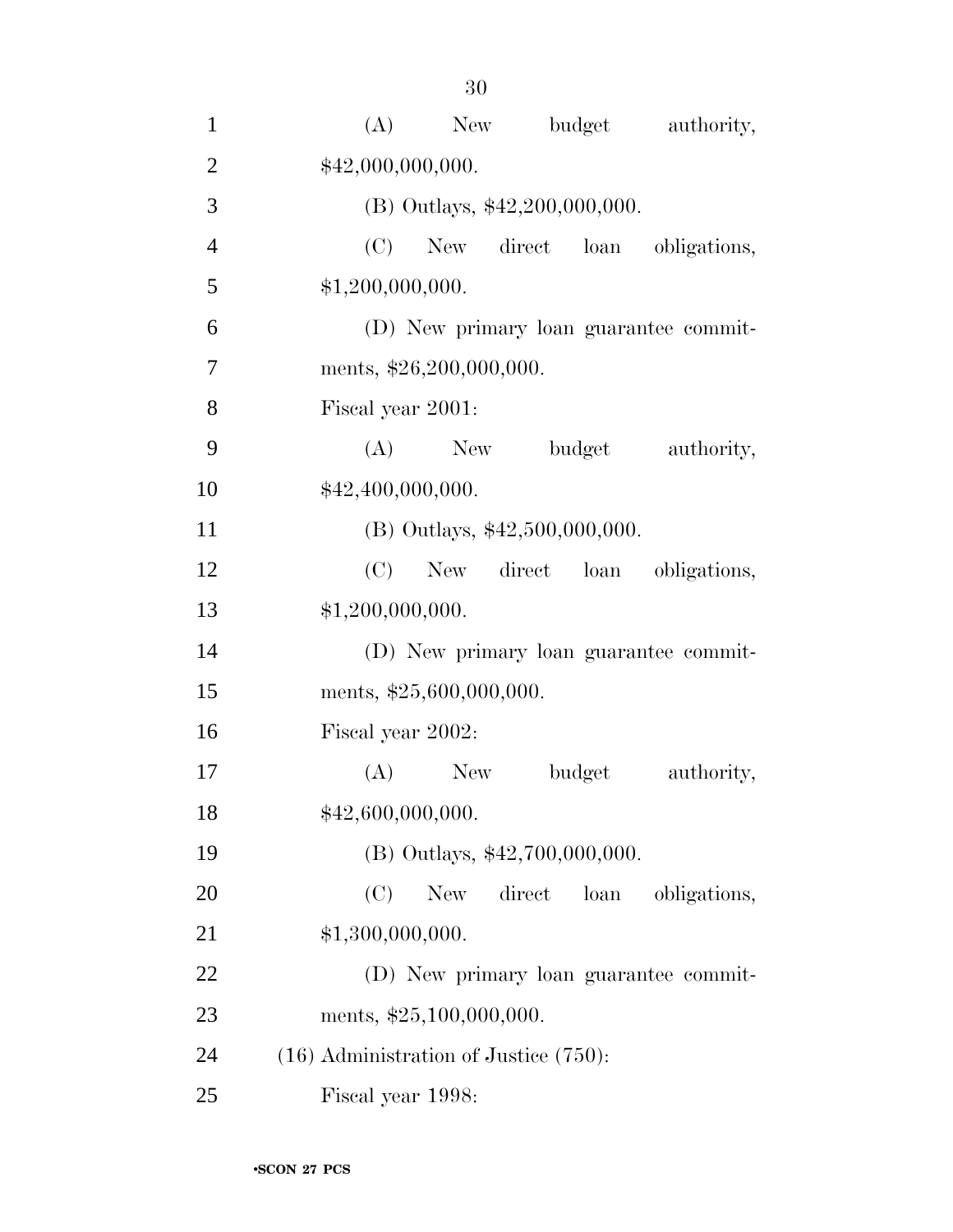| $\mathbf{1}$   | (A)<br>New<br>budget<br>authority,     |  |
|----------------|----------------------------------------|--|
| $\mathfrak{2}$ | \$24,800,000,000.                      |  |
| 3              | (B) Outlays, \$22,600,000,000.         |  |
| $\overline{4}$ | (C) New direct loan obligations, \$0.  |  |
| 5              | (D) New primary loan guarantee commit- |  |
| 6              | ments, $$0.$                           |  |
| 7              | Fiscal year 1999:                      |  |
| 8              | (A)<br>New<br>budget<br>authority,     |  |
| 9              | \$25,100,000,000.                      |  |
| 10             | (B) Outlays, \$24,500,000,000.         |  |
| 11             | (C) New direct loan obligations, \$0.  |  |
| 12             | (D) New primary loan guarantee commit- |  |
| 13             | ments, $$0.$                           |  |
| 14             | Fiscal year 2000:                      |  |
| 15             | budget<br>(A)<br>New<br>authority,     |  |
| 16             | \$24,200,000,000.                      |  |
| 17             | (B) Outlays, $$25,200,000,000$ .       |  |
| 18             | (C) New direct loan obligations, \$0.  |  |
| 19             | (D) New primary loan guarantee commit- |  |
| 20             | ments, $$0.$                           |  |
| 21             | Fiscal year 2001:                      |  |
| 22             | budget<br>New<br>(A)<br>authority,     |  |
| 23             | \$24,400,000,000.                      |  |
| 24             | (B) Outlays, \$25,900,000,000.         |  |
| 25             | (C) New direct loan obligations, \$0.  |  |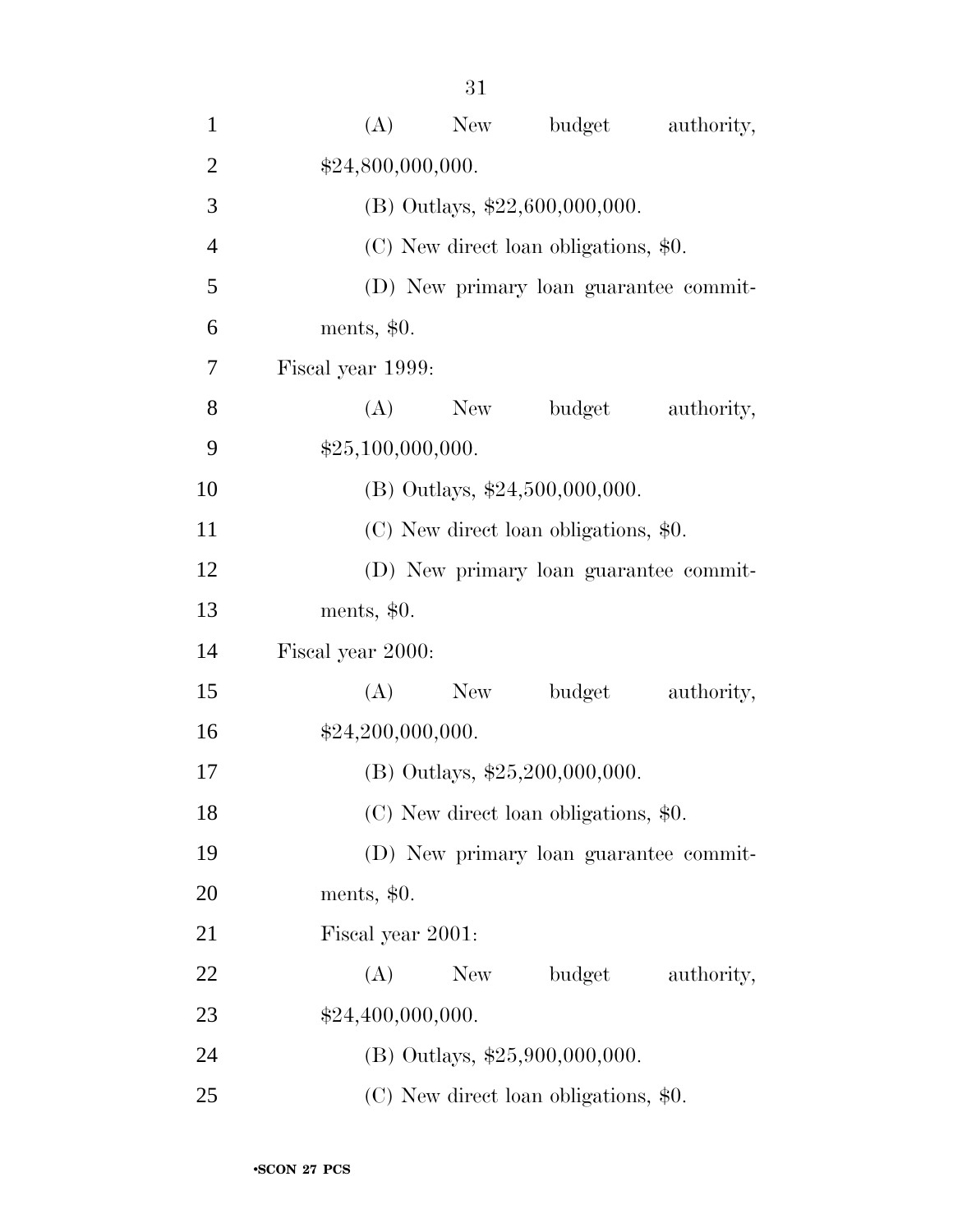| $\mathbf{1}$   | (D) New primary loan guarantee commit- |
|----------------|----------------------------------------|
| $\overline{2}$ | ments, $$0.$                           |
| 3              | Fiscal year 2002:                      |
| $\overline{4}$ | budget<br>(A)<br>New<br>authority,     |
| 5              | \$24,900,000,000.                      |
| 6              | (B) Outlays, \$24,900,000,000.         |
| 7              | (C) New direct loan obligations, \$0.  |
| $8\,$          | (D) New primary loan guarantee commit- |
| 9              | ments, $$0.$                           |
| 10             | $(17)$ General Government $(800)$ :    |
| 11             | Fiscal year 1998:                      |
| 12             | budget<br>(A)<br>New<br>authority,     |
| 13             | \$14,700,000,000.                      |
| 14             | (B) Outlays, \$14,000,000,000.         |
| 15             | (C) New direct loan obligations, \$0.  |
| 16             | (D) New primary loan guarantee commit- |
| 17             | ments, $$0.$                           |
| 18             | Fiscal year 1999:                      |
| 19             | budget<br>(A)<br>New<br>authority,     |
| 20             | \$14,400,000,000.                      |
| 21             | $(B)$ Outlays, \$14,400,000,000.       |
| 22             | (C) New direct loan obligations, \$0.  |
| 23             | (D) New primary loan guarantee commit- |
| 24             | ments, \$0.                            |
| 25             | Fiscal year 2000:                      |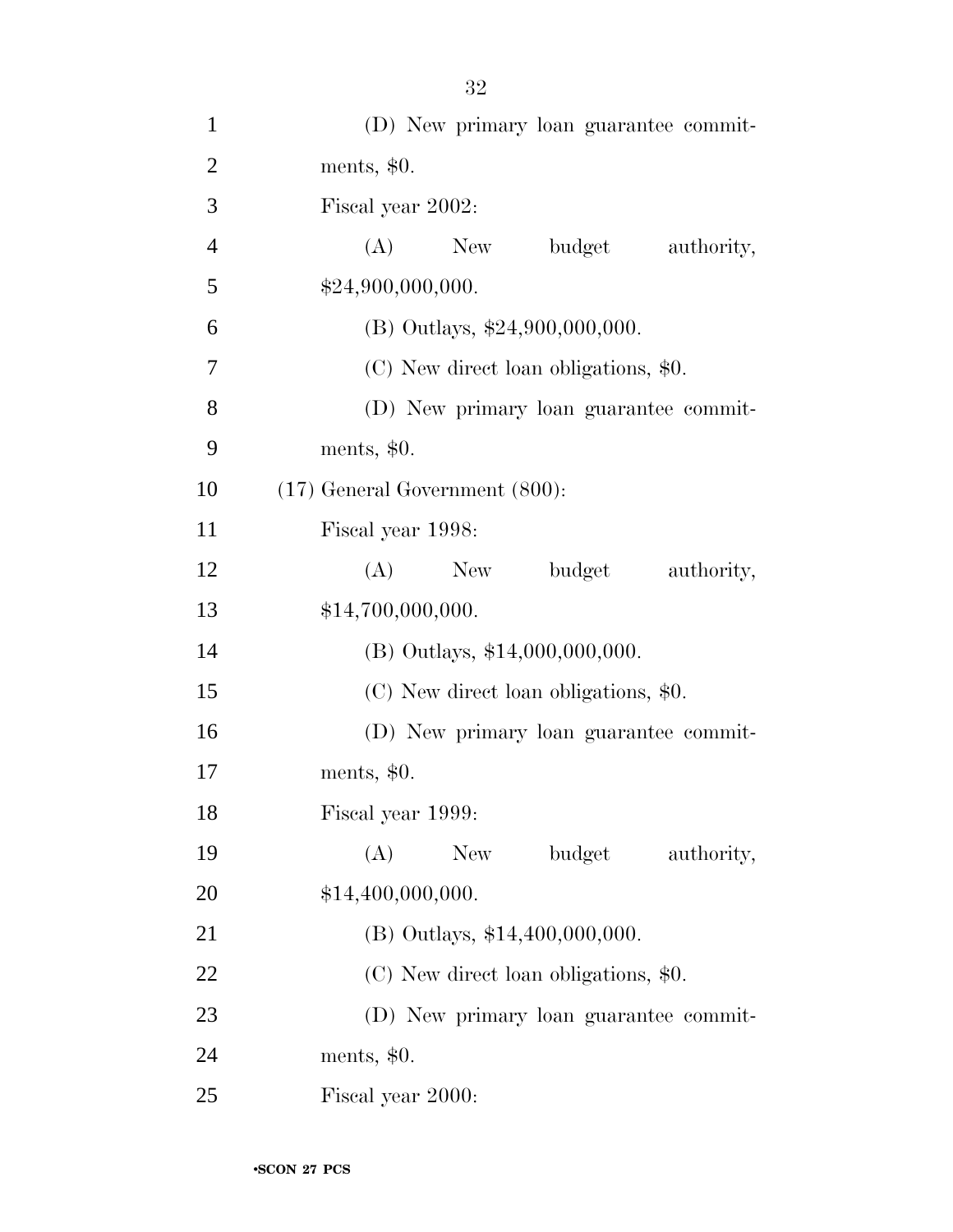| $\mathbf{1}$   | (A)<br>budget<br>New<br>authority,        |
|----------------|-------------------------------------------|
| $\overline{2}$ | \$14,000,000,000.                         |
| 3              | (B) Outlays, \$14,700,000,000.            |
| $\overline{4}$ | (C) New direct loan obligations, \$0.     |
| 5              | (D) New primary loan guarantee commit-    |
| 6              | ments, $$0.$                              |
| 7              | Fiscal year 2001:                         |
| 8              | budget<br>(A)<br>New<br>authority,        |
| 9              | \$13,700,000,000.                         |
| 10             | (B) Outlays, \$14,100,000,000.            |
| 11             | (C) New direct loan obligations, \$0.     |
| 12             | (D) New primary loan guarantee commit-    |
| 13             | ments, $$0.$                              |
| 14             | Fiscal year 2002:                         |
| 15             | budget<br>(A)<br>New<br>authority,        |
| 16             | \$13,100,000,000.                         |
| 17             | $(B)$ Outlays, \$13,100,000,000.          |
| 18             | (C) New direct loan obligations, \$0.     |
| 19             | (D) New primary loan guarantee commit-    |
| 20             | ments, $$0.$                              |
| 21             | $(18)$ Net Interest $(900)$ :             |
| 22             | Fiscal year 1998:                         |
| 23             | budget<br>(A)<br><b>New</b><br>authority, |
| 24             | \$296,500,000,000.                        |
| 25             | (B) Outlays, \$296,500,000,000.           |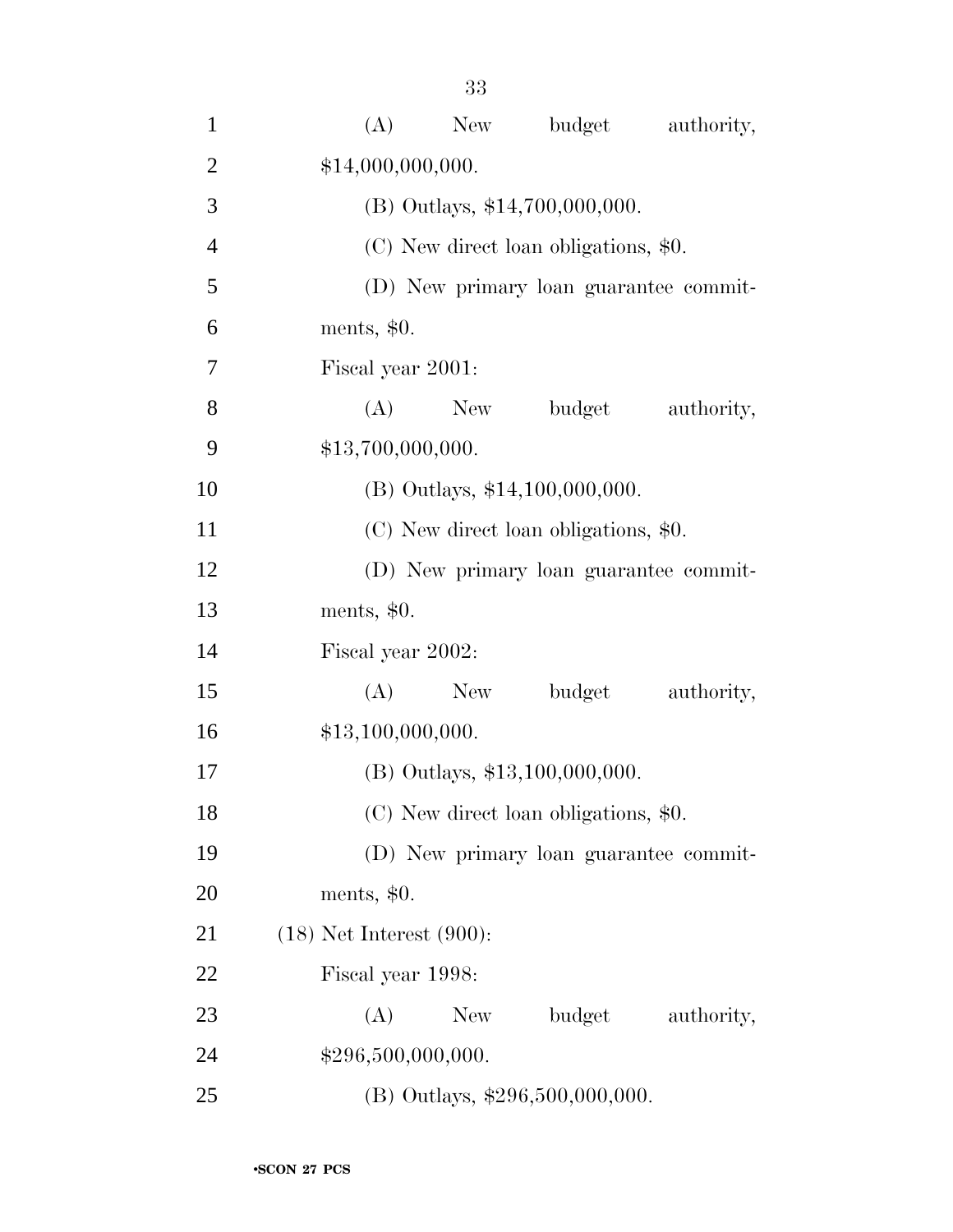| $\mathbf{1}$   | (C) New direct loan obligations, \$0.  |
|----------------|----------------------------------------|
| $\overline{2}$ | (D) New primary loan guarantee commit- |
| 3              | ments, $$0.$                           |
| $\overline{4}$ | Fiscal year 1999:                      |
| 5              | budget<br>$(A)$ New<br>authority,      |
| 6              | \$304,600,000,000.                     |
| $\overline{7}$ | $(B)$ Outlays, \$304,600,000,000.      |
| 8              | (C) New direct loan obligations, \$0.  |
| 9              | (D) New primary loan guarantee commit- |
| 10             | ments, $$0.$                           |
| 11             | Fiscal year 2000:                      |
| 12             | budget<br>(A)<br>New<br>authority,     |
| 13             | \$304,900,000,000.                     |
| 14             | (B) Outlays, \$304,900,000,000.        |
| 15             | (C) New direct loan obligations, \$0.  |
| 16             | (D) New primary loan guarantee commit- |
| 17             | ments, $$0.$                           |
| 18             | Fiscal year 2001:                      |
| 19             | (A)<br>budget<br>New \,<br>authority,  |
| 20             | \$303,700,000,000.                     |
| 21             | (B) Outlays, \$303,700,000,000.        |
| 22             | (C) New direct loan obligations, \$0.  |
| 23             | (D) New primary loan guarantee commit- |
| 24             | ments, $$0.$                           |
| 25             | Fiscal year 2002:                      |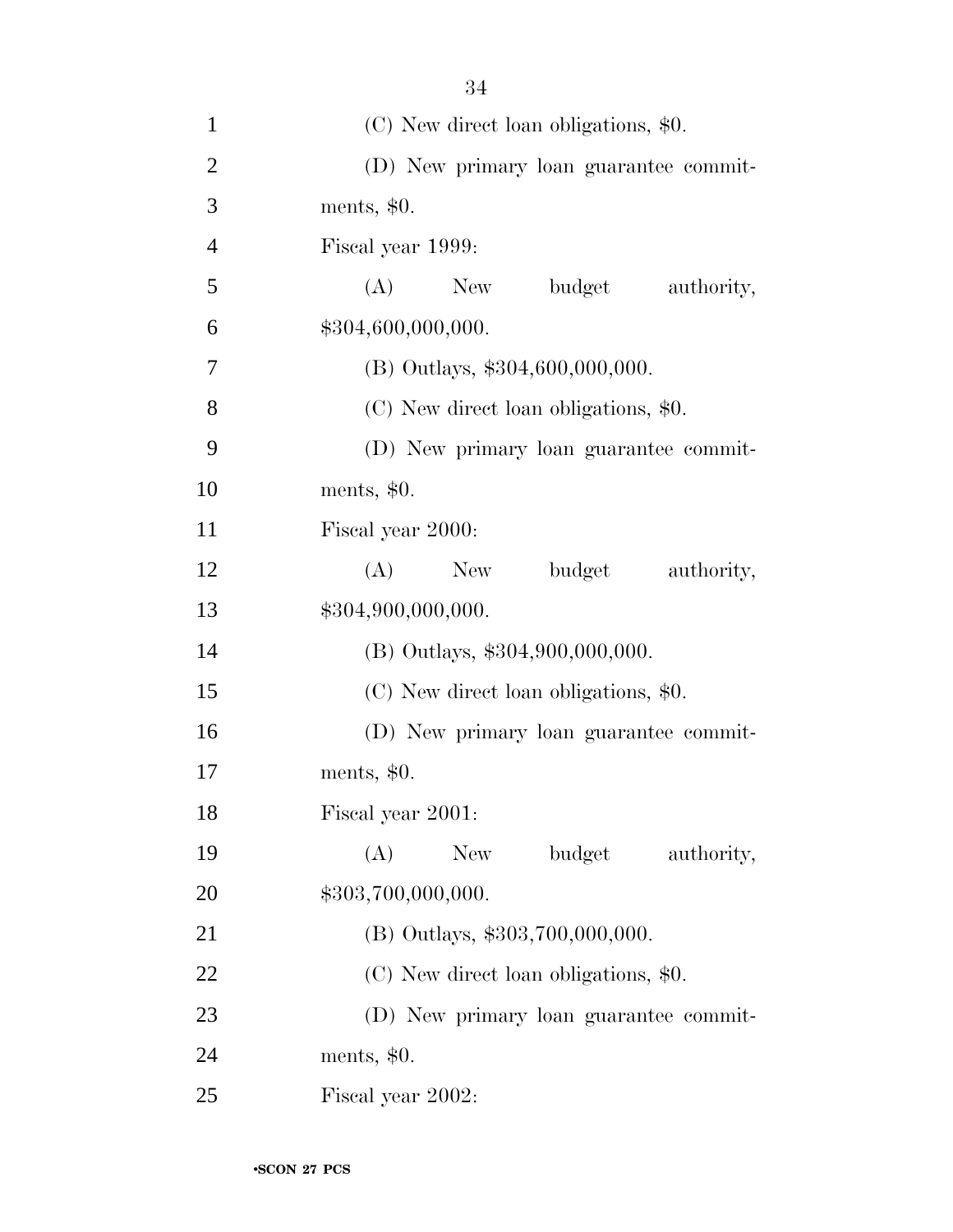| $\mathbf{1}$   | (A)<br>budget<br>New<br>authority,     |
|----------------|----------------------------------------|
| $\overline{2}$ | \$303,800,000,000.                     |
| 3              | (B) Outlays, \$303,800,000,000.        |
| $\overline{4}$ | (C) New direct loan obligations, \$0.  |
| 5              | (D) New primary loan guarantee commit- |
| 6              | ments, $$0.$                           |
| 7              | $(19)$ Allowances $(920)$ :            |
| 8              | Fiscal year 1998:                      |
| 9              | (A) New budget authority, $-\$0$ .     |
| 10             | $(B)$ Outlays, $-\$0$ .                |
| 11             | (C) New direct loan obligations, \$0.  |
| 12             | (D) New primary loan guarantee commit- |
| 13             | ments, $$0.$                           |
| 14             | Fiscal year 1999:                      |
| 15             | (A) New budget authority, $-\$0$ .     |
| 16             | $(B)$ Outlays, $-\$0$ .                |
| 17             | (C) New direct loan obligations, \$0.  |
| 18             | (D) New primary loan guarantee commit- |
| 19             | ments, $$0.$                           |
| 20             | Fiscal year 2000:                      |
| 21             | (A) New budget authority, $-\$0$ .     |
| 22             | $(B)$ Outlays, $-\$0$ .                |
| 23             | (C) New direct loan obligations, \$0.  |
| 24             | (D) New primary loan guarantee commit- |
| 25             | ments, $$0.$                           |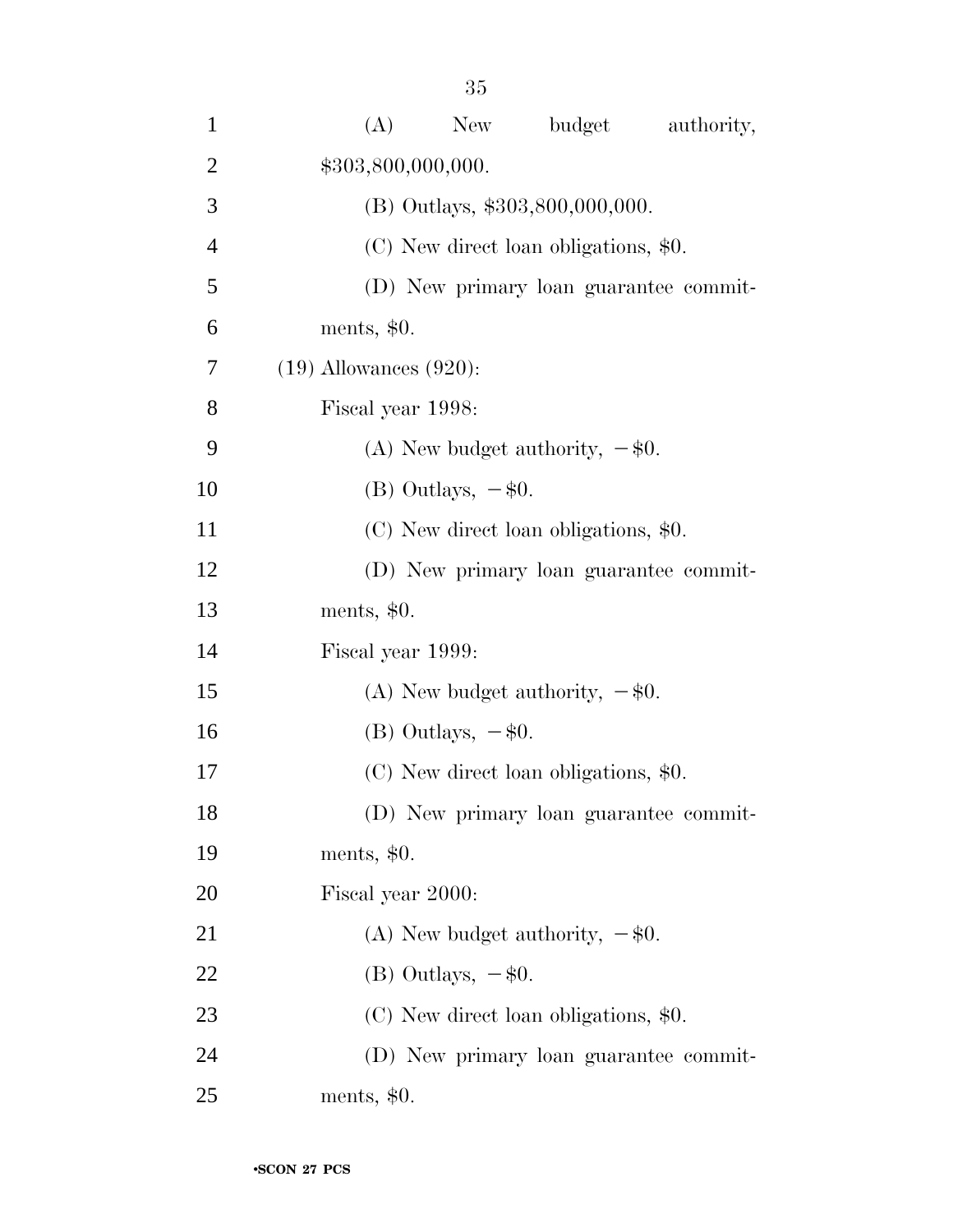| $\mathbf{1}$   | Fiscal year 2001:                                  |
|----------------|----------------------------------------------------|
| $\overline{2}$ | (A) New budget authority, $-\$0$ .                 |
| 3              | (B) Outlays, $-$ \$0.                              |
| $\overline{4}$ | (C) New direct loan obligations, \$0.              |
| 5              | (D) New primary loan guarantee commit-             |
| 6              | ments, $$0.$                                       |
| 7              | Fiscal year 2002:                                  |
| 8              | (A) New budget authority, $-\$0$ .                 |
| 9              | $(B)$ Outlays, $-\$0$ .                            |
| 10             | (C) New direct loan obligations, \$0.              |
| 11             | (D) New primary loan guarantee commit-             |
| 12             | ments, $$0.$                                       |
| 13             | $(20)$ Undistributed Offsetting Receipts $(950)$ : |
| 14             | Fiscal year 1998:                                  |
| 15             | budget authority,<br>(A)<br>New                    |
| 16             | $-$ \$41,800,000,000.                              |
| 17             | (B) Outlays, $-\frac{41,800,000,000}{500,000}$ .   |
| 18             | (C) New direct loan obligations, \$0.              |
|                |                                                    |
| 19             | (D) New primary loan guarantee commit-             |
| 20             | ments, $$0.$                                       |
| 21             | Fiscal year 1999:                                  |
| 22             | budget<br>(A)<br>New \,<br>authority,              |
| 23             | $-$ \$36,900,000,000.                              |

25 (C) New direct loan obligations, \$0.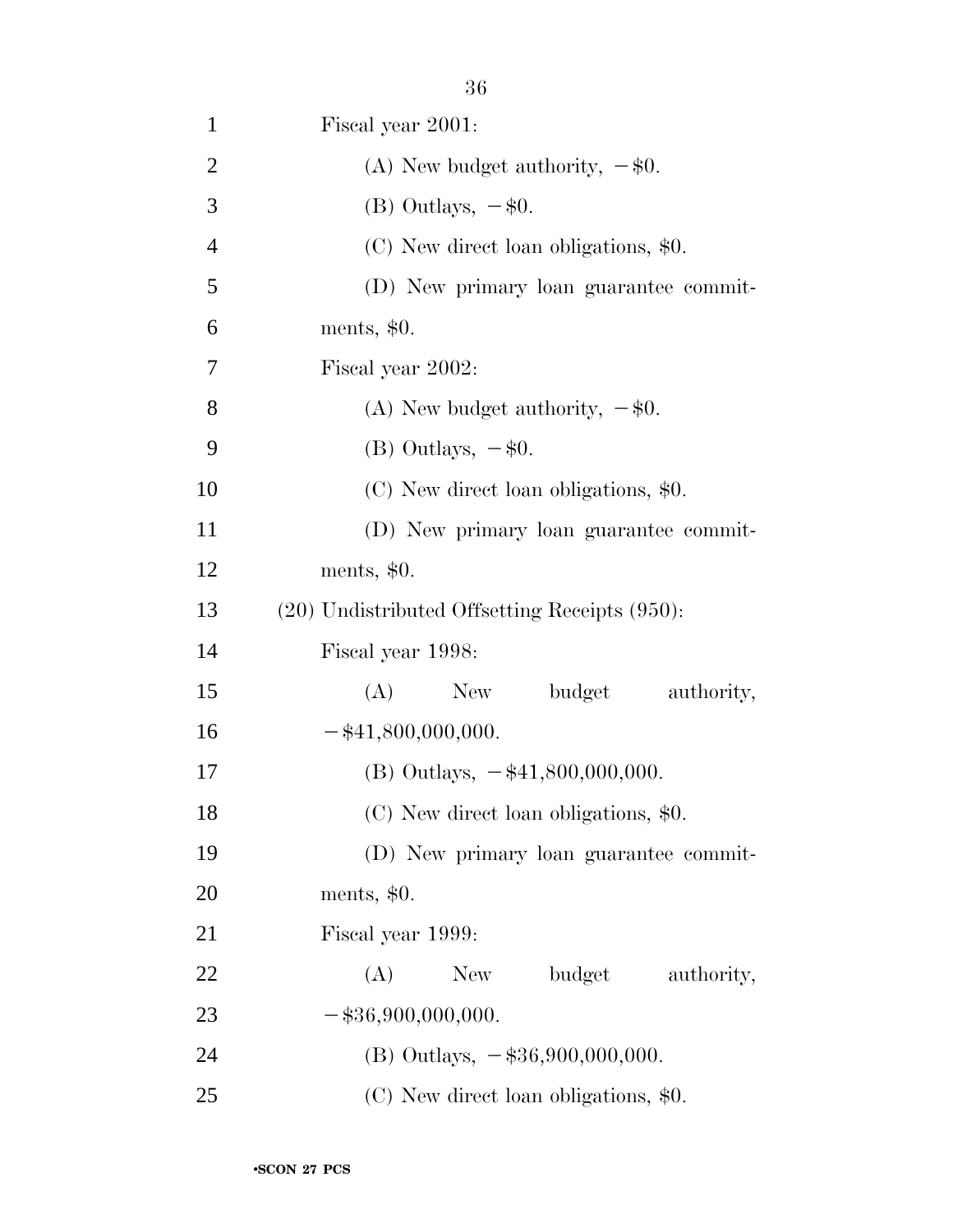| $\mathbf{1}$   | (D) New primary loan guarantee commit-    |
|----------------|-------------------------------------------|
| $\overline{2}$ | ments, $$0.$                              |
| 3              | Fiscal year 2000:                         |
| $\overline{4}$ | (A)<br>New<br>budget authority,           |
| 5              | $-$ \$36,900,000,000.                     |
| 6              | (B) Outlays, $-$ \$36,900,000,000.        |
| 7              | (C) New direct loan obligations, \$0.     |
| 8              | (D) New primary loan guarantee commit-    |
| 9              | ments, $$0.$                              |
| 10             | Fiscal year 2001:                         |
| 11             | budget<br>$(A)$ New<br>authority,         |
| 12             | $-$ \$39,200,000,000.                     |
| 13             | (B) Outlays, $-\$39,200,000,000$ .        |
| 14             | (C) New direct loan obligations, \$0.     |
| 15             | (D) New primary loan guarantee commit-    |
| 16             | ments, $$0.$                              |
| 17             | Fiscal year 2002:                         |
| 18             | (A)<br><b>New</b><br>budget<br>authority, |
| 19             | $-$ \$51,100,000,000.                     |
| 20             | (B) Outlays, $-\$51,100,000,000$ .        |
| 21             | (C) New direct loan obligations, \$0.     |
| 22             | (D) New primary loan guarantee commit-    |
| 23             | ments, $$0.$                              |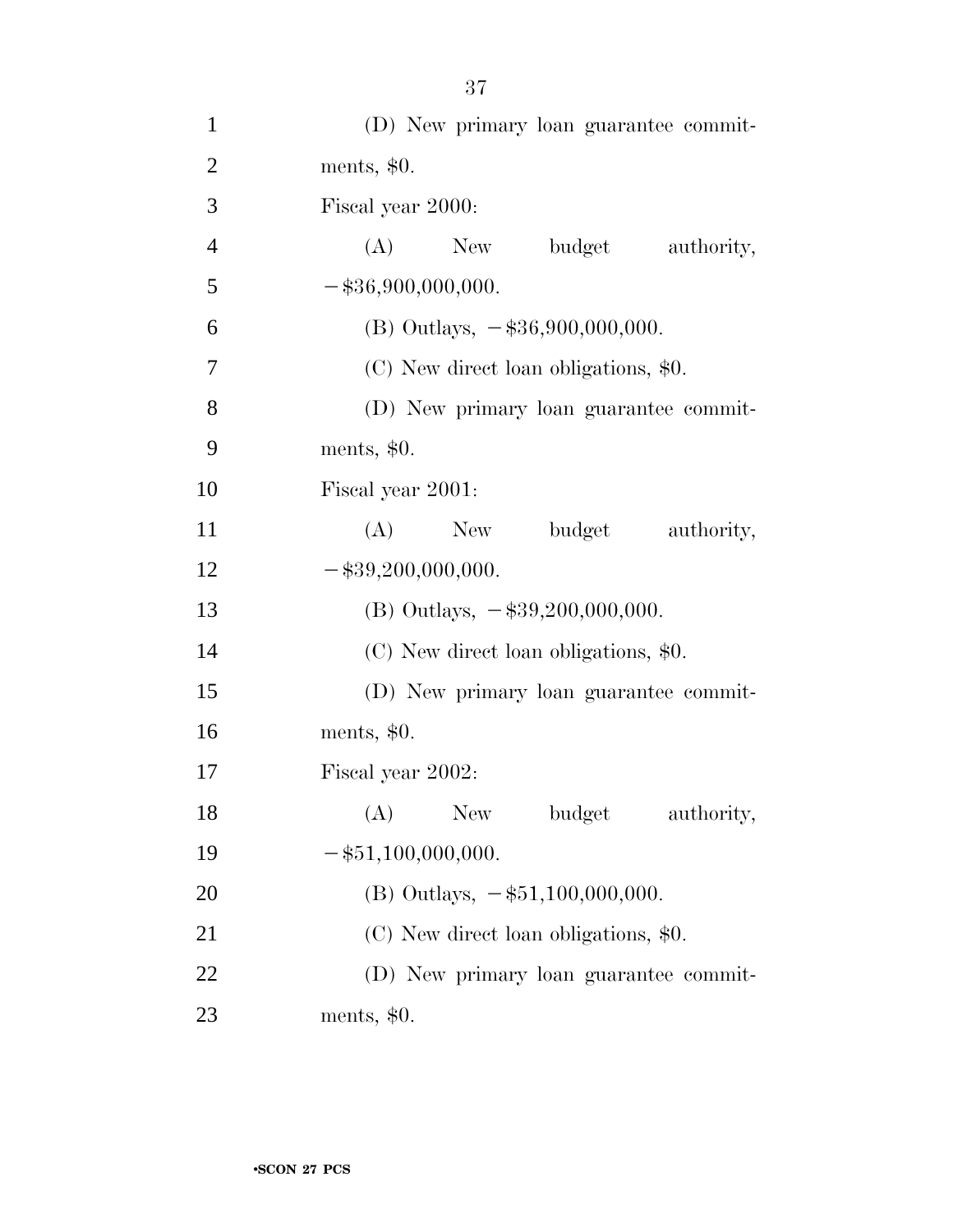#### **SEC. 104. RECONCILIATION.**

 (a) RECONCILIATION OF SPENDING REDUCTIONS.— Not later than June 20, 1997, the committees named in this subsection shall submit their recommendations to the Committee on the Budget of the Senate. After receiving those recommendations, the Committee on the Budget shall report to the Senate a reconciliation bill carrying out all such recommendations without any substantive revi-sion.

10 (1) COMMITTEE ON AGRICULTURE, NUTRITION, AND FORESTRY.—The Senate Committee on Agri- culture, Nutrition, and Forestry shall report changes in laws within its jurisdiction that increase outlays by \$300,000,000 in fiscal year 2002 and \$1,500,000,000 for the period of fiscal years 1998 through 2002.

 (2) COMMITTEE ON BANKING, HOUSING, AND URBAN AFFAIRS.—The Senate Committee on Bank- ing, Housing, and Urban Affairs shall report changes in laws within its jurisdiction that reduce the deficit \$434,000,000 in fiscal year 2002 and \$1,590,000,000 for the period of fiscal years 1998 through 2002.

•**SCON 27 PCS** 24 (3) COMMITTEE ON COMMERCE, SCIENCE, AND TRANSPORTATION.—The Senate Committee on Com-merce, Science, and Transportation shall report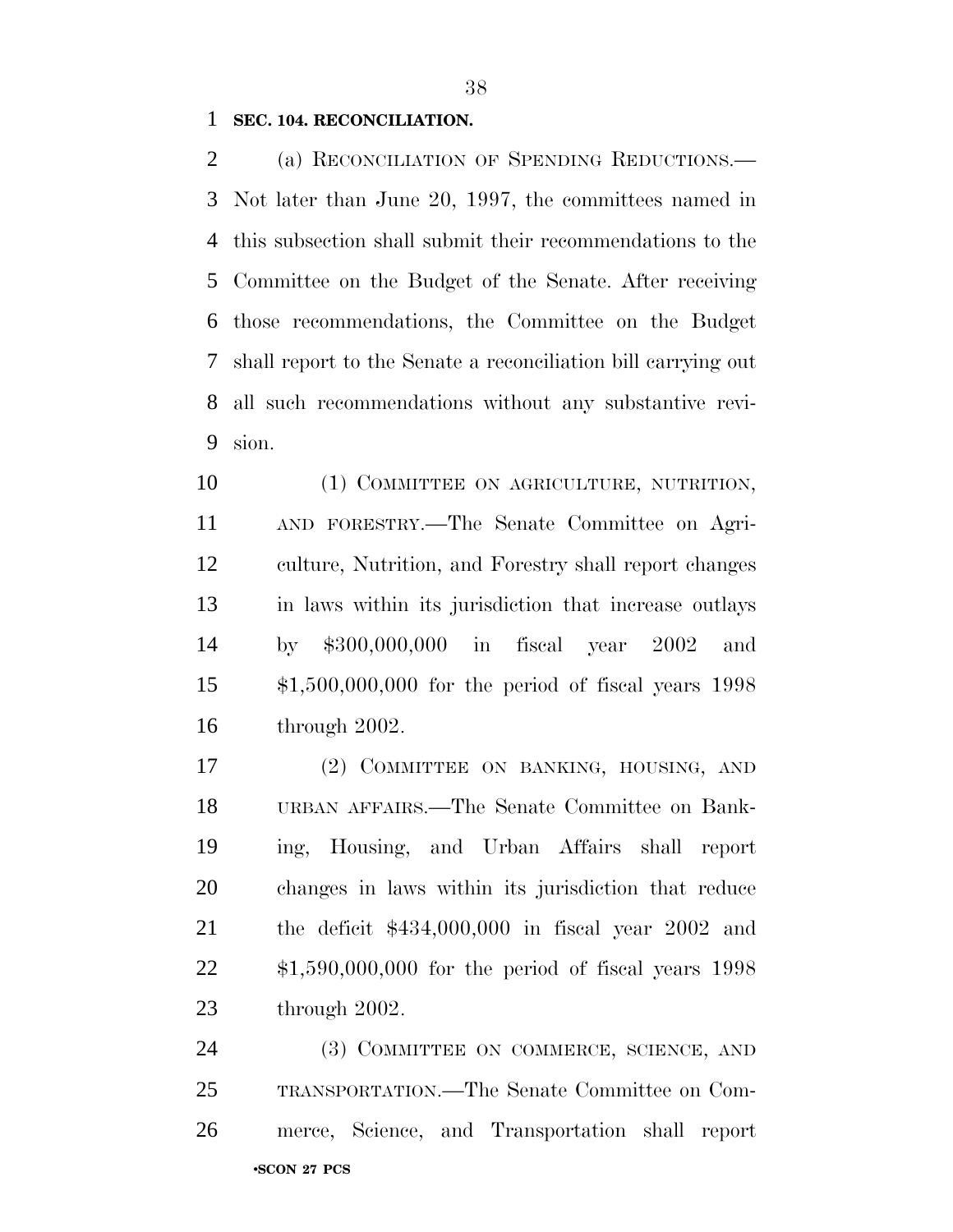| $\mathbf{1}$   | changes in laws within its jurisdiction that provide    |
|----------------|---------------------------------------------------------|
| $\mathfrak{2}$ | direct spending (as defined in section $250(c)(8)$ of   |
| 3              | the Balanced Budget and Emergency Deficit Control       |
| $\overline{4}$ | Act of 1985) to reduce outlays $$14,849,000,000$ in     |
| $\mathfrak{S}$ | fiscal year $2002$ and $$26,496,000,000$ for the period |
| 6              | of fiscal years 1998 through 2002.                      |
| 7              | (4) COMMITTEE ON ENERGY AND NATURAL RE-                 |
| 8              | SOURCES.—The Senate Committee on Energy and             |
| 9              | Natural Resources shall report changes in laws with-    |
| 10             | in its jurisdiction that provide direct spending (as    |
| 11             | defined in section $250(c)(8)$ of the Balanced Budget   |
| 12             | and Emergency Deficit Control Act of 1985) to re-       |
| 13             | duce outlays $$6,000,000$ in fiscal year 2002 and       |
| 14             | $$13,000,000$ for the period of fiscal years $1998$     |
| 15             | through 2002.                                           |
| 16             | COMMITTEE ON FINANCE.—The Senate<br>(5)                 |
| 17             | Committee on Finance shall report to the Senate         |
| 18             | changes in laws within its jurisdiction—                |
| 19             | (A) that provide direct spending (as de-                |
| 20             | fined in section $250(e)(8)$ of the Balanced            |
| 21             | Budget and Emergency Deficit Control Act of             |
| 22             | 1985) to reduce outlays $$40,946,000,000$ in fis-       |
| 23             | cal year 2002 and \$100,721,000,000 for the pe-         |
| 24             | riod of fiscal years 1998 through 2002; and             |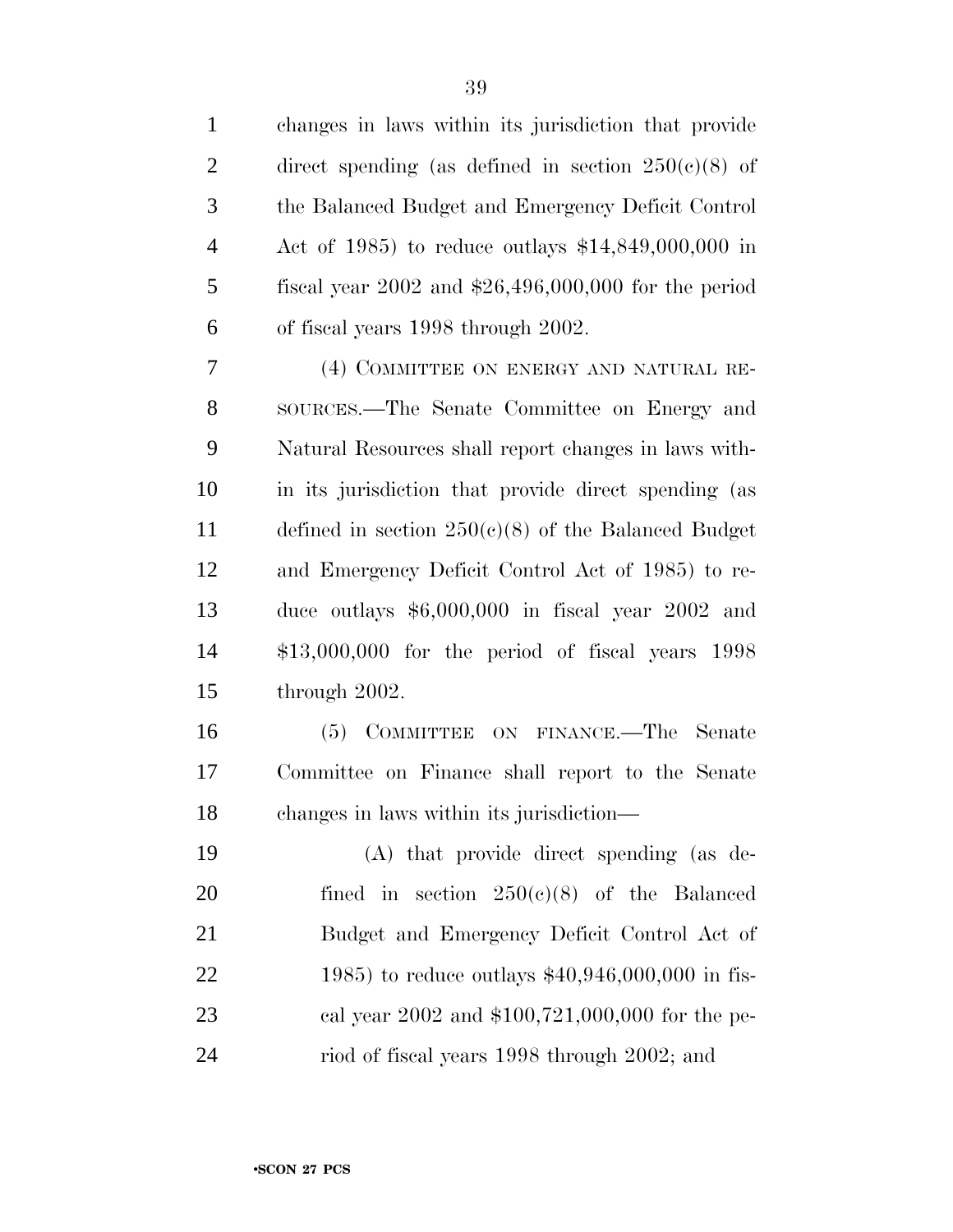(B) to increase the statutory limit on the **public** debt to not more than 3  $$5,950,000,000,000.$ 

 (6) COMMITTEE ON GOVERNMENTAL AF- FAIRS.—The Senate Committee on Governmental Affairs shall report changes in laws within its juris- diction that reduce the deficit \$1,769,000,000 in fis- cal year 2002 and \$5,467,000,000 for the period of fiscal years 1998 through 2002.

 (7) COMMITTEE ON LABOR AND HUMAN RE- SOURCES.—The Senate Committee on Labor and Human Resources shall report changes in laws with- in its jurisdiction that provide direct spending (as defined in section 250(c)(8) of the Balanced Budget and Emergency Deficit Control Act of 1985) to re- duce outlays \$1,057,000,000 in fiscal year 2002 and \$1,792,000,000 for the period of fiscal years 1998 through 2002.

 (8) COMMITTEE ON VETERANS' AFFAIRS.—The Senate Committee on Veterans' Affairs shall report changes in laws within its jurisdiction that provide 22 direct spending (as defined in section  $250(c)(8)$  of the Balanced Budget and Emergency Deficit Control Act of 1985) to reduce outlays \$681,000,000 in fis-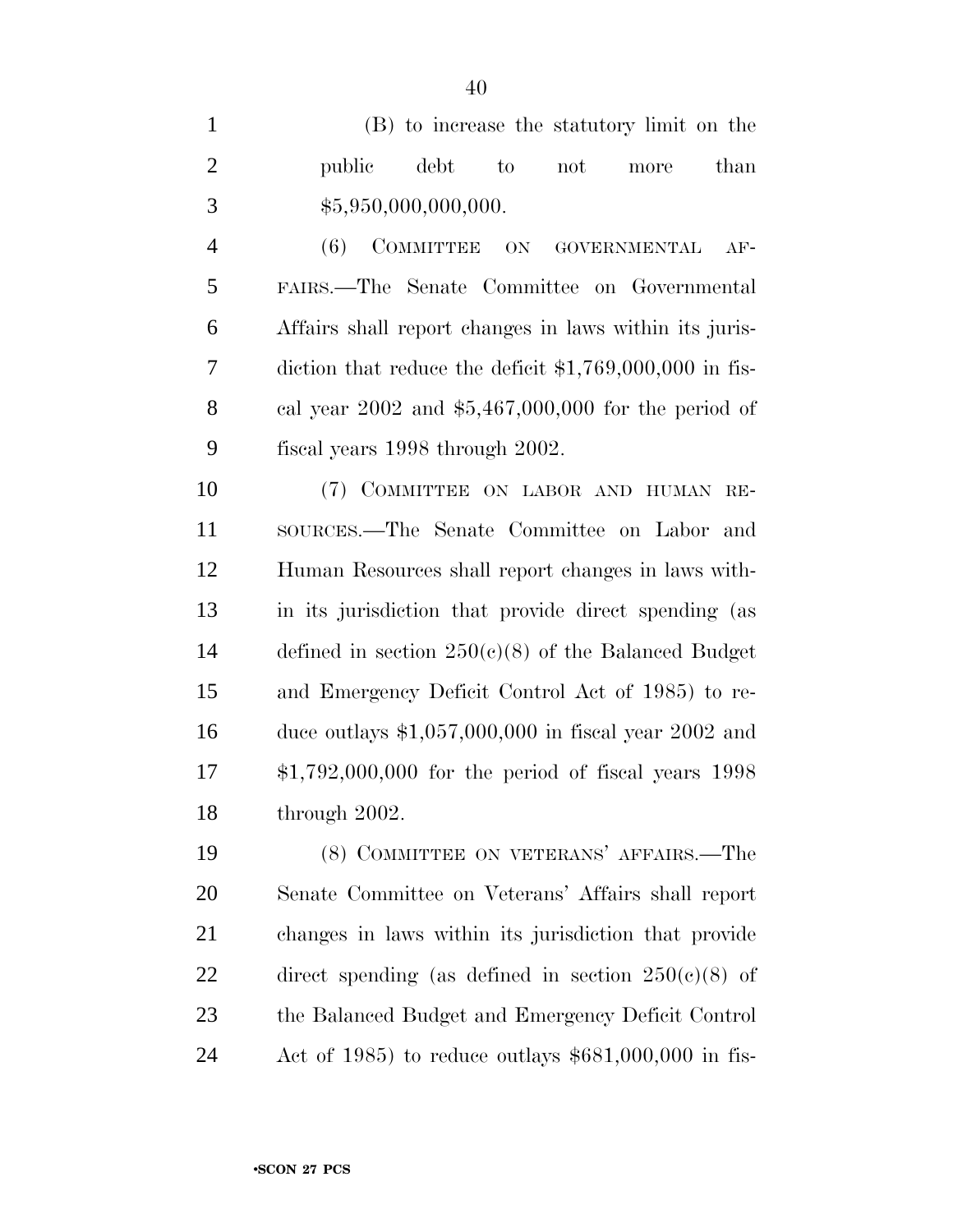cal year 2002 and \$2,733,000,000 for the period of fiscal years 1998 through 2002.

 (b) RECONCILIATION OF REVENUE REDUCTIONS.— Not later than June 27, 1997, the Senate Committee on Finance shall report to the Senate a reconciliation bill pro- posing changes in laws within its jurisdiction necessary to reduce revenues by not more than \$20,500,000,000 in fis- cal year 2002 and \$85,000,000,000 for the period of fiscal years 1998 through 2002.

 (c) TREATMENT OF CONGRESSIONAL PAY-AS-YOU- GO.—For purposes of section 202 of House Concurrent Resolution 67 (104th Congress), legislation which reduces revenues pursuant to a reconciliation instruction contained in subsection (b) shall be taken together with all other legislation enacted pursuant to the reconciliation instruc- tions contained in this resolution when determining the deficit effect of such legislation.

(d) ADJUSTMENTS.—

 (1) DEFICIT NEUTRAL ADJUSTMENTS.—Upon the reporting of reconciliation legislation pursuant to subsection (a), or upon the submission of a con- ference report thereon, and if the Committee on Fi- nance reduces the deficit by an amount equal to or greater than the outlay reduction that would be 25 achieved pursuant to subsection  $(a)(5)(A)$ , the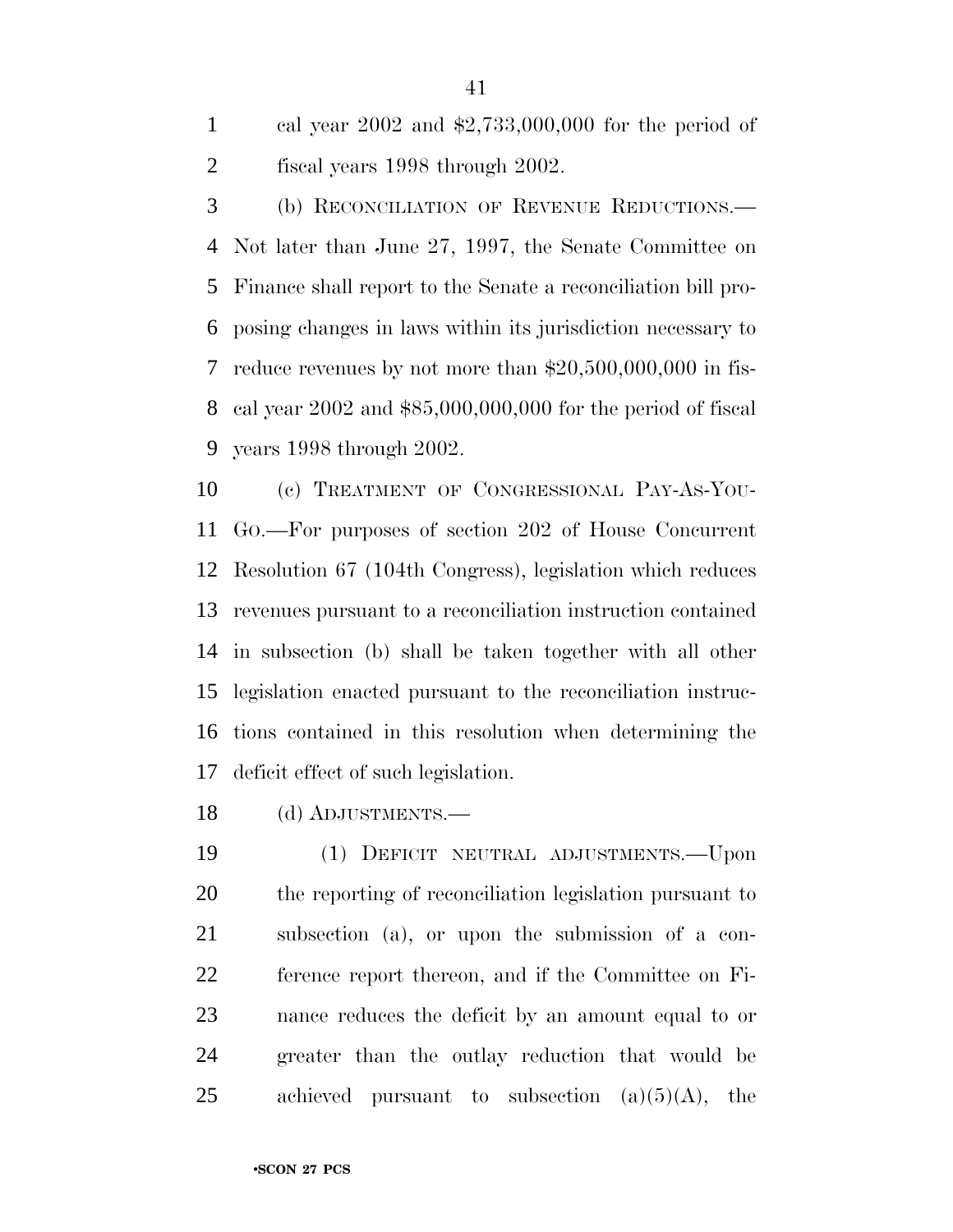| $\mathbf{1}$   | Chairman of the Committee on the Budget, with the         |
|----------------|-----------------------------------------------------------|
| $\overline{2}$ | concurrence and agreement of the ranking minority         |
| 3              | member, may submit appropriately revised reconcili-       |
| $\overline{4}$ | ation instructions to the Committee on Finance to         |
| 5              | reduce the deficit, allocations, limits, and aggregates   |
| 6              | if such revisions do not cause an increase in the def-    |
| 7              | icit for fiscal year 1998 and for the period of fiscal    |
| 8              | years 1998 through 2002.                                  |
| 9              | (2) FLEXIBILITY ON ADJUSTMENTS.—                          |
| 10             | (A) IN GENERAL.—If the adjustments au-                    |
| 11             | thorized by paragraph (1) involve a reduction in          |
| 12             | the revenue aggregates set forth in this resolu-          |
| 13             | tion, in lieu of revenue reductions, the Chair-           |
| 14             | man of the Committee on the Budget may                    |
| 15             | make upward adjustments to the discretionary              |
| 16             | spending limits in this resolution, or any com-           |
| 17             | bination thereof.                                         |
| 18             | (B) LIMIT.—The adjustments made pursu-                    |
| 19             | this<br>subsection<br>shall<br>to<br>not<br>exceed<br>ant |
| 20             | \$2,300,000,000 in fiscal year 1998<br>and                |
| 21             | $$16,000,000,000$ for the period of fiscal years          |
| 22             | 1998 through 2002.                                        |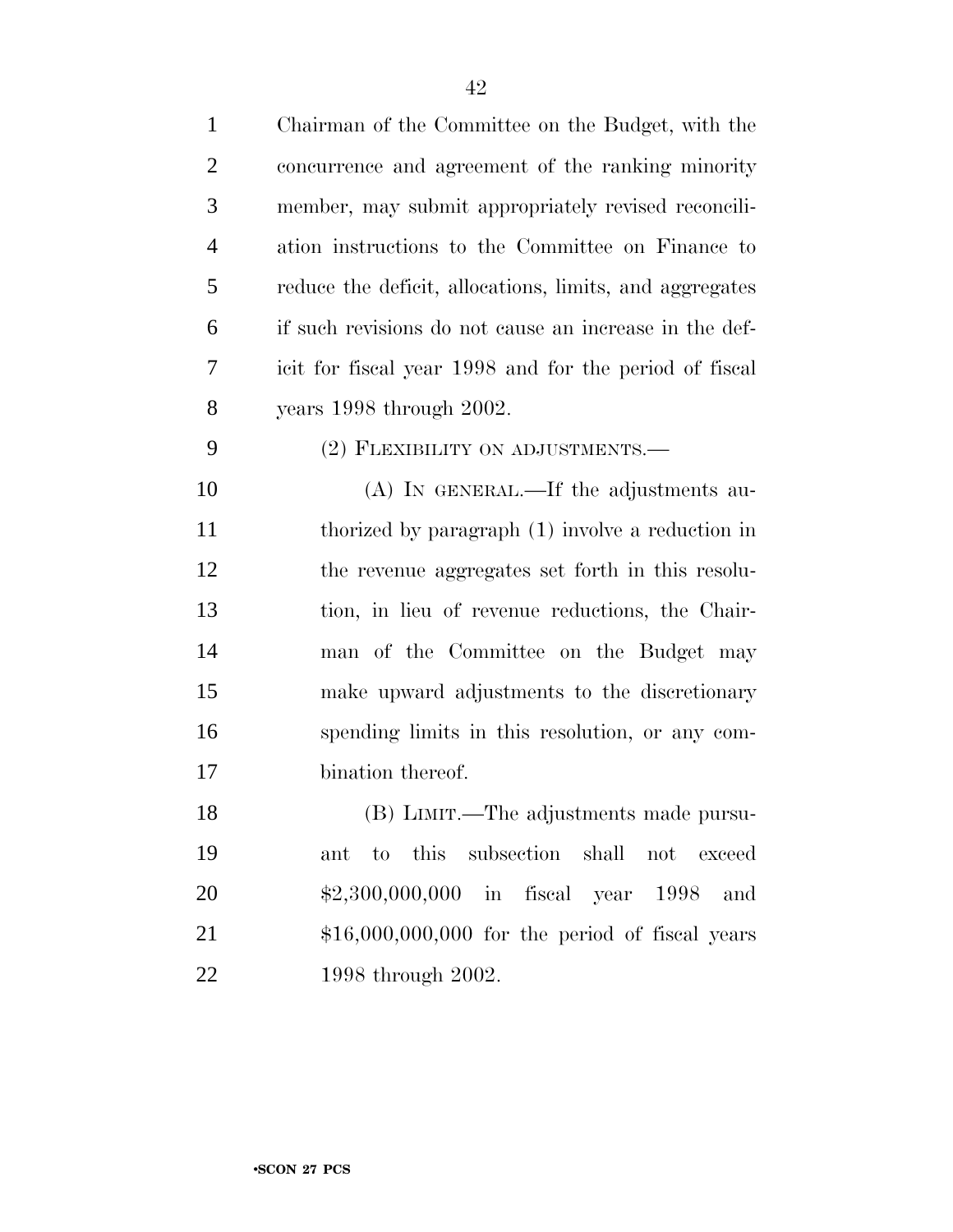## **TITLE II—BUDGETARY RESTRAINTS AND RULEMAKING**

#### **SEC. 201. DISCRETIONARY SPENDING LIMITS.**

 (a) DISCRETIONARY LIMITS.—In this section and for the purposes of allocations made for the discretionary cat-6 egory pursuant to section  $302(a)$  or  $602(a)$  of the Con- gressional Budget Act of 1974, the term ''discretionary spending limit'' means—

(1) with respect to fiscal year 1998—

 (A) for the defense category \$269,000,000,000 in new budget authority and \$266,823,000,000 in outlays; and

 (B) for the nondefense category \$257,857,000,000 in new budget authority and 15  $$286,445,000,000$  in outlays;

(2) with respect to fiscal year 1999—

 (A) for the defense category \$271,500,000,000 in new budget authority and \$266,518,000,000 in outlays; and

 (B) for the nondefense category \$261,499,000,000 in new budget authority and 22 \$292,803,000,000 in outlays;

 (3) with respect to fiscal year 2000, for the dis- cretionary category \$537,193,000,000 in new budget authority and \$564,265,000,000 in outlays;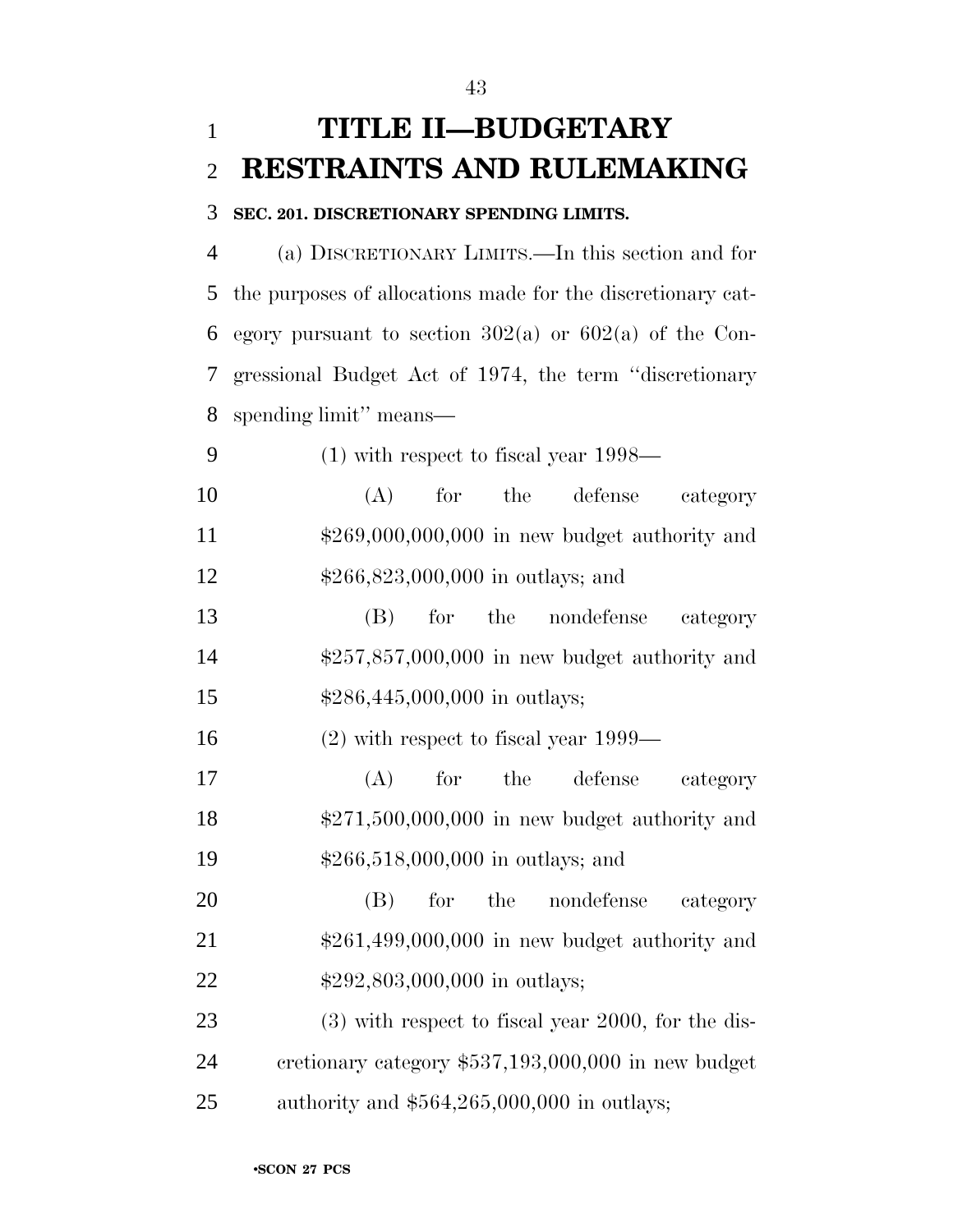| $\mathbf{1}$   | $(4)$ with respect to fiscal year 2001, for the dis-    |
|----------------|---------------------------------------------------------|
| $\overline{2}$ | cretionary category $$542,032,000,000$ in new budget    |
| $\mathfrak{Z}$ | authority and $$564,396,000,000$ in outlays; and        |
| $\overline{4}$ | $(5)$ with respect to fiscal year 2002, for the dis-    |
| 5              | cretionary category $$551,074,000,000$ in new budget    |
| 6              | authority and $$560,799,000,000$ in outlays;            |
| 7              | as adjusted for changes in concepts and definitions and |
| 8              | emergency appropriations.                               |
| 9              | (b) POINT OF ORDER IN THE SENATE.-                      |
| 10             | (1) IN GENERAL.—Except as provided in para-             |
| 11             | $graph (2)$ , it shall not be in order in the Senate to |
| 12             | consider-                                               |
| 13             | $(A)$ a revision of this resolution or any con-         |
| 14             | current resolution on the budget for fiscal years       |
| 15             | 1999, 2000, 2001, and 2002 (or amendment,               |
| 16             | motion, or conference report on such a resolu-          |
| 17             | tion) that provides discretionary spending in ex-       |
| 18             | cess of the discretionary spending limit or limits      |
| 19             | for such fiscal year; or                                |
| 20             | (B) any bill or resolution (or amendment,               |
| 21             | motion, or conference report on such bill or res-       |
| 22             | olution) for fiscal year 1998, 1999, 2000, 2001,        |
| 23             | or 2002 that would cause any of the limits in           |
| 24             | this section (or suballocations of the discre-          |
| 25             | tionary limits made pursuant to section $602(b)$        |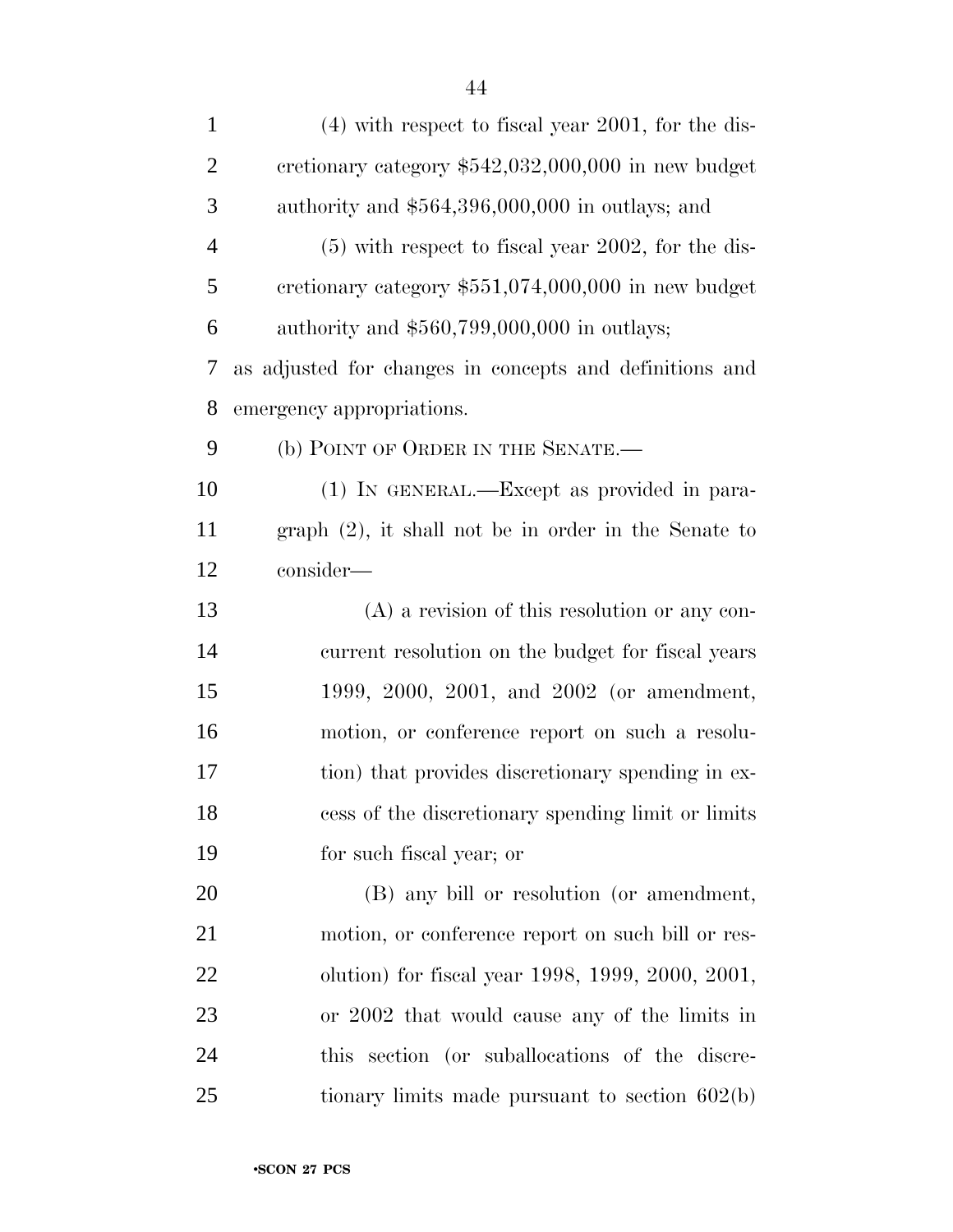| $\mathbf{1}$   | of the Congressional Budget Act of 1974) to be               |
|----------------|--------------------------------------------------------------|
| $\overline{2}$ | exceeded.                                                    |
| 3              | $(2)$ EXCEPTION.—                                            |
| $\overline{4}$ | (A) IN GENERAL.—This section shall not                       |
| 5              | apply if a declaration of war by the Congress is             |
| 6              | in effect or if a joint resolution pursuant to sec-          |
| 7              | tion 258 of the Balanced Budget and Emer-                    |
| 8              | gency Deficit Control Act of 1985 has been en-               |
| 9              | acted.                                                       |
| 10             | (B)<br>ENFORCEMENT OF DISCRETIONARY                          |
| 11             | LIMITS IN FY 1998.—Until the enactment of rec-               |
| 12             | onciliation legislation pursuant to subsections              |
| 13             | (a) and (b) of section $104$ of this resolution—             |
| 14             | (i) subparagraph $(A)$ of paragraph $(1)$                    |
| 15             | shall not apply; and                                         |
| 16             | (ii) subparagraph (B) of paragraph                           |
| 17             | (1) shall apply only with respect to fiscal                  |
| 18             | year 1998.                                                   |
| 19             | (c) WAIVER.—This section may be waived or sus-               |
| 20             | pended in the Senate only by the affirmative vote of three-  |
| 21             | fifths of the Members, duly chosen and sworn.                |
| 22             | (d) APPEALS.—Appeals in the Senate from the deci-            |
| 23             | sions of the Chair relating to any provision of this section |
| 24             | shall be limited to 1 hour, to be equally divided between,   |
| 25             | and controlled by, the appellant and the manager of the      |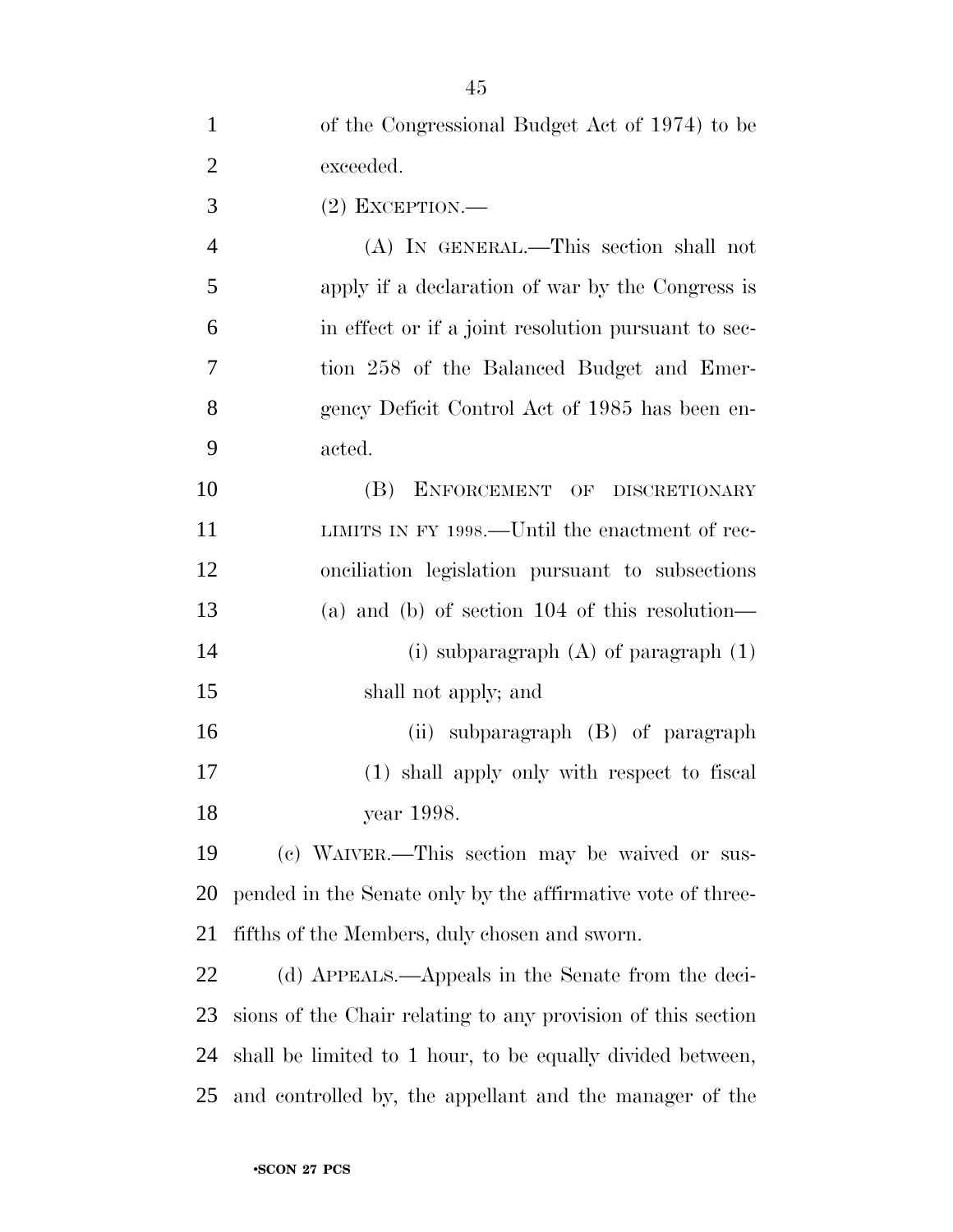concurrent resolution, bill, or joint resolution, as the case may be. An affirmative vote of three-fifths of the Members of the Senate, duly chosen and sworn, shall be required in the Senate to sustain an appeal of the ruling of the Chair on a point of order raised under this section.

 (e) DETERMINATION OF BUDGET LEVELS.—For pur- poses of this section, the levels of new budget authority, outlays, new entitlement authority, revenues, and deficits for a fiscal year shall be determined on the basis of esti- mates made by the Committee on the Budget of the Sen-ate.

#### **SEC. 202. ALLOWANCE IN THE SENATE.**

 (a) ADJUSTMENTS.—In the Senate, for fiscal year 1998, 1999, 2000, 2001, or 2002, upon the reporting of an appropriations measure (or the submission of a con- ference report thereon) that includes an appropriation with respect to paragraph (1) or (2), the chairman of the Committee on the Budget shall increase the appropriate allocations, budgetary aggregates, and discretionary limits by the amount of budget authority in that measure that is the dollar equivalent, in terms of Special Drawing Rights, of—

 (1) an increase in the United States quota as part of the International Monetary Fund Eleventh General Review of Quotas (United States Quota); or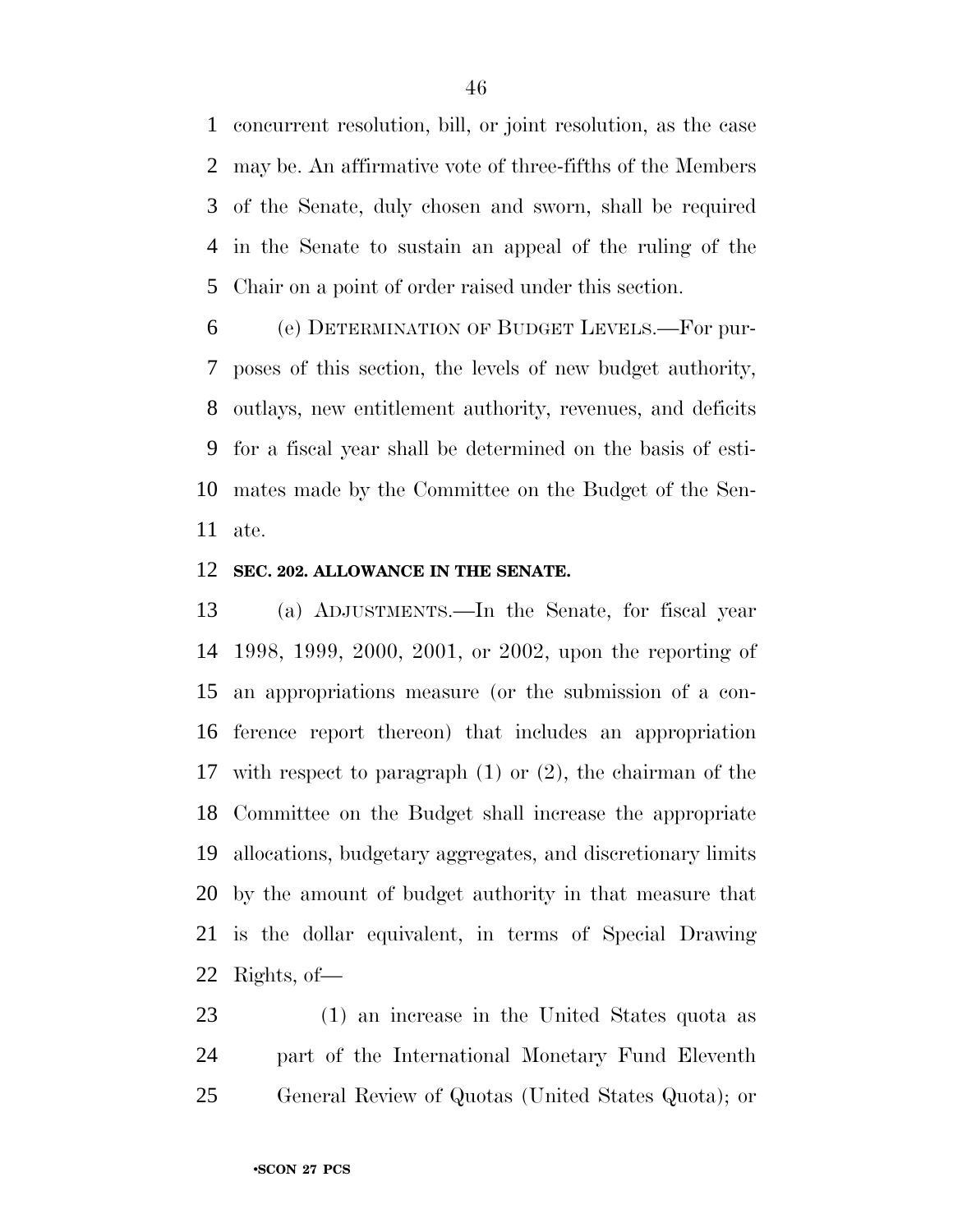(2) any increase in the maximum amount avail- able to the Secretary of the Treasury pursuant to section 17 of the Bretton Woods Agreement Act, as amended from time to time (New Arrangements to Borrow).

 (b) COMMITTEE SUBALLOCATIONS.—The Committee on Appropriations of the Senate may report appropriately revised suballocations pursuant to sections 302(b)(1) and 602(b)(1) of the Congressional Budget Act of 1974 follow-ing the adjustments made pursuant to subsection (a).

### **SEC. 203. ALLOWANCE IN THE SENATE FOR SECTION 8 HOUSING ASSISTANCE.**

 (a) ADJUSTMENT FOR DISCRETIONARY SPENDING.— In the Senate, for fiscal year 1998, upon the reporting of an appropriations measure (or upon the submission of a conference report thereon) that includes an appropria- tion for Section 8 Housing Assistance which fully funds all contract renewal obligations during that fiscal year, the Chairman of the Committee on the Budget may increase the appropriate allocations in this resolution by an amount that does not exceed \$9,200,000,000 in budget authority and the amount of outlays flowing from such budget au-thority.

 (b) COMMITTEE SUBALLOCATIONS.—The Committee on Appropriations of the Senate may report appropriately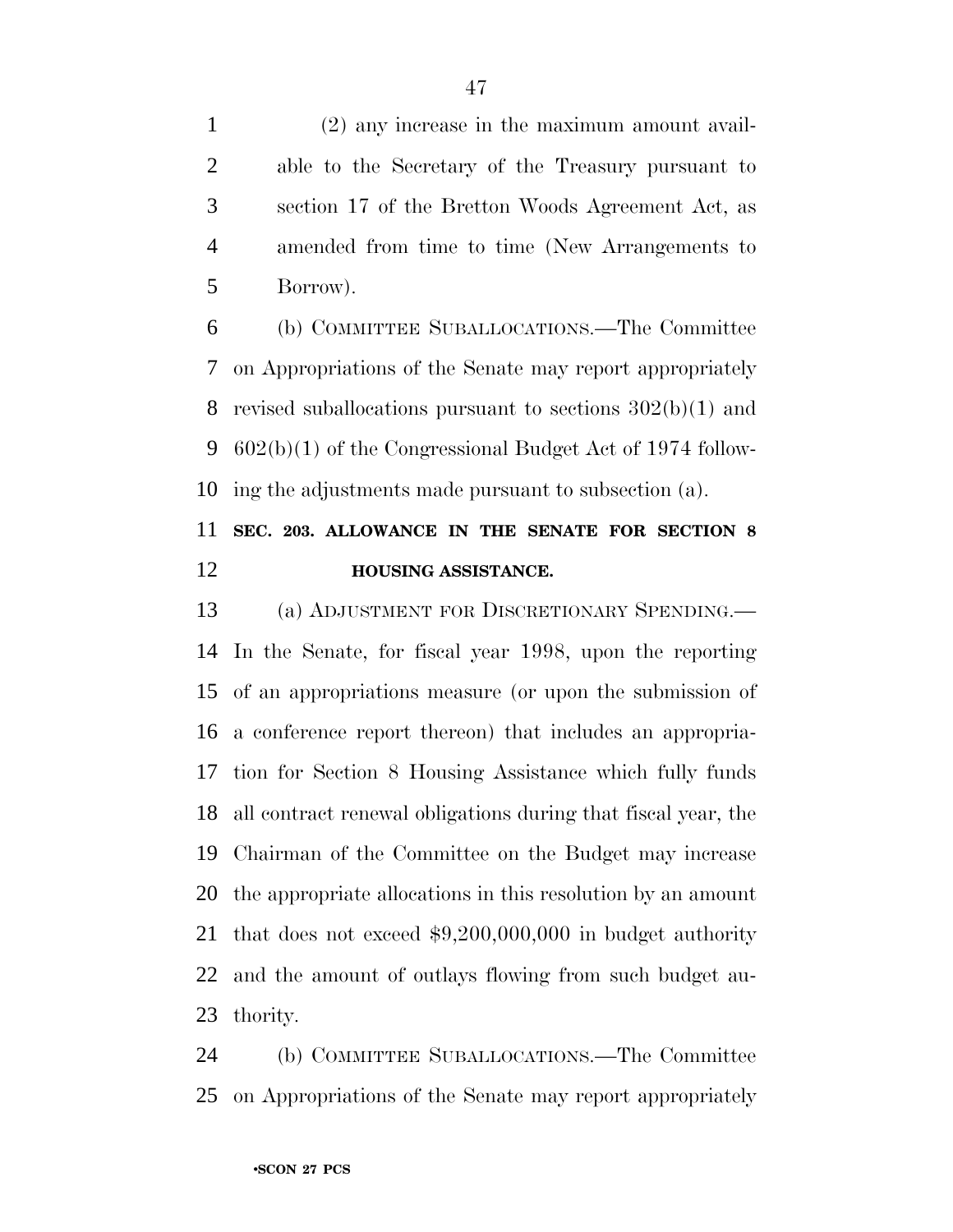| $\mathbf{1}$ | revised suballocations pursuant to sections $302(b)(1)$ and |
|--------------|-------------------------------------------------------------|
| 2            | $602(b)(1)$ of the Congressional Budget Act of 1974 follow- |
| 3            | ing the adjustments made pursuant to subsection (a).        |
| 4            | SEC. 204. ENVIRONMENTAL RESERVE.                            |
| 5            | (a) ADJUSTMENTS FOR MANDATORY SPENDING.                     |
| 6            | (1) ALLOCATIONS.—In the Senate, upon the re-                |
| 7            | porting of legislation (or upon the submission of a         |
| 8            | conference report thereon) pursuant to subsection           |
| 9            | (b), the Chairman of the Committee on the Budget            |
| 10           | may increase the allocation pursuant to sections            |
| 11           | $302(a)$ and $602(a)$ of the Congressional Budget Act       |
| 12           | of 1974 to the Committee on Environment and Pub-            |
| 13           | lic Works by an amount that does not exceed—                |
| 14           | $(A)$ \$200,000,000 in budget authority and                 |
| 15           | $$200,000,000$ in outlays for fiscal year 1998;             |
| 16           | and                                                         |
| 17           | $(B)$ \$1,000,000,000 in budget authority                   |
| 18           | and $$1,000,000,000$ in outlays for the period of           |
| 19           | fiscal years 1998 through 2002.                             |
| 20           | (2) PRIOR SURPLUS.—For the purposes of sec-                 |
| 21           | tion 202 of House Concurrent Resolution 67 (104th)          |
| 22           | Congress), legislation reported (or the submission of       |
| 23           | a conference report thereon) pursuant to paragraph          |

 (1) shall be taken together with all other legislation enacted pursuant to section 104 of this resolution.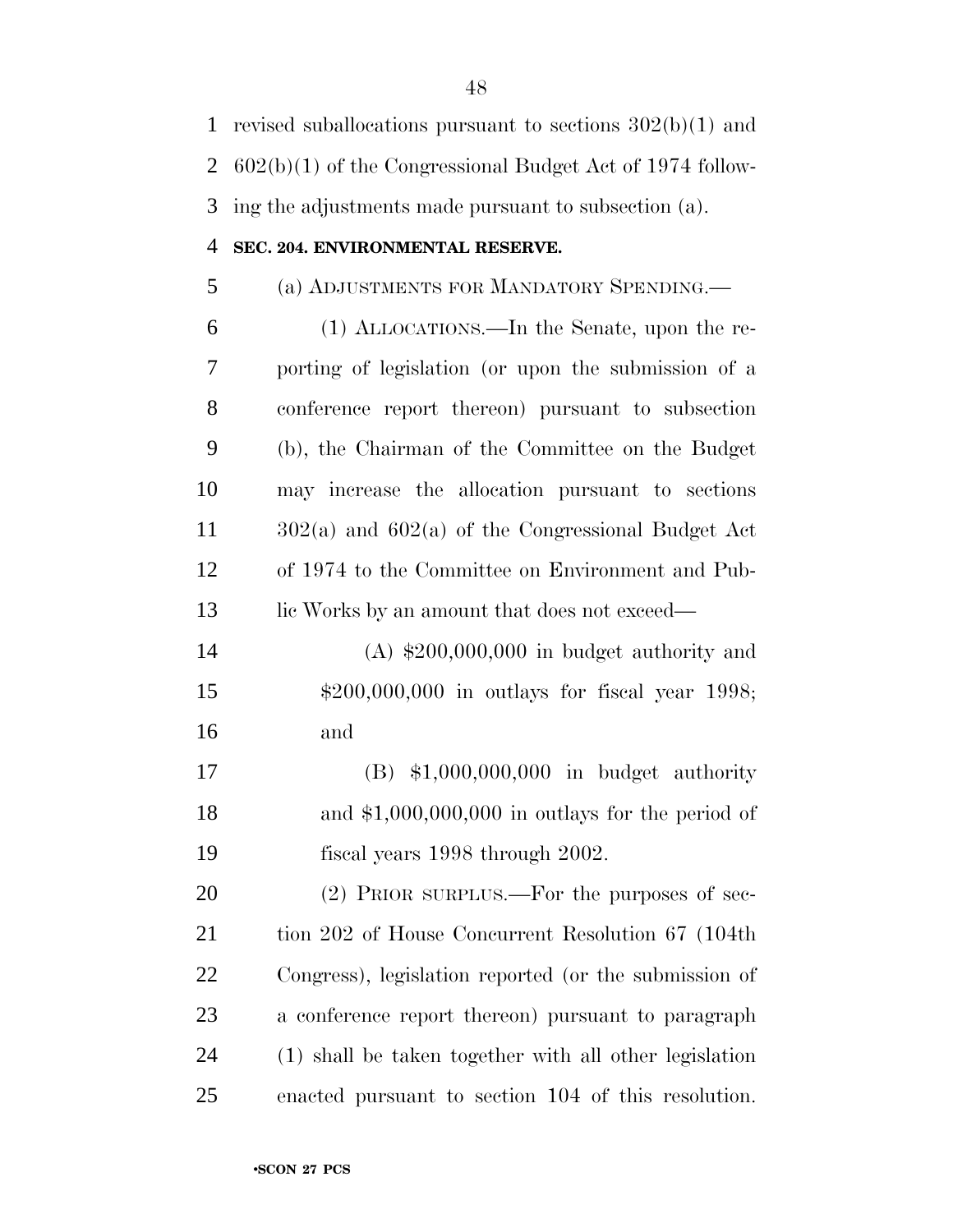(b) LIMITATIONS.—The adjustments made pursuant to this section shall only be made for legislation that pro- vides funding to reform the Superfund program to facili-tate the cleanup of hazardous waste sites.

# **SEC. 205. PRIORITY FEDERAL LAND ACQUISITIONS AND EX-**

**CHANGES.**

 (a) ADJUSTMENT FOR DISCRETIONARY SPENDING.— In the Senate, for fiscal year 1998, upon the reporting of an appropriations measure (or upon the submission of a conference report thereon) that includes an appropria- tion for the National Park Service's Land Acquisition and State Assistance account at the fiscal year 1998 request level (as submitted on February 6, 1997) and up to an additional \$700,000,000 in budget authority for priority Federal land acquisitions and exchanges during that fiscal year, the Chairman of the Committee on the Budget may increase the appropriate allocations by an amount that does not exceed \$700,000,000 in budget authority and the amount of outlays flowing from such budget authority.

 (b) COMMITTEE SUBALLOCATIONS.—The Committee on Appropriations of the Senate may report appropriately revised suballocations pursuant to sections 302(b)(1) and 602(b)(1) of the Congressional Budget Act of 1974 follow-ing the adjustments made pursuant to subsection (a).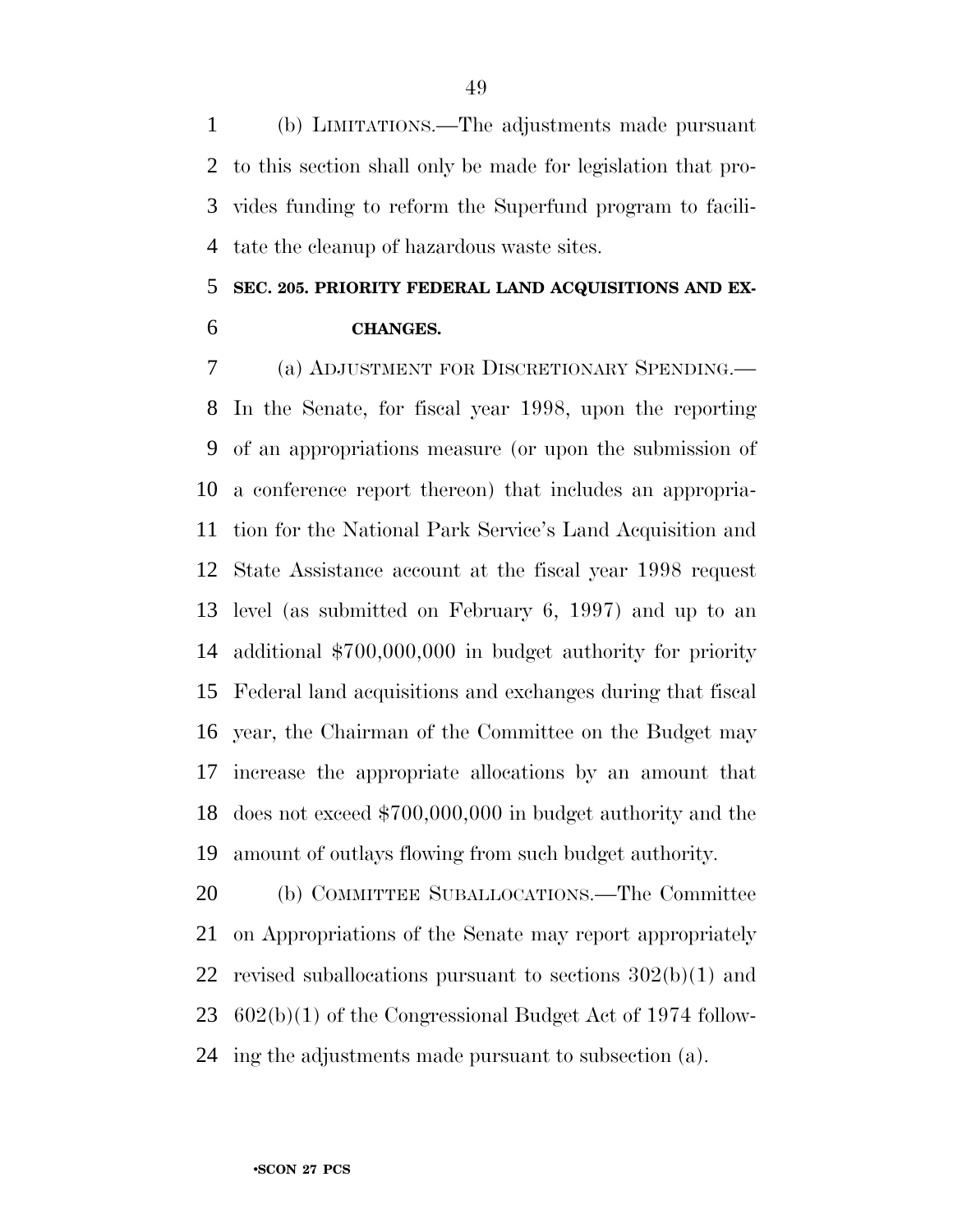(a) ADJUSTMENT FOR DISCRETIONARY SPENDING.— In the Senate, for fiscal year 1998, 1999, and 2000, upon the reporting of an appropriations measure (or upon the submission of a conference report thereon) that includes an appropriation for arrearages for international organiza- tions, international peacekeeping, and multilateral devel- opment banks during that fiscal year, the Chairman of the Committee on the Budget may increase the appro- priate allocations, aggregates, and discretionary spending limits in this resolution by an amount that does not ex-ceed—

 (1) \$415,000,000 in budget authority and the amount of outlays flowing from such budget author-ity for fiscal year 1998;

 (2) \$1,227,000,000 in budget authority and the amount of outlays flowing from such budget author-ity for fiscal year 1999; and

 (3) \$242,000,000 in budget authority and the amount of outlays flowing from such budget author-21 ity for fiscal year 2000.

 (b) COMMITTEE SUBALLOCATIONS.—The Committee on Appropriations of the Senate may report appropriately revised suballocations pursuant to sections 302(b)(1) and 602(b)(1) of the Congressional Budget Act of 1974 follow-ing the adjustments made pursuant to subsection (a).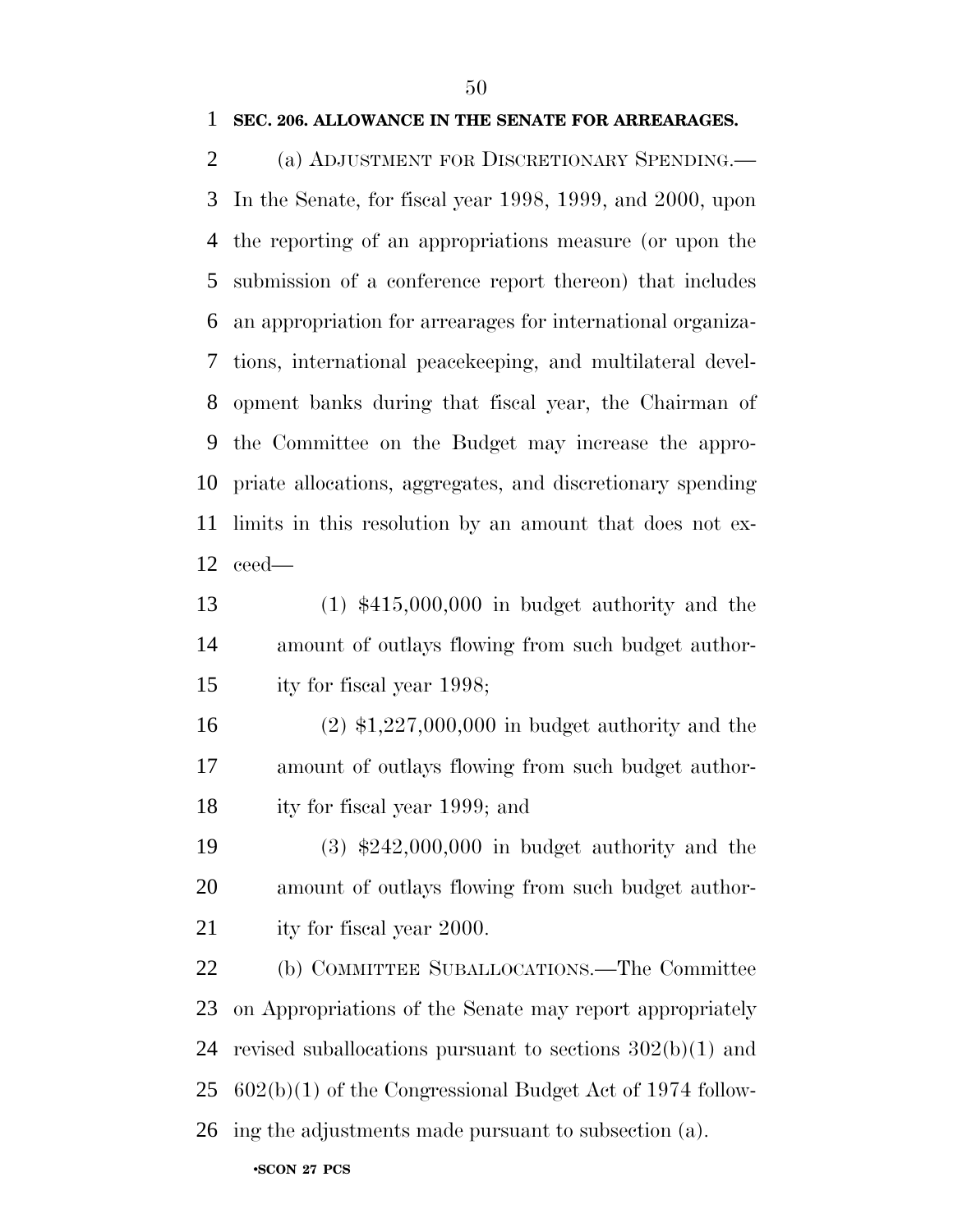### **SEC. 207. INTERCITY PASSENGER RAIL RESERVE FUND FOR FISCAL YEARS 1998–2002.**

 (a) IN GENERAL.—If legislation is enacted which generates revenue increases or direct spending reductions to finance an intercity passenger rail fund and to the ex- tent that such increases or reductions are not included in this concurrent resolution on the budget, the appropriate budgetary levels and limits may be adjusted if such adjust- ments do not cause an increase in the deficit in this resolu-tion.

(b) ESTABLISHING A RESERVE.—

 (1) REVISIONS.—After the enactment of legisla- tion described in subsection (a), the Chairman of the Committee on the Budget may submit revisions to the appropriate allocations and aggregates by the amount that provisions in such legislation generates revenue increases or direct spending reductions.

 (2) REVENUE INCREASES OR DIRECT SPENDING REDUCTIONS.—Upon the submission of such revi- sions, the Chairman of the Committee on the Budg- et shall also submit the amount of revenue increases or direct spending reductions such legislation gen- erates and the maximum amount available each year for adjustments pursuant to subsection (c).

 (c) ADJUSTMENTS FOR DISCRETIONARY SPEND-ING.—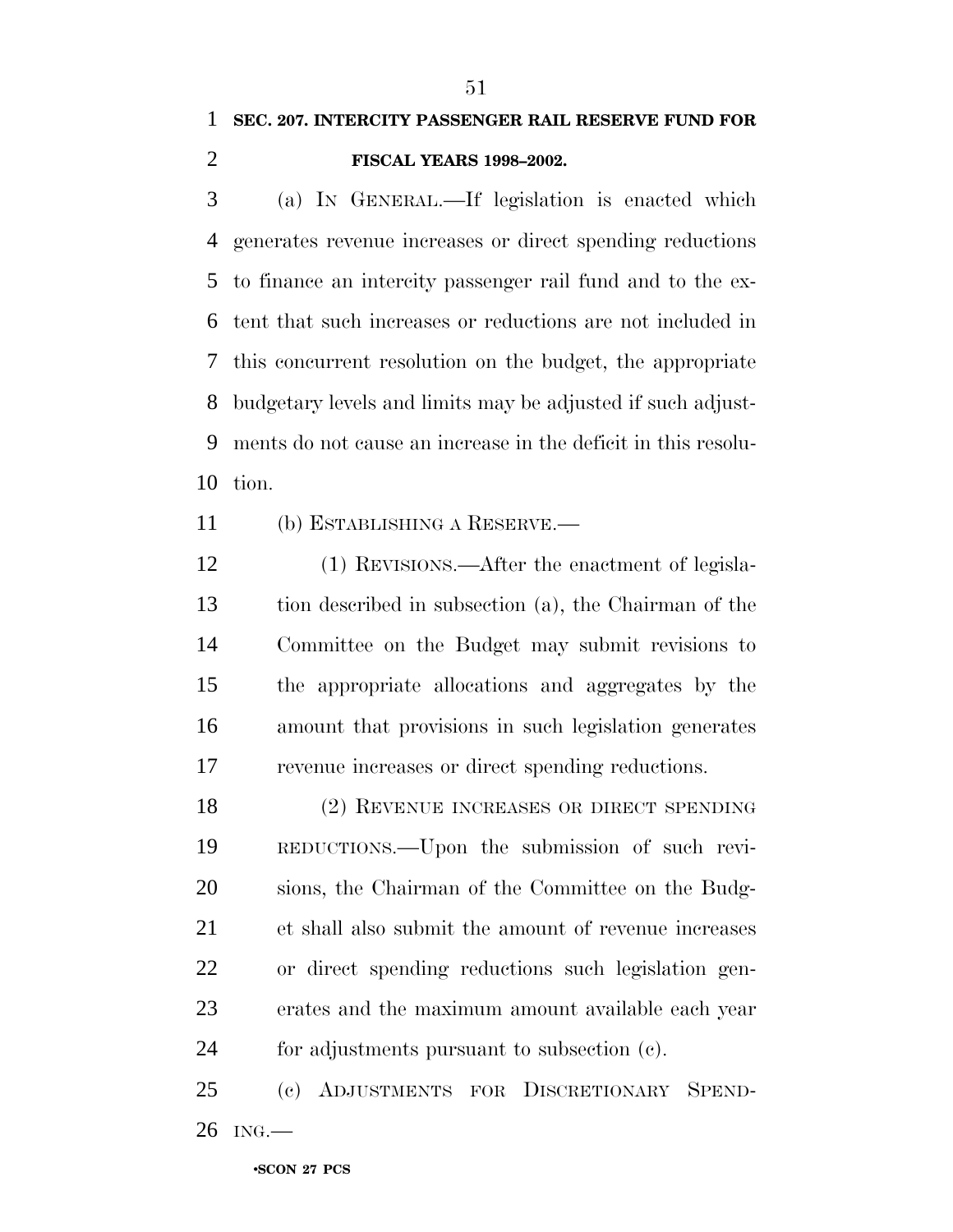(A) the reporting of an appropriations measure, or when a conference committee sub- mits a conference report thereon, that appro- priates funds for the National Railroad Pas- senger Corporation and funds from the intercity passenger rail fund; or

 (B) the reporting of an appropriations measure, or when a conference committee sub- mits a conference report thereon, that appro- priates funds from the intercity passenger rail fund (funds having previously been appro- priated for the National Railroad Passenger Corporation for that same fiscal year),

 the Chairman of the Budget Committee shall submit increased budget authority allocations, aggregates, and discretionary limits for the amount appropriated for authorized expenditures from the intercity pas- senger rail fund and the outlays flowing from such budget authority.

 (2) REVISIONS TO SUBALLOCATIONS.—The Committee on Appropriations may submit appro-priately revised suballocations pursuant to sections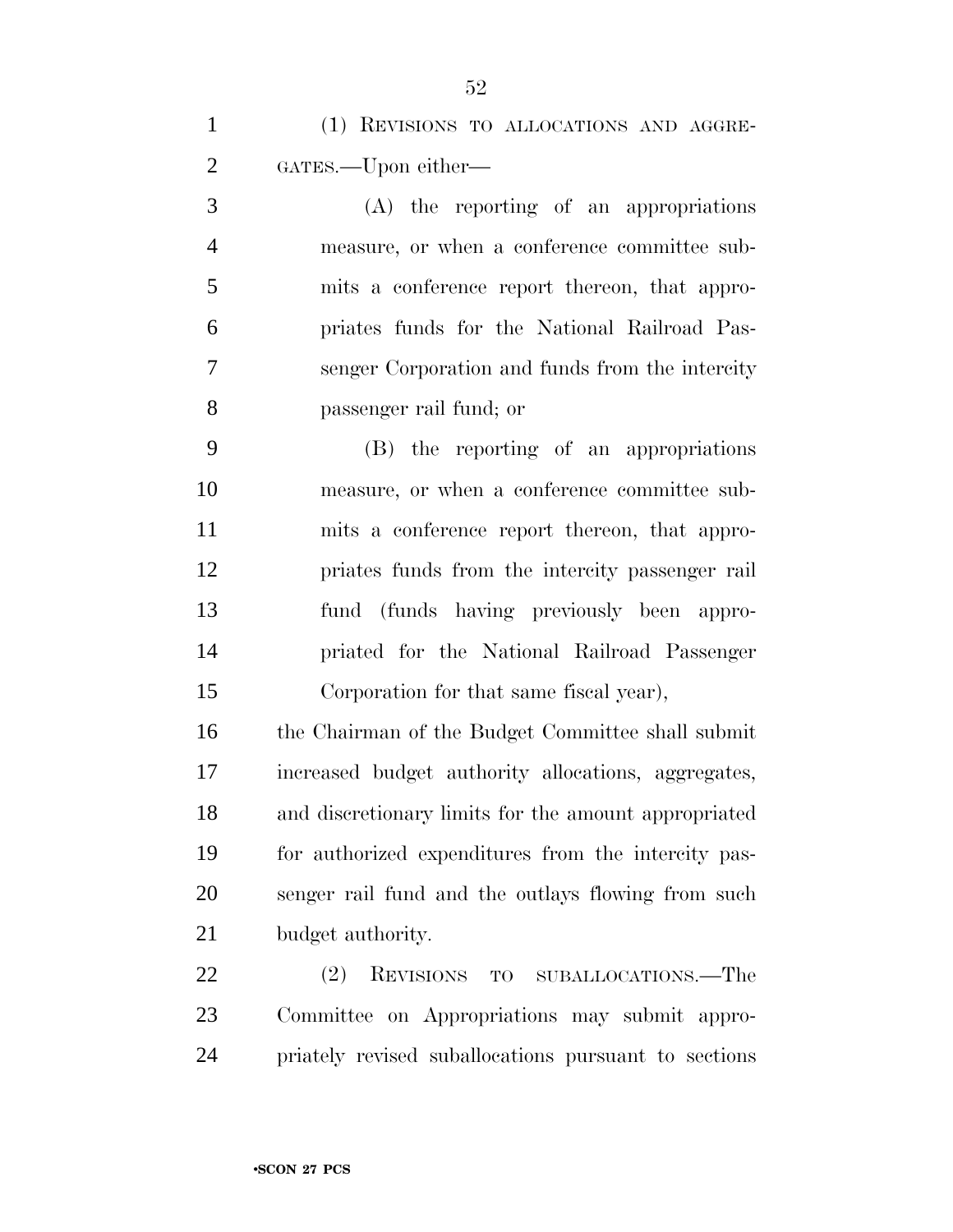| $\mathbf{1}$   | $302(b)(1)$ and $602(b)(1)$ of the Congressional Budg-     |
|----------------|------------------------------------------------------------|
| $\overline{2}$ | et Act of 1974.                                            |
| 3              | (d) LIMITATIONS.                                           |
| $\overline{4}$ | (1) IN GENERAL.—The revisions made pursu-                  |
| 5              | ant to subsection (b) shall not be made—                   |
| 6              | (A) with respect to direct spending reduc-                 |
| 7              | tions, unless the committee that generates the             |
| 8              | direct spending reductions is within its alloca-           |
| 9              | tions under sections $302(a)$ and $602(a)$ of the          |
| 10             | Budget Act in this resolution (not including the           |
| 11             | direct spending reductions envisioned in sub-              |
| 12             | section $(b)$ ; and                                        |
| 13             | (B) with respect to revenue increases, un-                 |
| 14             | less revenues are at or above the revenue aggre-           |
| 15             | gates in this resolution (not including the reve-          |
| 16             | nue increases envisioned in subsection (b)).               |
| 17             | (2) BUDGET AUTHORITY.—The budget author-                   |
| 18             | ity adjustments made pursuant to subsection (c)            |
| 19             | shall not exceed the amounts specified in subsection       |
| 20             | $(b)(2)$ for a fiscal year.                                |
| 21             | SEC. 208. MASS TRANSIT RESERVE FUND FOR FISCAL             |
| 22             | YEARS 1998-2002.                                           |
| 23             | (a) IN GENERAL.—If legislation is enacted which            |
| 24             | generates revenue increases or direct spending reductions  |
|                | 25 to finance mass transit and to the extent that such in- |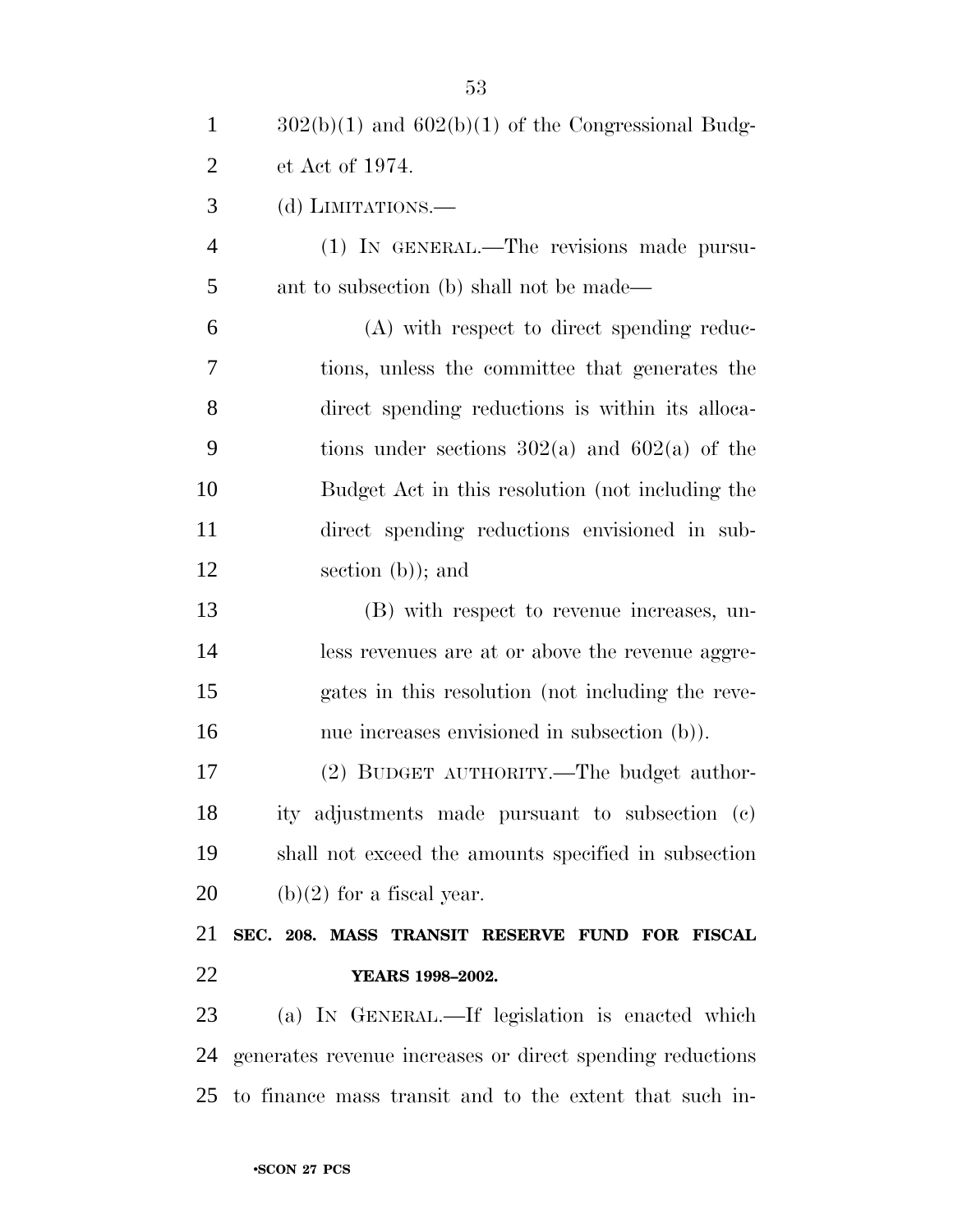creases or reductions are not included in this concurrent resolution on the budget, the appropriate budgetary levels and limits may be adjusted if such adjustments do not cause an increase in the deficit in this resolution.

(b) ESTABLISHING A RESERVE.—

 (1) REVISIONS.—After the enactment of legisla- tion described in subsection (a), the Chairman of the Committee on the Budget may submit revisions to the appropriate allocations and aggregates by the amount that provisions in such legislation generates revenue increases or direct spending reductions.

 (2) REVENUE INCREASES OR DIRECT SPENDING REDUCTIONS.—Upon the submission of such revi- sions, the Chairman of the Committee on the Budg- et shall also submit the amount of revenue increases or direct spending reductions such legislation gen- erates and the maximum amount available each year for adjustments pursuant to subsection (c).

 (c) ADJUSTMENTS FOR DISCRETIONARY SPEND-ING.—

21 (1) REVISIONS TO ALLOCATIONS AND AGGRE- GATES.—Upon the reporting of an appropriations measure, or when a conference committee submits a conference report thereon, that appropriates funds for mass transit, the Chairman of the Budget Com-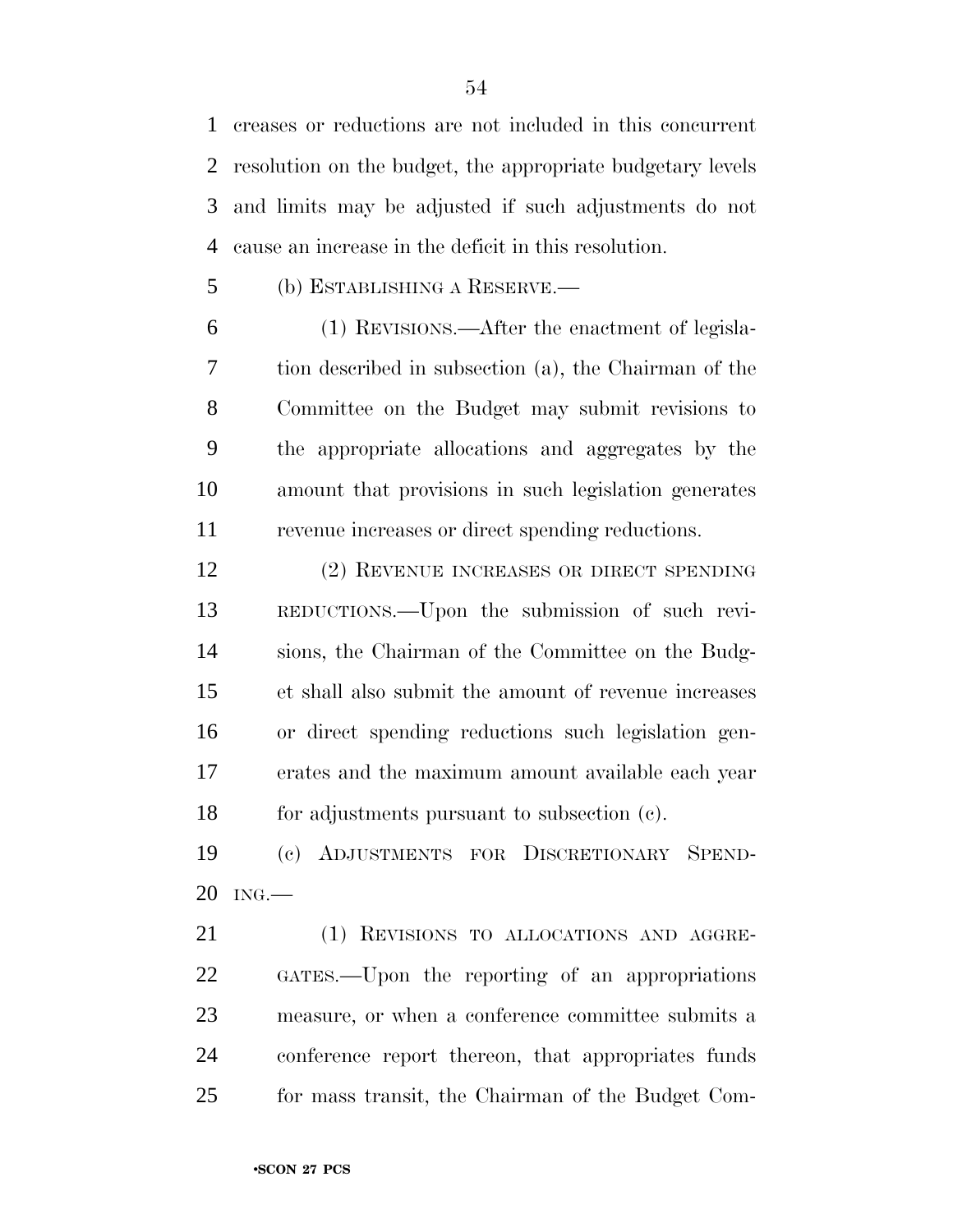| $\mathbf{1}$   | mittee shall submit increased budget authority allo-   |
|----------------|--------------------------------------------------------|
| $\overline{2}$ | cations, aggregates, and discretionary limits for the  |
| 3              | amount appropriated for authorized expenditures        |
| $\overline{4}$ | from the mass transit fund and the outlays flowing     |
| 5              | from such budget authority.                            |
| 6              | (2) REVISIONS TO SUBALLOCATIONS.—The                   |
| 7              | Committee on Appropriations may submit appro-          |
| 8              | priately revised suballocations pursuant to sections   |
| 9              | $302(b)(1)$ and $602(b)(1)$ of the Congressional Budg- |
| 10             | et Act of 1974.                                        |
| 11             | (d) LIMITATIONS.—                                      |
| 12             | (1) IN GENERAL.—The revisions made pursu-              |
| 13             | ant to subsection (b) shall not be made—               |
| 14             | (A) with respect to direct spending reduc-             |
| 15             | tions, unless the committee that generates the         |
| 16             | direct spending reductions is within its alloca-       |
| 17             | tions under sections $302(a)$ and $602(a)$ of the      |
| 18             | Budget Act in this resolution (not including the       |
| 19             | direct spending reductions envisioned in sub-          |
| 20             | section $(b)$ ; and                                    |
| 21             | (B) with respect to revenue increases, un-             |
| 22             | less revenues are at or above the revenue aggre-       |
| 23             | gates in this resolution (not including the reve-      |
| 24             | nue increases envisioned in subsection (b)).           |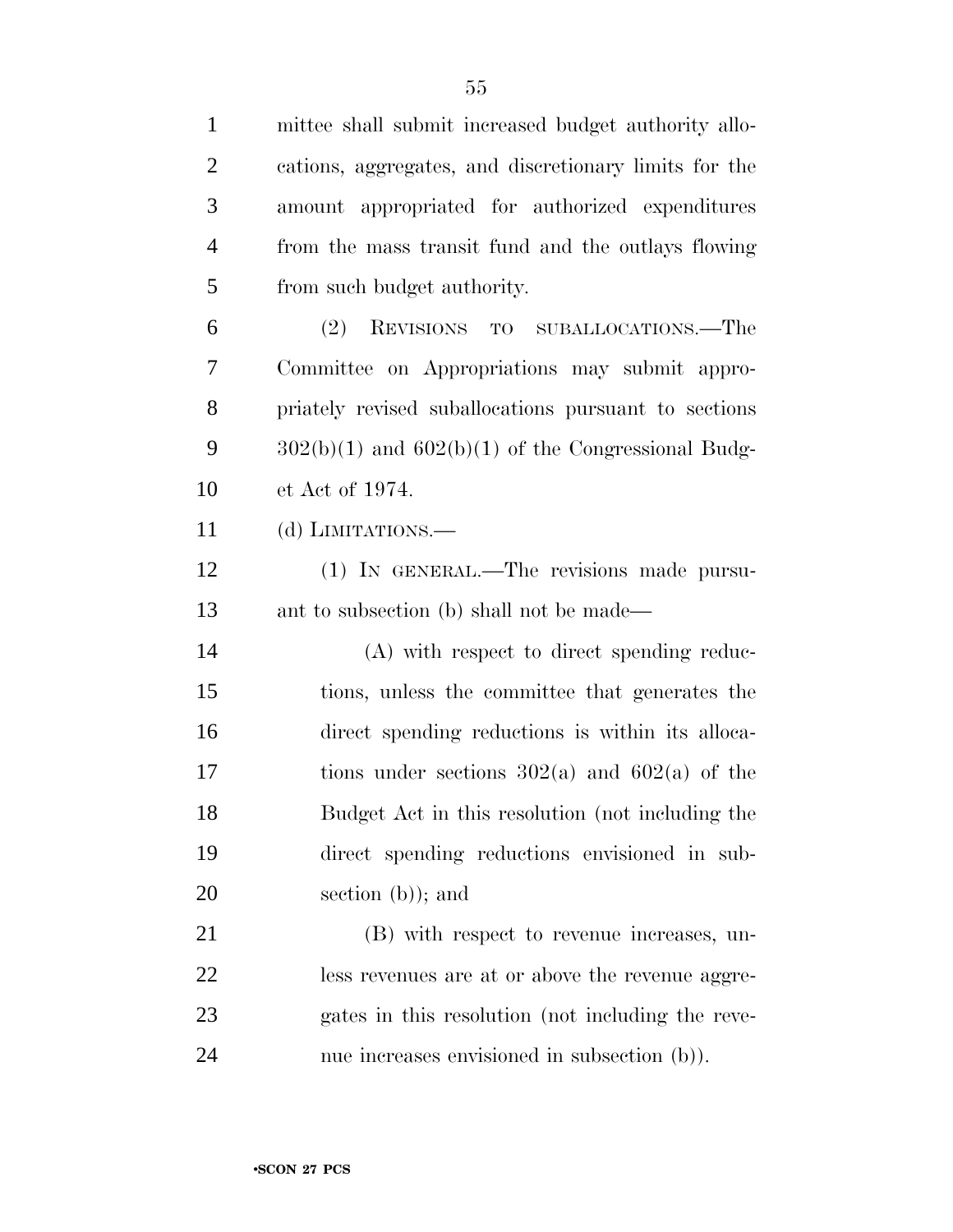(2) BUDGET AUTHORITY.—The budget author- ity adjustments made pursuant to subsection (c) shall not exceed the amounts specified in subsection 4 (b)(2) for a fiscal year.

 **SEC. 209. HIGHWAY RESERVE FUND FOR FISCAL YEARS 1998–2002.**

 (a) IN GENERAL.—If legislation is enacted which generates revenue increases or direct spending reductions to finance highways and to the extent that such increases or reductions are not included in this concurrent resolu- tion on the budget, the appropriate budgetary levels and limits may be adjusted if such adjustments do not cause an increase in the deficit in this resolution.

(b) ESTABLISHING A RESERVE.—

 (1) REVISIONS.—After the enactment of legisla- tion described in subsection (a), the Chairman of the Committee on the Budget may submit revisions to the appropriate allocations and aggregates by the amount that provisions in such legislation generates revenue increases or direct spending reductions.

 (2) REVENUE INCREASES OR DIRECT SPENDING REDUCTIONS.—Upon the submission of such revi- sions, the Chairman of the Committee on the Budg- et shall also submit the amount of revenue increases or direct spending reductions such legislation gen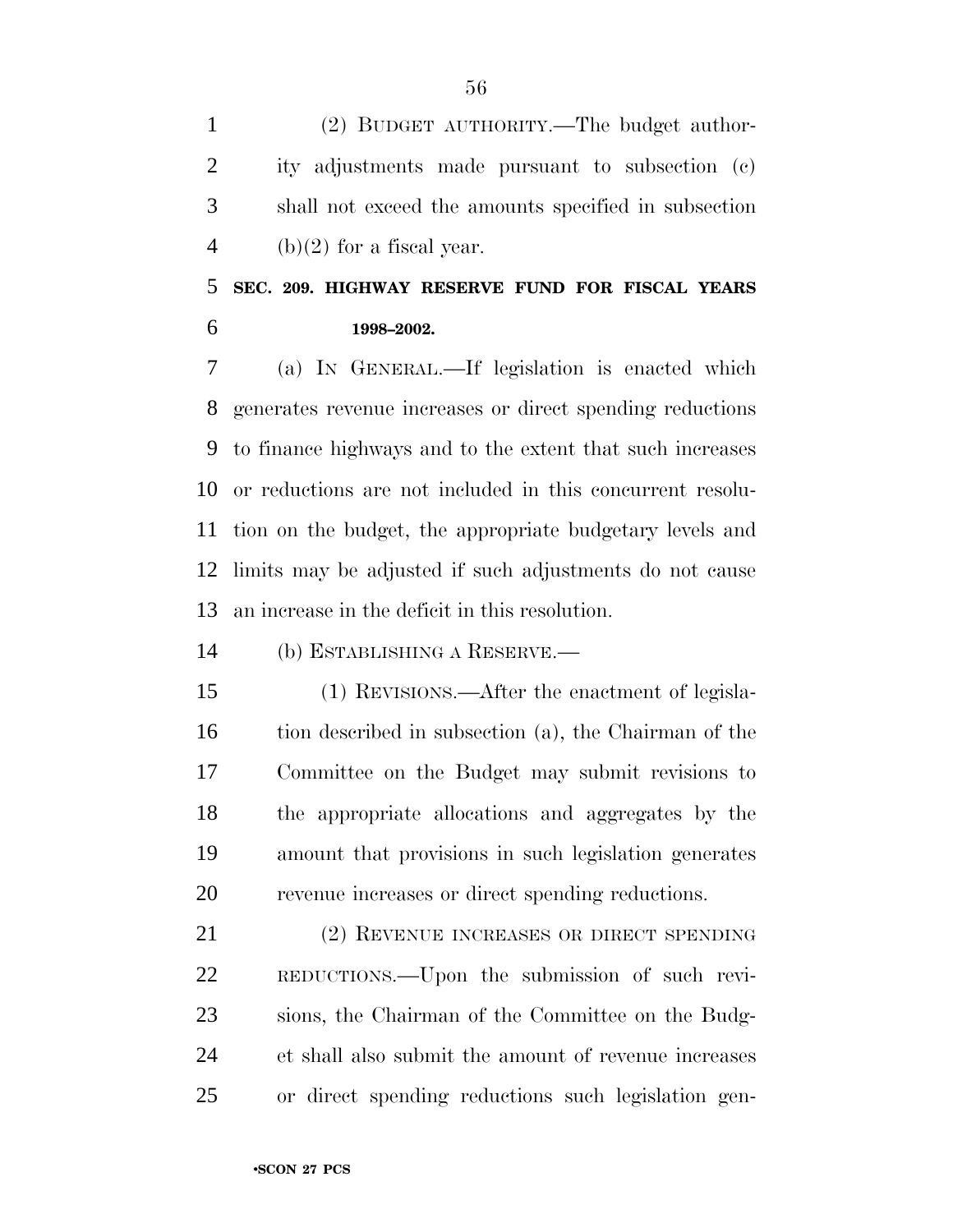erates and the maximum amount available each year for adjustments pursuant to subsection (c).

 (c) ADJUSTMENTS FOR DISCRETIONARY SPEND-ING.—

 (1) REVISIONS TO ALLOCATIONS AND AGGRE- GATES.—Upon the reporting of an appropriations measure, or when a conference committee submits a conference report thereon, that appropriates funds for highways, the Chairman of the Budget Commit- tee shall submit increased budget authority alloca- tions, aggregates, and discretionary limits for the amount appropriated for authorized expenditures from the highway fund and the outlays flowing from such budget authority.

 (2) REVISIONS TO SUBALLOCATIONS.—The Committee on Appropriations may submit appro- priately revised suballocations pursuant to sections  $18 \qquad \frac{302(b)(1)}{20}$  and  $\frac{602(b)(1)}{20}$  of the Congressional Budg-et Act of 1974.

20 (d) LIMITATIONS.—

 (1) IN GENERAL.—The revisions made pursu-ant to subsection (b) shall not be made—

 (A) with respect to direct spending reduc- tions, unless the committee that generates the direct spending reductions is within its alloca-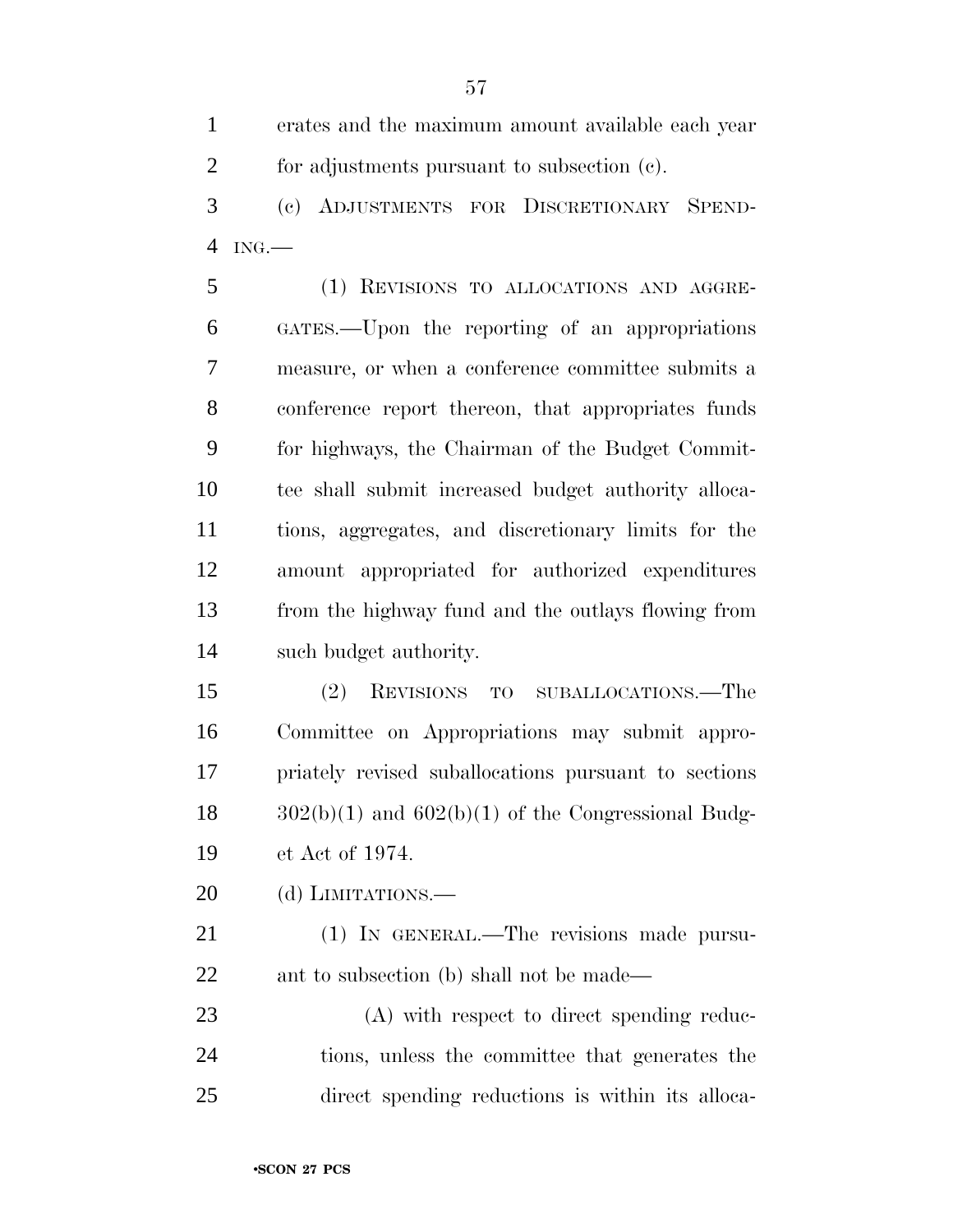| $\mathbf{1}$   | tions under sections $302(a)$ and $602(a)$ of the      |
|----------------|--------------------------------------------------------|
| $\overline{2}$ | Budget Act in this resolution (not including the       |
| 3              | direct spending reductions envisioned in sub-          |
| $\overline{4}$ | section $(b)$ ; and                                    |
| 5              | (B) with respect to revenue increases, un-             |
| 6              | less revenues are at or above the revenue aggre-       |
| 7              | gates in this resolution (not including the reve-      |
| 8              | nue increases envisioned in subsection (b)).           |
| 9              | (2) BUDGET AUTHORITY.—The budget author-               |
| 10             | ity adjustments made pursuant to subsection (c)        |
| 11             | shall not exceed the amounts specified in subsection   |
| 12             | $(b)(2)$ for a fiscal year.                            |
|                |                                                        |
| 13             | SEC. 210. EXERCISE OF RULEMAKING POWERS.               |
| 14             | The Congress adopts the provisions of this title—      |
| 15             | $(1)$ as an exercise of the rule making power of       |
| 16             | the Senate and the House of Representatives, re-       |
| 17             | spectively, and as such they shall be considered as    |
| 18             | part of the rules of each House, or of that House      |
| 19             | to which they specifically apply, and such rules shall |
| 20             | supersede other rules only to the extent that they     |
| 21             | are inconsistent therewith; and                        |
| 22             | (2) with full recognition of the constitutional        |
| 23             | right of either House to change those rules (so far    |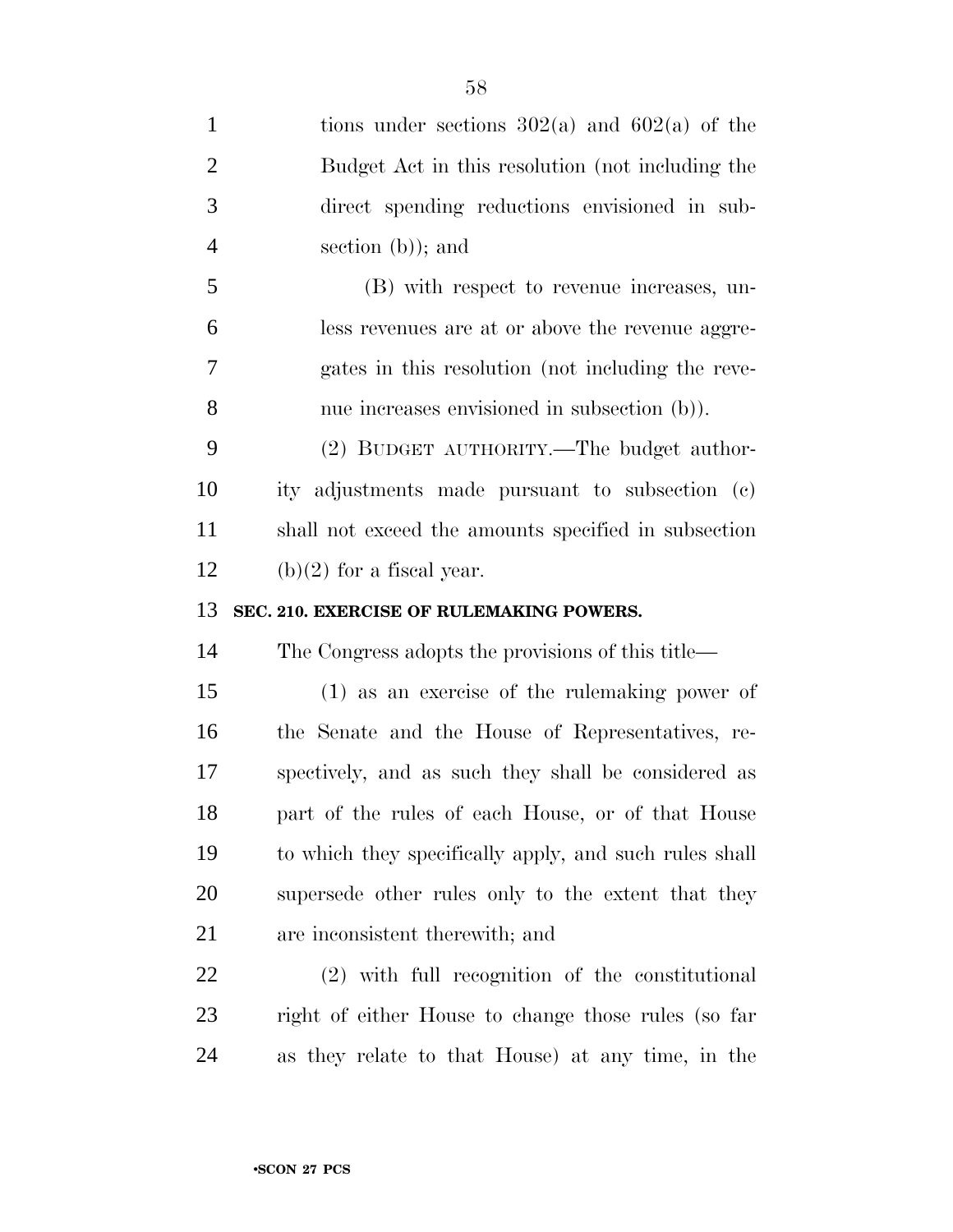| $\mathbf{1}$   | same manner, and to the same extent as in the case   |
|----------------|------------------------------------------------------|
| $\overline{2}$ | of any other rule of that House.                     |
| 3              | TITLE III—SENSE OF THE                               |
| $\overline{4}$ | <b>SENATE</b>                                        |
| 5              | SEC. 301. SENSE OF THE SENATE ON LONG TERM ENTITLE-  |
| 6              | MENT REFORMS, INCLUDING ACCURACY IN                  |
| 7              | DETERMINING CHANGES IN THE COST OF                   |
| 8              | LIVING.                                              |
| 9              | (a) FINDINGS.—                                       |
| 10             | ENTITLEMENT REFORMS.—The Senate<br>(1)               |
| 11             | finds that with respect to long term entitlement re- |
| 12             | forms—                                               |
| 13             | (A) entitlement spending continues to grow           |
| 14             | dramatically as a percent of total federal spend-    |
| 15             | ing, rising from fifty-six percent of the budget     |
| 16             | in 1987 to an estimated seventy-three percent        |
| 17             | of the budget in 2007;                               |
| 18             | (B) this growth in mandatory spending                |
| 19             | poses a long-term threat to the U.S. economy         |
| 20             | because it crowds out spending for investments       |
| 21             | in education, infrastructure, defense, law en-       |
| 22             | forcement and other programs that enhance            |
| 23             | economic growth;                                     |
| 24             | (C) in 1994, the Bipartisan Commission               |
| 25             | on Entitlement and Tax Reform concluded that         |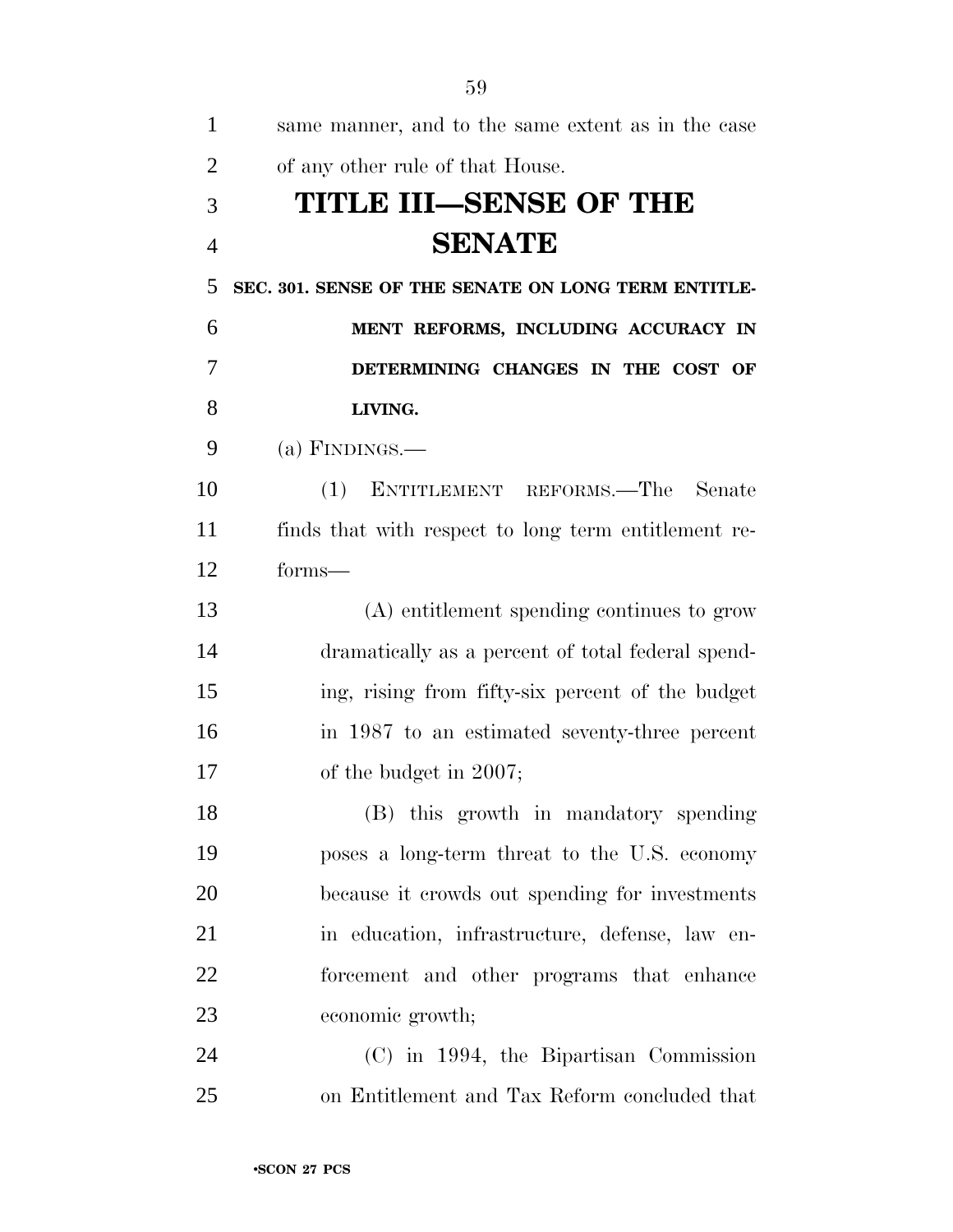| $\mathbf{1}$   | if no changes are made to current entitlement       |
|----------------|-----------------------------------------------------|
| $\overline{2}$ | laws, all federal revenues will be spent on enti-   |
| 3              | tlement programs and interest on the debt by        |
| $\overline{4}$ | the year $2012$ ;                                   |
| 5              | (D) the Congressional Budget Office has             |
| 6              | also recently issued a report that found that       |
| 7              | pressure on the budget from demographics and        |
| 8              | rising health care costs will increase dramati-     |
| 9              | cally after 2002; and                               |
| 10             | (E) making significant entitlement changes          |
| 11             | will significantly benefit the economy, and will    |
| 12             | forestall the need for more drastic tax and         |
| 13             | spending decisions in future years.                 |
| 14             | (2) CPI.—The Senate finds that with respect to      |
| 15             | accuracy in determining changes in the cost of liv- |
| 16             | $ing$ —                                             |
| 17             | (A) the Final Report of the Senate Fi-              |
| 18             | Committee's Advisory Commission to<br>nance         |
| 19             | study the CPI has concluded that the Consumer       |
| 20             | Price Index overstates the cost of living in the    |
| 21             | United States by 1.1 percentage points;             |
| 22             | (B) the overstatement of the cost of living         |
| 23             | by the Consumer Price Index has been recog-         |
| 24             | nized by economists since at least 1961, when       |
| 25             | a report noting the existence of the overstate-     |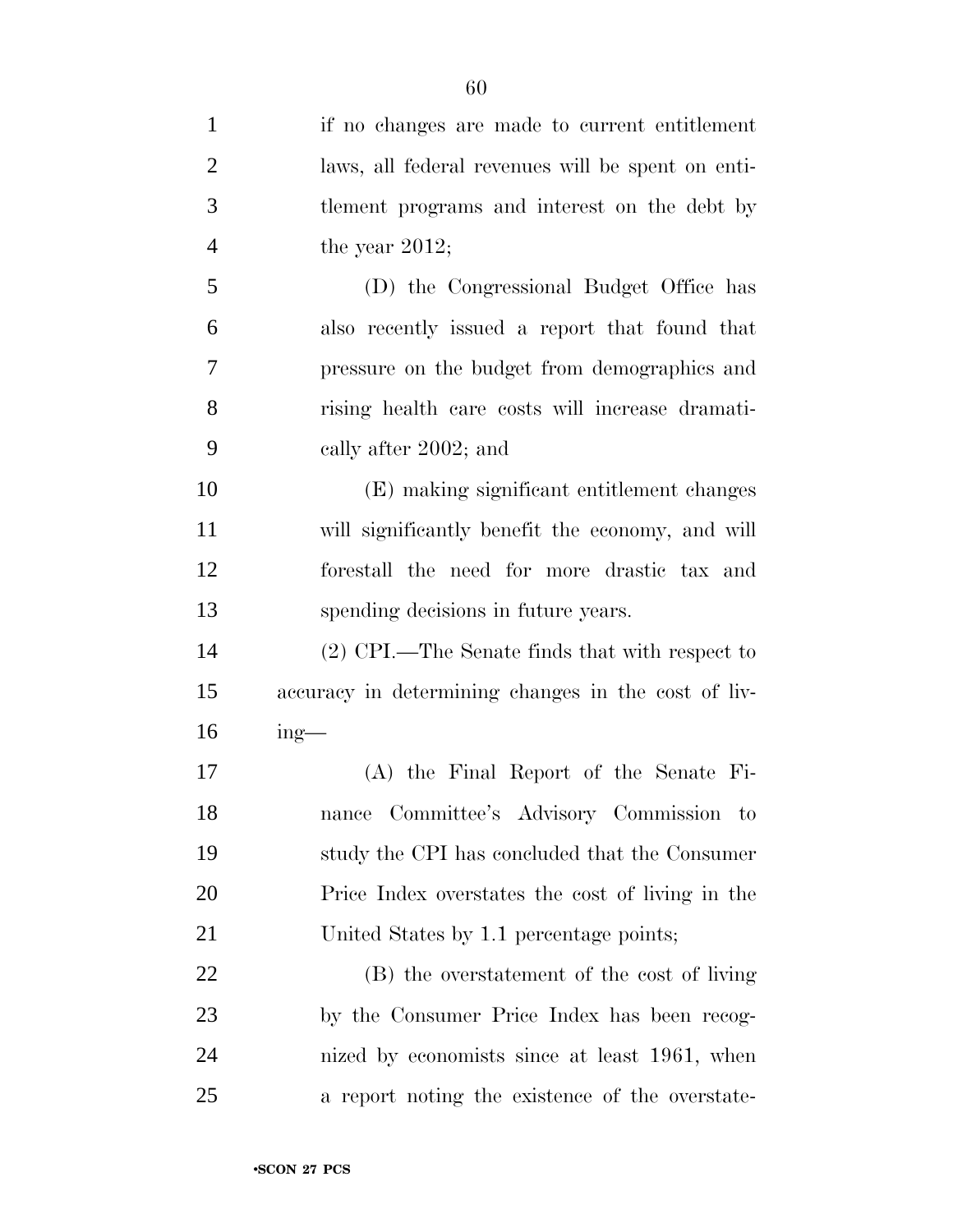| $\mathbf{1}$   | ment was issued by a National Bureau of Eco-          |
|----------------|-------------------------------------------------------|
| $\overline{2}$ | nomic Research Committee, chaired by Profes-          |
| 3              | sor George J. Stigler;                                |
| $\overline{4}$ | (C) Congress and the President, through               |
| 5              | the indexing of federal tax brackets, Social Se-      |
| 6              | curity benefits, and other federal program bene-      |
| 7              | fits, have undertaken to protect taxpayers and        |
| 8              | beneficiaries of such programs from the erosion       |
| 9              | of purchasing power due to inflation; and             |
| 10             | (D) the overstatement of the cost of living           |
| 11             | increases the deficit and undermines the equi-        |
| 12             | table administration of federal benefits and tax      |
| 13             | policies.                                             |
| 14             | (b) SENSE OF THE SENATE.—It is the sense of the       |
| 15             | Senate that the provisions in this resolution assume  |
| 16             | $that-$                                               |
| 17             | (1) Congress and the President should continue        |
| 18             | working to enact structural entitlement reforms in    |
| 19             | the 1997 budget agreement and in subsequent legis-    |
| 20             | lation;                                               |
| 21             | (2) Congress and the President must find the          |
| 22             | most accurate measure of the change in the cost of    |
| 23             | living in the United States, and should work in a bi- |
| 24             | partisan manner to implement any changes that are     |
| 25             | necessary to achieve an accurate measure; and         |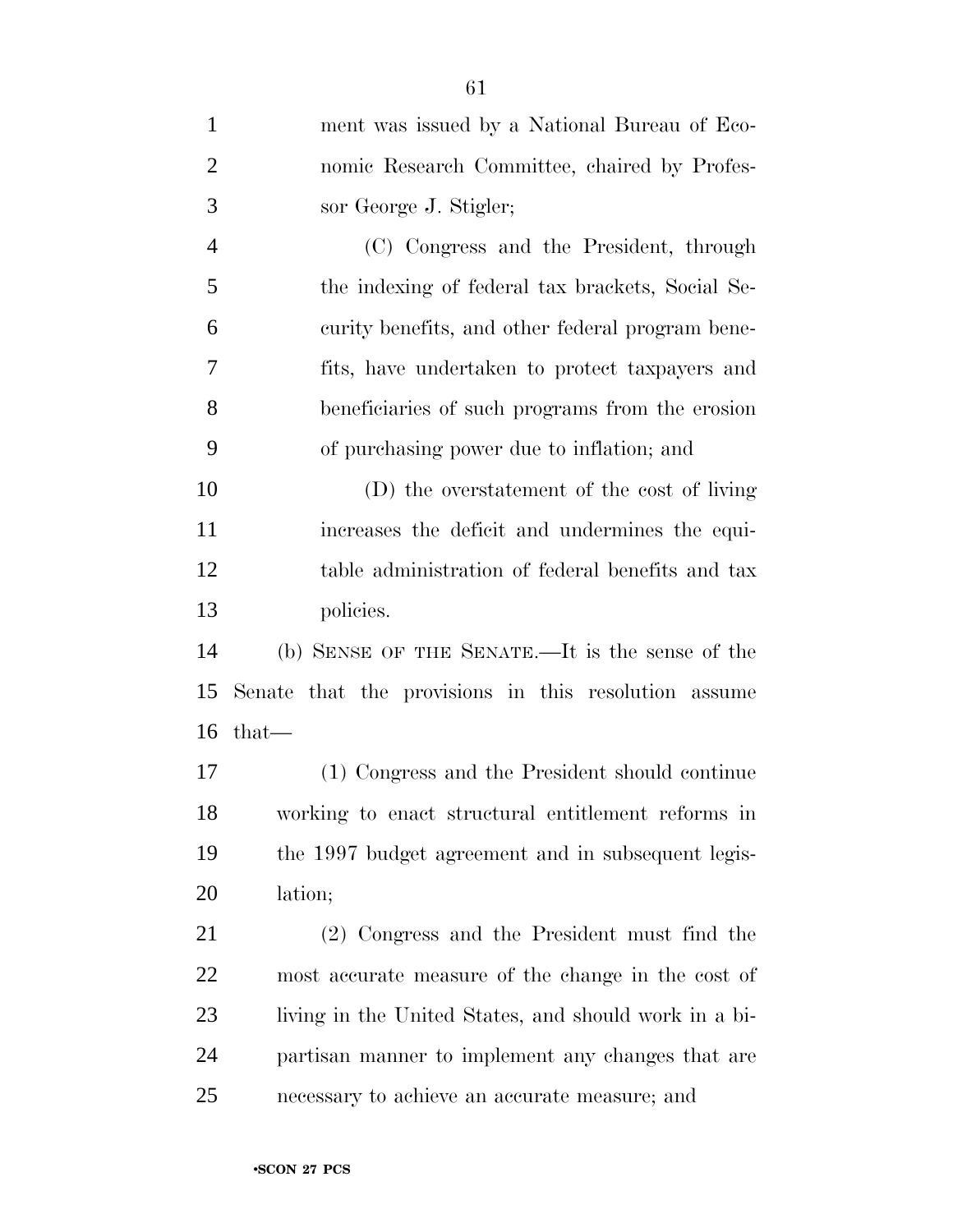| $\mathbf{1}$   | (3) Congress and the President must work to           |
|----------------|-------------------------------------------------------|
| $\overline{2}$ | ensure that the 1997 budget agreement not only        |
| 3              | keeps the unified budget in balance after 2002, but   |
| $\overline{4}$ | that additional measures should be taken to begin to  |
| 5              | achieve substantial surpluses which will improve the  |
| 6              | economy and allow our nation to be ready for the re-  |
| 7              | tirement of the baby boom generation in the year      |
| 8              | 2012.                                                 |
| 9              | SEC. 302. SENSE OF THE SENATE ON TACTICAL FIGHTER     |
| 10             | <b>AIRCRAFT PROGRAMS.</b>                             |
| 11             | (a) FINDINGS.—The Senate finds that—                  |
| 12             | (1) the Department of Defense has proposed to         |
| 13             | modernize the United States tactical fighter aircraft |
| 14             | force through three tactical fighter procurement pro- |
| 15             | grams, including the F/A-18 E/F aircraft program      |
| 16             | of the Navy, the F-22 aircraft program of the Air     |
| 17             | Force, and the Joint Strike Fighter aircraft pro-     |
| 18             | gram for the Navy, Air Force, and Marine Corps;       |
| 19             | (2) the General Accounting Office, the Congres-       |
| 20             | sional Budget Office, the Chairman of the Joint       |
| 21             | Chiefs of Staff, the Under Secretary of Defense for   |
| 22             | Acquisition and Technology, and several Members of    |
| 23             | Congress have publicly stated that, given the current |
| 24             | Department of Defense budget for procurement, the     |
| 25             | Department of Defense's original plan to buy over     |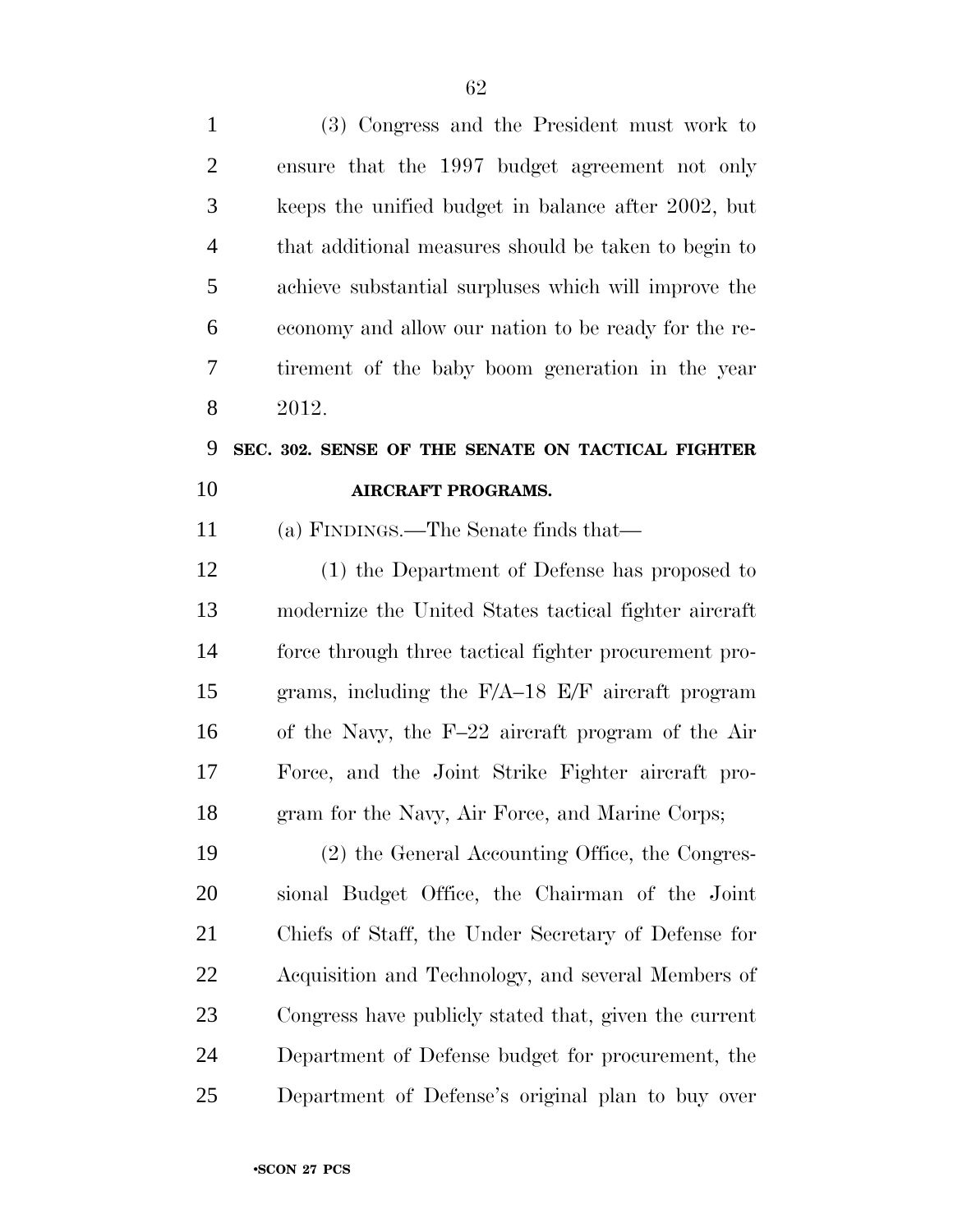4,400 F/A–18 E/F aircraft, F–22 aircraft, and Joint Strike Fighter aircraft at a total program cost in ex-cess of \$350,000,000,000 was not affordable;

4 (3) the F/A–18 E/F, F–22, and the Joint Strike Fighter tactical fighter programs will be com- peting for a limited amount of procurement funding with numerous other aircraft acquisition programs, including the Comanche helicopter program, the V– 22 Osprey aircraft program, and the C–17 aircraft program, as well as for the necessary replacement of other aging aircraft such as the KC–135, the C–5A, the F–117, and the EA–6B aircraft; and

 (4) the 1997 Department of Defense Quadren- nial Defense Review has recommended reducing the F/A–18 E/F program buy from 1,000 aircraft to 548, and reducing the F–22 program buy from 438 to 339.

 (b) SENSE OF THE SENATE.—It is the sense of the Senate that the provisions of this resolution assume that, within 30 days, the Department of Defense should trans- mit to Congress detailed information pertaining to the im- plementation of this revised acquisition strategy so that the Congress can adequately evaluate the extent to which the revised acquisition strategy is tenable and affordable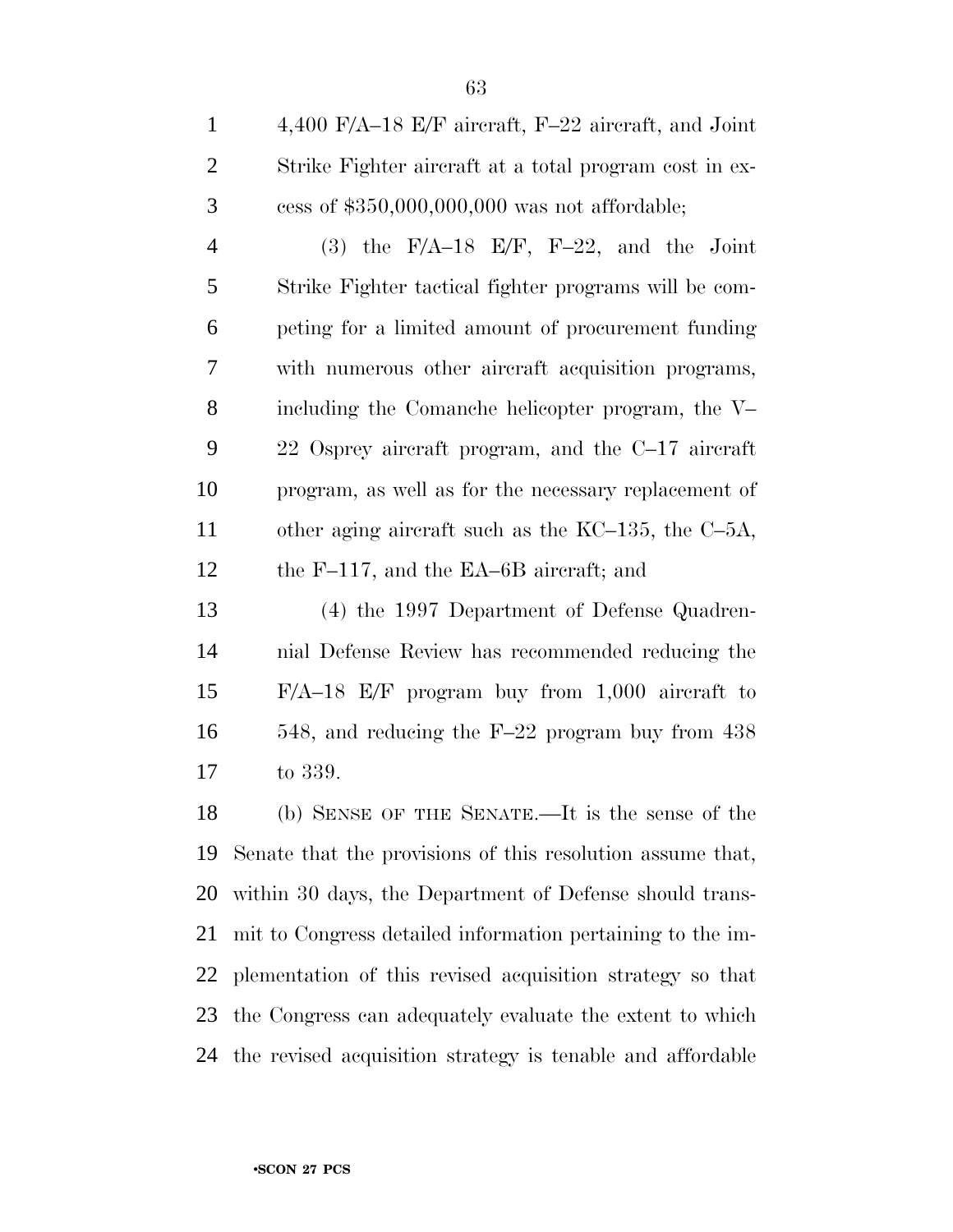given the projected spending levels contained in this budg-et resolution.

### **SEC. 303. SENSE OF THE SENATE REGARDING CHILDREN'S HEALTH COVERAGE.**

(a) FINDINGS.—The Senate finds that—

 (1) of the estimated 10 million uninsured chil- dren in the United States, over 1.3 million have at least one parent who is self-employed and all other uninsured children are dependents of persons who are employed by another, or unemployed;

 (2) these 1.3 million uninsured kids comprise approximately 22 percent of all children with self- employed parents, and they are a significant 13 per-cent of all uninsured children;

 (3) the remaining uninsured children are in families where neither parent is self-employed and comprise 13 percent of all children in families where neither parent is self-employed;

 (4) children in families with a self-employed parent are therefore more likely to be uninsured than children in families where neither parent is self-employed; and

 (5) the current disparity in the tax law reduces the affordability of health insurance for the self-em-ployed and their families, hindering the ability of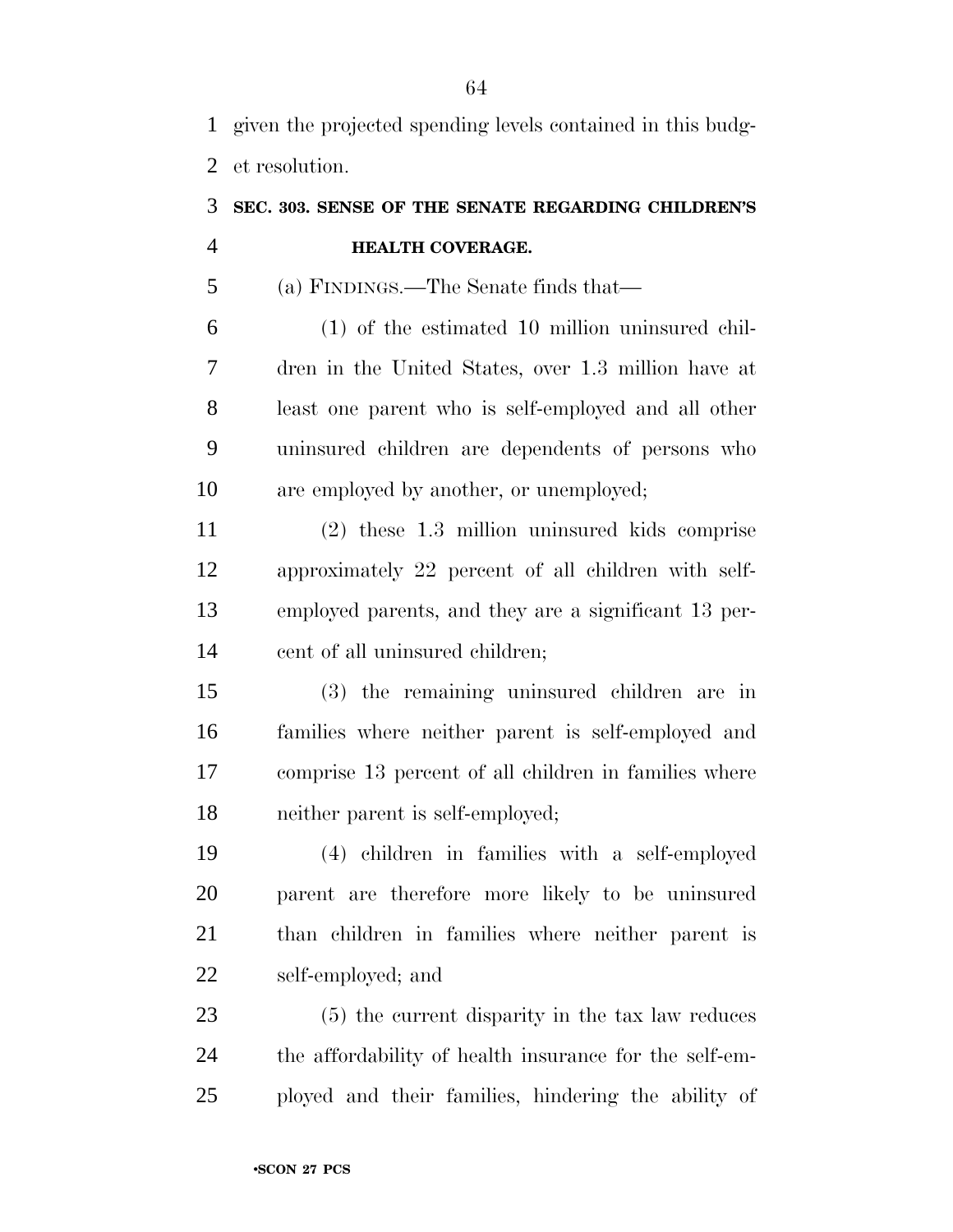children to receive essential primary and preventive care services.

 (b) SENSE OF THE SENATE.—It is the sense of the Senate that the provisions of this resolution assume that from resources available in this budget resolution, a por- tion should be set aside for an immediate 100 percent de- ductibility of health insurance costs for the self-employed. Full-deductibility of health expenses for the self-employed would make health insurance more attractive and afford- able, resulting in more dependents being covered. The gov- ernment should not encourage parents to forgo private in-surance for a government-run program.

**SEC. 304. SENSE OF THE SENATE ON A MEDICAID PER CAP-**

### **ITA CAP.**

 It is the sense of the Senate that in order to meet deficit reduction targets in this resolution with respect to Medicaid—

 (1) the per capita cap will not be used as a method for meeting spending targets; and

 (2) the per capita cap represents a significant structural change that could jeopardize the quality of care for children, the disabled, and senior citizens. **SEC. 305. SENSE OF THE SENATE THAT ADDED SAVINGS GO**

**TO DEFICIT REDUCTION.**

(a) FINDINGS.—The Congress finds that—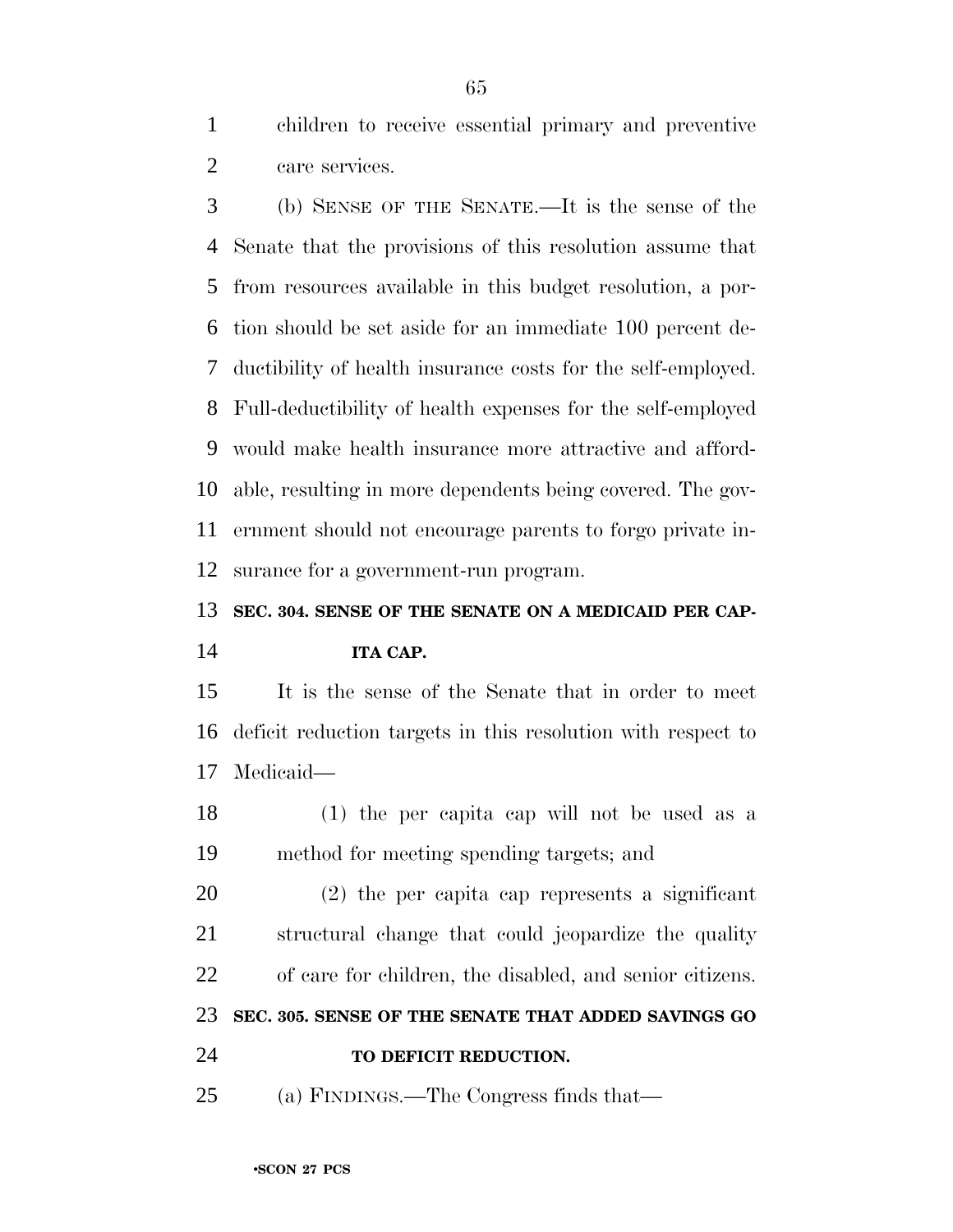| $\mathbf{1}$   | (1) balancing the budget will bring numerous           |
|----------------|--------------------------------------------------------|
| $\overline{2}$ | economic benefits for the United States economy        |
| 3              | and American workers and families, including im-       |
| $\overline{4}$ | proved economic growth and lower interest rates;       |
| 5              | $(2)$ the FY 1998 budget resolution crafted pur-       |
| 6              | suant to an agreement reached between the Con-         |
| 7              | gress and the Administration purports to achieve       |
| 8              | balance in the year 2002;                              |
| 9              | (3) the deficit estimates contained in this reso-      |
| 10             | lution may not conform to the actual deficits in sub-  |
| 11             | sequent years, which make it imperative that any       |
| 12             | additional savings are realized be devoted to deficit  |
| 13             | reduction;                                             |
| 14             | (4) the Senate's "pay-as-you-go" point of order        |
| 15             | prohibits crediting savings from updated economic or   |
| 16             | technical data as an offset for legislation that in-   |
| 17             | creases the deficit, and ensures these savings are de- |
| 18             | voted to deficit reduction; and                        |
| 19             | (5) Congress and the Administration must en-           |
| 20             | sure that the deficit levels contained in this budget  |
| 21             | are met and, if actual deficits prove to be lower than |
| 22             | projected, the additional savings are used to balance  |
| 23             | the budget on or before the year 2002.                 |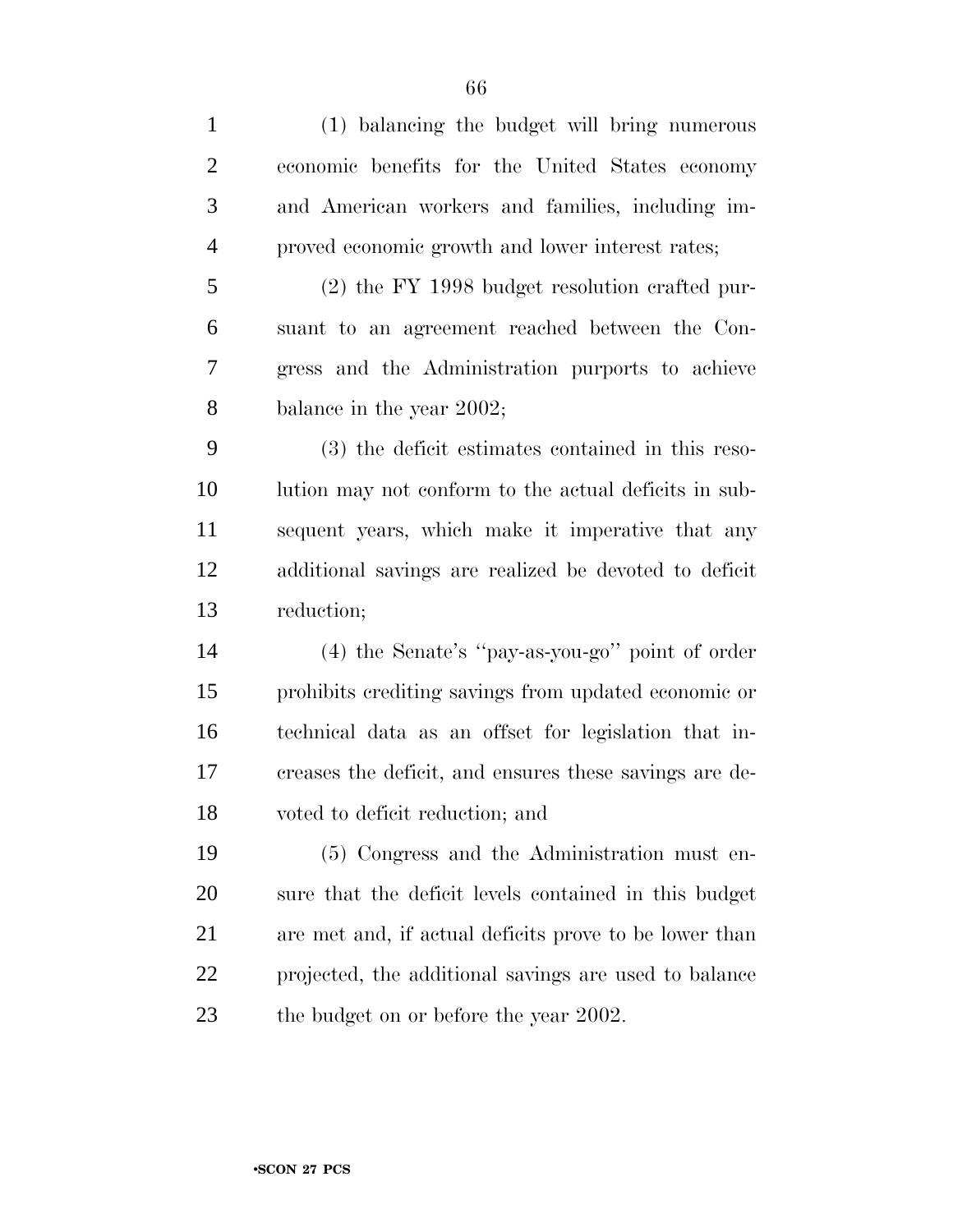| 2              | Senate that the provisions of this resolution assume     |
|----------------|----------------------------------------------------------|
| 3              | $that-$                                                  |
| $\overline{4}$ | (1) legislation enacted pursuant to this resolu-         |
| 5              | tion must ensure that the goal of a balanced budget      |
| 6              | is achieved on or before fiscal year 2002; and           |
| 7              | $(2)$ if the actual deficit is lower than the pro-       |
| 8              | jected deficit in any upcoming fiscal year, the added    |
| 9              | savings should be devoted to further deficit reduc-      |
| 10             | tion.                                                    |
| 11             | SEC. 306. SENSE OF THE SENATE ON FAIRNESS IN MEDI-       |
| 12             | CARE.                                                    |
| 13             | (a) FINDINGS.—The Congress finds that—                   |
| 14             | (1) the Trustees of the Medicare Trust Funds             |
| 15             | recently announced that Medicare's Hospital Insur-       |
| 16             | ance (HI) trust fund is headed for bankruptcy in         |
| 17             | $2001$ , and in 1997, HI will run a deficit of \$26 bil- |
| 18             | lion and add \$56 billion annually to the federal defi-  |
| 19             | cit by $2001$ ;                                          |
| 20             | (2) the Trustees also project that Supple-               |
| 21             | mentary Medical Insurance (SMI), will grow twice         |
| 22             | as fast as the economy and the taxpayers' subsidy        |
| 23             | to keep the SMI from bankruptcy will grow from           |
| 24             | \$58 billion to \$89 billion annually from 1997          |
|                |                                                          |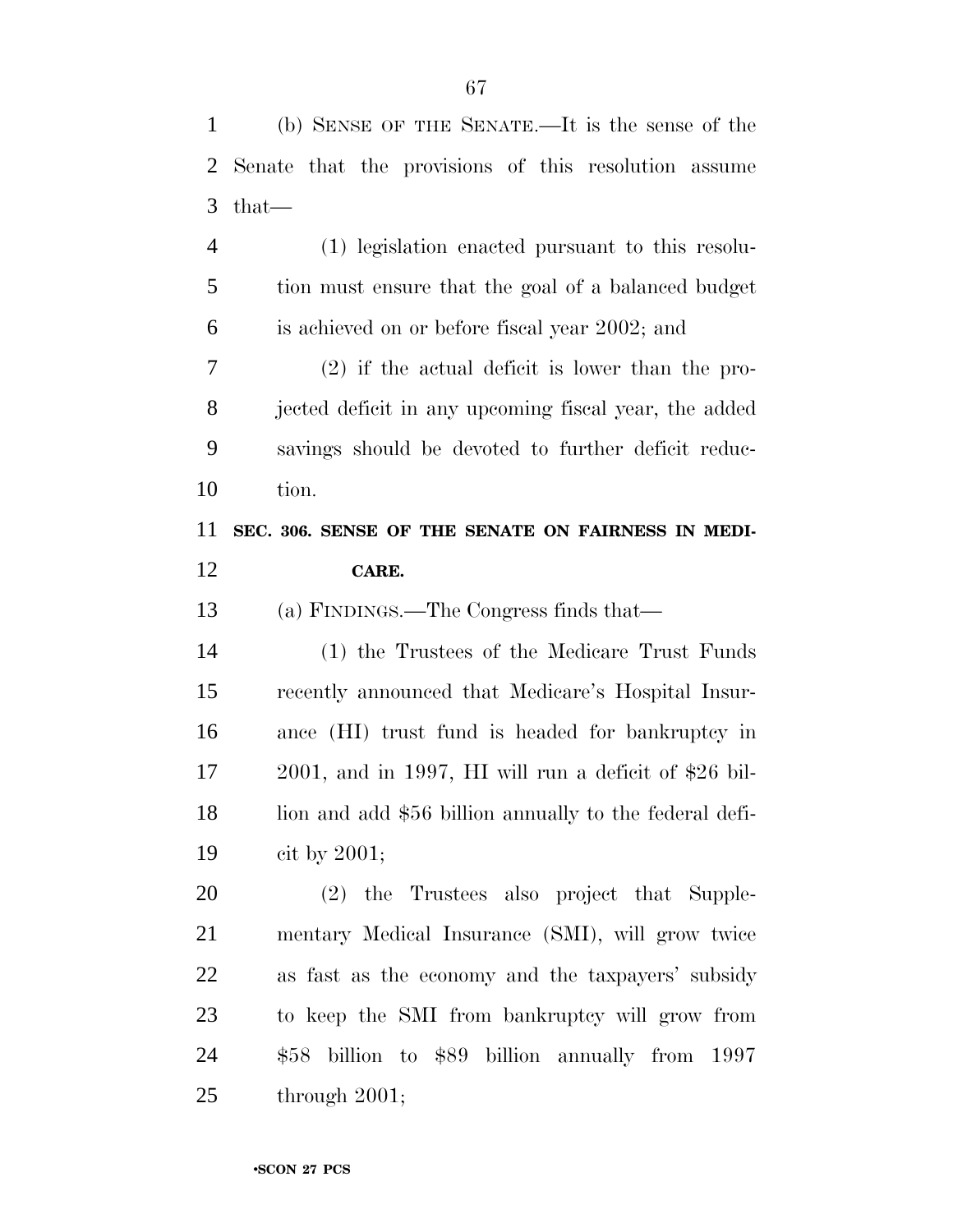| $\mathbf{1}$   | (3) the Congressional Budget Office reports             |
|----------------|---------------------------------------------------------|
| $\overline{2}$ | that when the baby-boom generation begins to re-        |
| 3              | ceive Social Security benefits and is eligible for Med- |
| $\overline{4}$ | icare in 2008, the federal budget will face intense     |
| 5              | pressure, resulting in mounting deficits and erosion    |
| 6              | of future economic growth;                              |
| 7              | (4) long-term solutions to address the financial        |
| 8              | and demographic problems of Medicare are urgently       |
| 9              | needed to preserve and protect the Medicare trust       |
| 10             | funds;                                                  |
| 11             | (5) these solutions to address the financial and        |
| 12             | demographic problems of Medicare are urgently           |
| 13             | needed to preserve and protect the Medicare trust       |
| 14             | funds;                                                  |
| 15             | (6) reform of the Medicare program should en-           |
| 16             | sure equity and fairness for all Medicare bene-         |
| 17             | ficiaries, and offer beneficiaries more choice of pri-  |
| 18             | vate health plans, to promote efficiency and enhance    |
| 19             | the quality of health care;                             |
| 20             | (7) all Americans pay the same payroll tax of           |
| 21             | 2.9 percent to the Medicare Trust Funds, and they       |
| 22             | deserve the same choices and services regardless of     |
| 23             | where they retire;                                      |
| 24             | (8) however, under the currently adjusted-aver-         |
| 25             | age-per-capita cost (AAPCC), some counties receive      |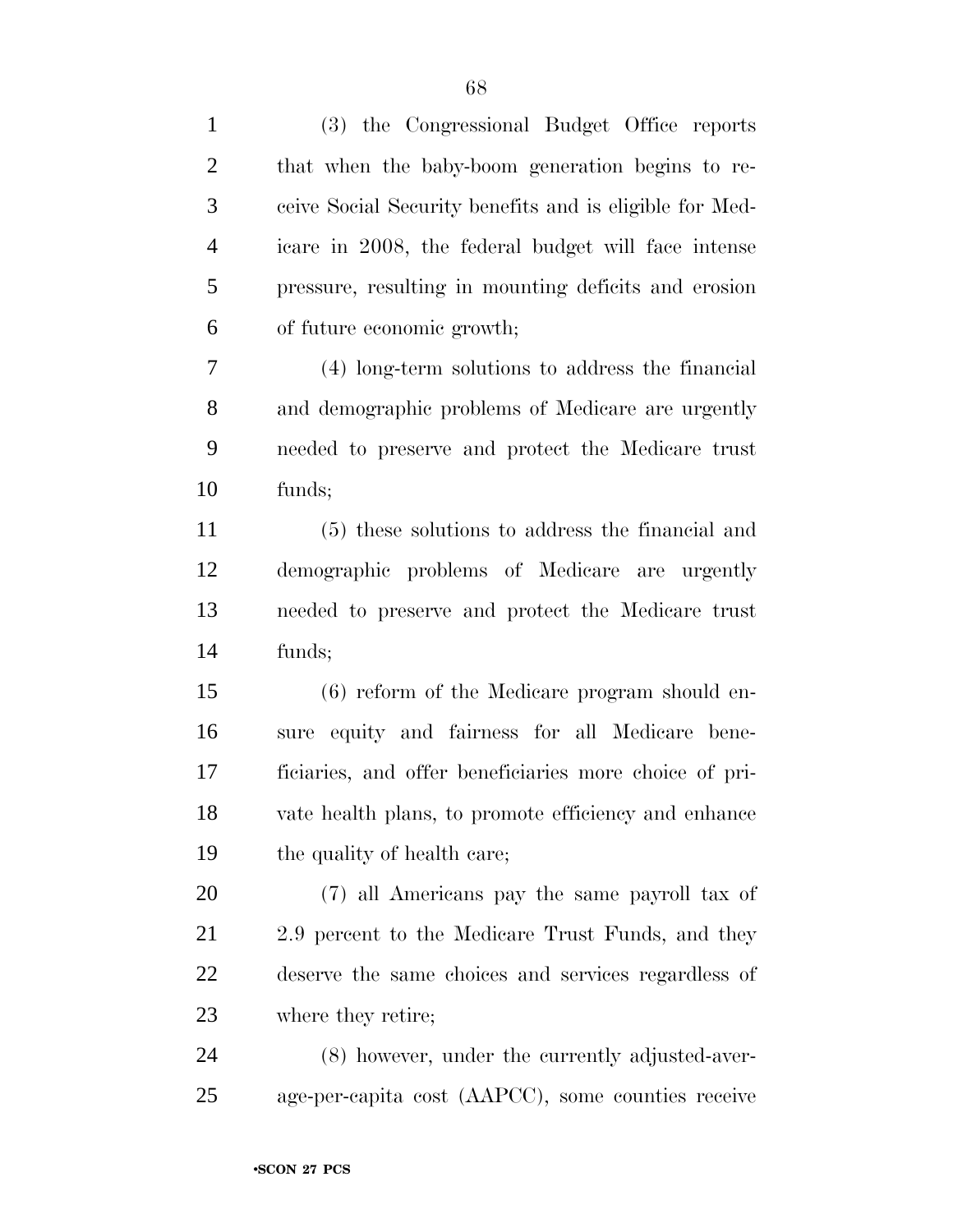2.5 times more in Medicare reimbursements than others;

 (9) this inequity in Medicare reimbursement jeopardizes the quality of Medicare services of rural beneficiaries and penalizes the most efficient and ef-fective Medicare service providers;

 (10) in some states, the result has been the ab- sence of health care choices beyond traditional, fee- for-service medicine for Medicare beneficiaries, which in other counties and states plan providers may be significantly over-compensated, adding to Medicare's fiscal instability; and

 (11) ending the practice of basing payments to risk contract plans on local fee-for-service medical costs will help correct these inequities, mitigate un- necessary cost in the program, and begin the seri-ous, long-term restructuring of Medicare.

 (b) SENSE OF THE SENATE.—It is the sense of the Senate that the provisions of this resolution assume that the Finance Committee should strongly consider the fol-lowing elements for Medicare reform—

 (1) any Medicare reform package should include measures to address the inequity in Medicare reim-bursement to risk contract plans;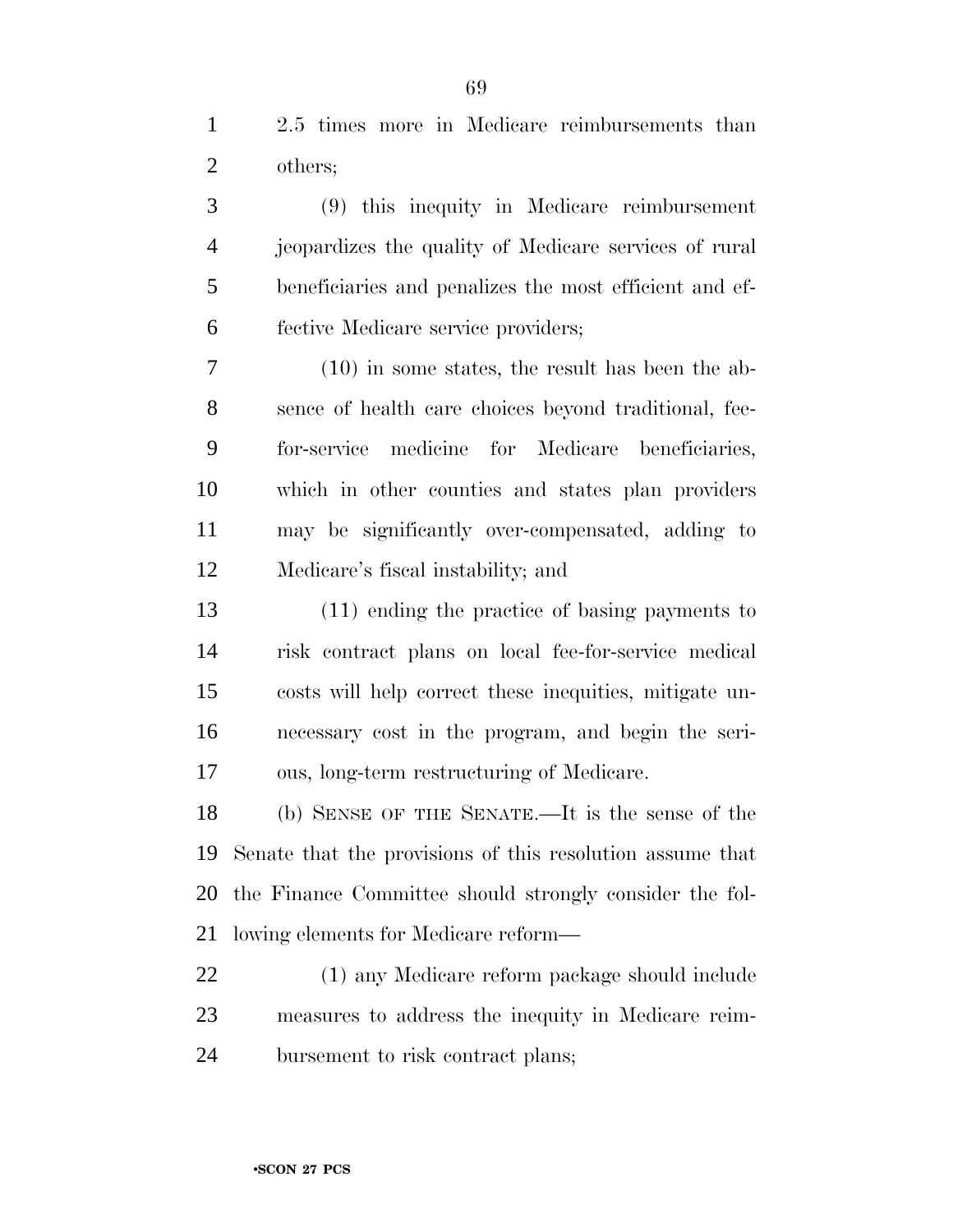(2) Medicare should use a national update framework rather than local fee-for-service spending increases to determine the annual changes in risk plan payment rates; (3) an adequate minimum payment rate should be provided for health plans participating in Medi- care risk contract programs; (4) the geographic variation in Medicare pay- ment rates must be reduced over time to raise the lower payment areas closer to the average while tak- ing into account actual differences in input costs that exist from region to regional; (5) Medicare managers in consultation with plan providers and patient advocates should pursue competitive bidding programs in communities where data indicate risk contract payments are substan- tially excessive and when plan choices would not di- minish by such a bidding process; and (6) Medicare should phase in the use of risk ad- justers which take account of health status so as to 21 address overpayment to some plans. **SEC. 307. SENSE OF THE SENATE REGARDING ASSISTANCE TO LITHUANIA AND LATVIA.** (a) FINDINGS.—The Senate finds that—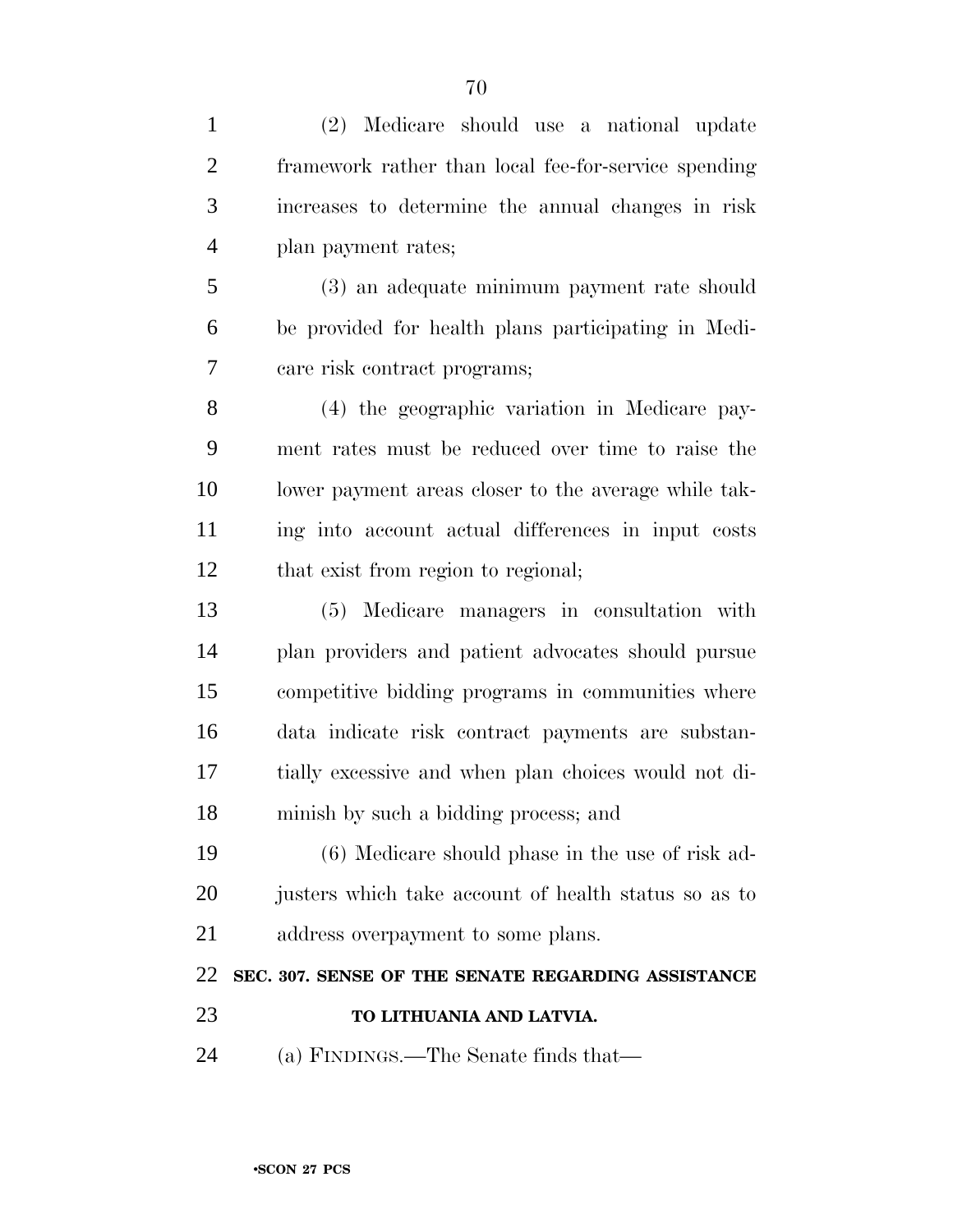| $\mathbf{1}$   | (1) Lithuania and Latvia reestablished democ-          |
|----------------|--------------------------------------------------------|
| $\overline{2}$ | racy and free market economies when they regained      |
| 3              | their freedom from the Soviet Union;                   |
| $\overline{4}$ | (2) Lithuania and Latvia, which have made sig-         |
| 5              | nificant progress since regaining their freedom, are   |
| 6              | still struggling to recover from the devastation of 50 |
| 7              | years of communist domination;                         |
| 8              | (3) the United States, which never recognized          |
| 9              | the illegal incorporation of Lithuania and Latvia      |
| 10             | into the Soviet Union, has provided assistance to      |
| 11             | strengthen democratic institutions and free market     |
| 12             | reforms in Lithuania and Latvia since 1991;            |
| 13             | (4) the people of the United States enjoy close        |
| 14             | and friendly relations with the people of Lithuania    |
| 15             | and Latvia;                                            |
| 16             | (5) the success of democracy and free market           |
| 17             | reform in Lithuania and Latvia is important to the     |
| 18             | security and economic progress of the United States;   |
| 19             | and                                                    |
| 20             | (6) the United States as well as Lithuania and         |
| 21             | Latvia would benefit from the continuation of assist-  |
| 22             | ance which helps Lithuania and Latvia to implement     |
| 23             | commercial and trade law reform, sustain private       |
| 24             | sector development, and establish well-trained judi-   |
| 25             | ciaries.                                               |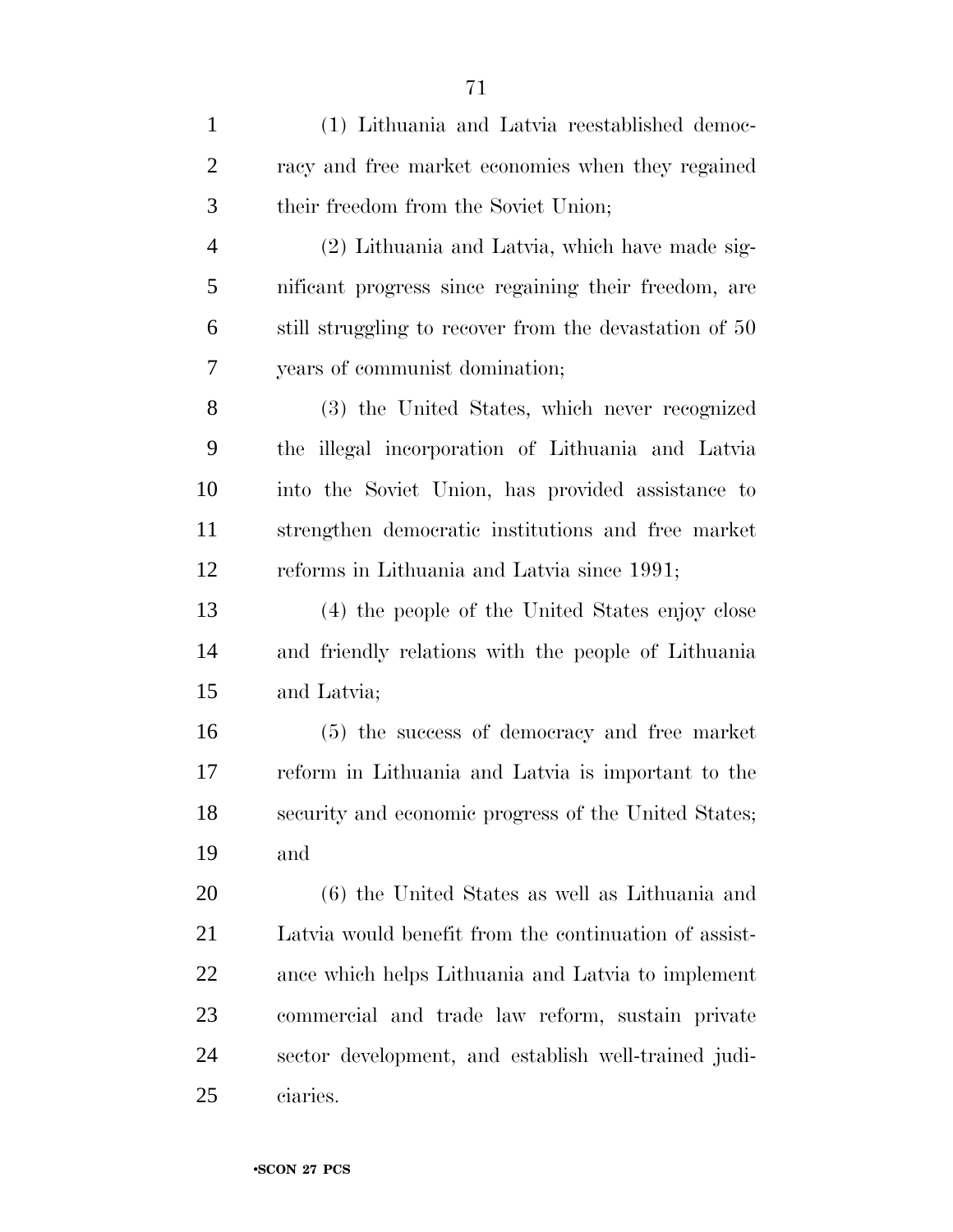(b) SENSE OF THE SENATE.—It is the sense of the Senate that the provisions of this resolution assume that—

 (1) adequate assistance should be provided to Lithuania and Latvia in fiscal year 1998 to continue the progress they have made; and

 (2) assistance to Lithuania and Latvia should be continued beyond fiscal year 1998 as they con- tinue to build democratic and free market institu-tions.

## **SEC. 308. SENSE OF THE SENATE REGARDING A NATIONAL COMMISSION ON HIGHER EDUCATION.**

 It is the sense of the Senate that the provisions of this resolution assure that a national commission should be established to study and make specific recommenda- tions regarding the extent to which increases in student financial aid, and the extent to which Federal, State, and local laws and regulations, contribute to increases in col-lege and university tuition.

## **SEC. 309. SENSE OF THE SENATE ON LOCKBOX.**

 It is the Sense of the Senate that the provisions of this resolution assume that to ensure all savings from Medicare reform are used to keep the Medicare program solvent, the Treasury Secretary should credit the Medicare Hospital Insurance Trust Fund (Part A) with government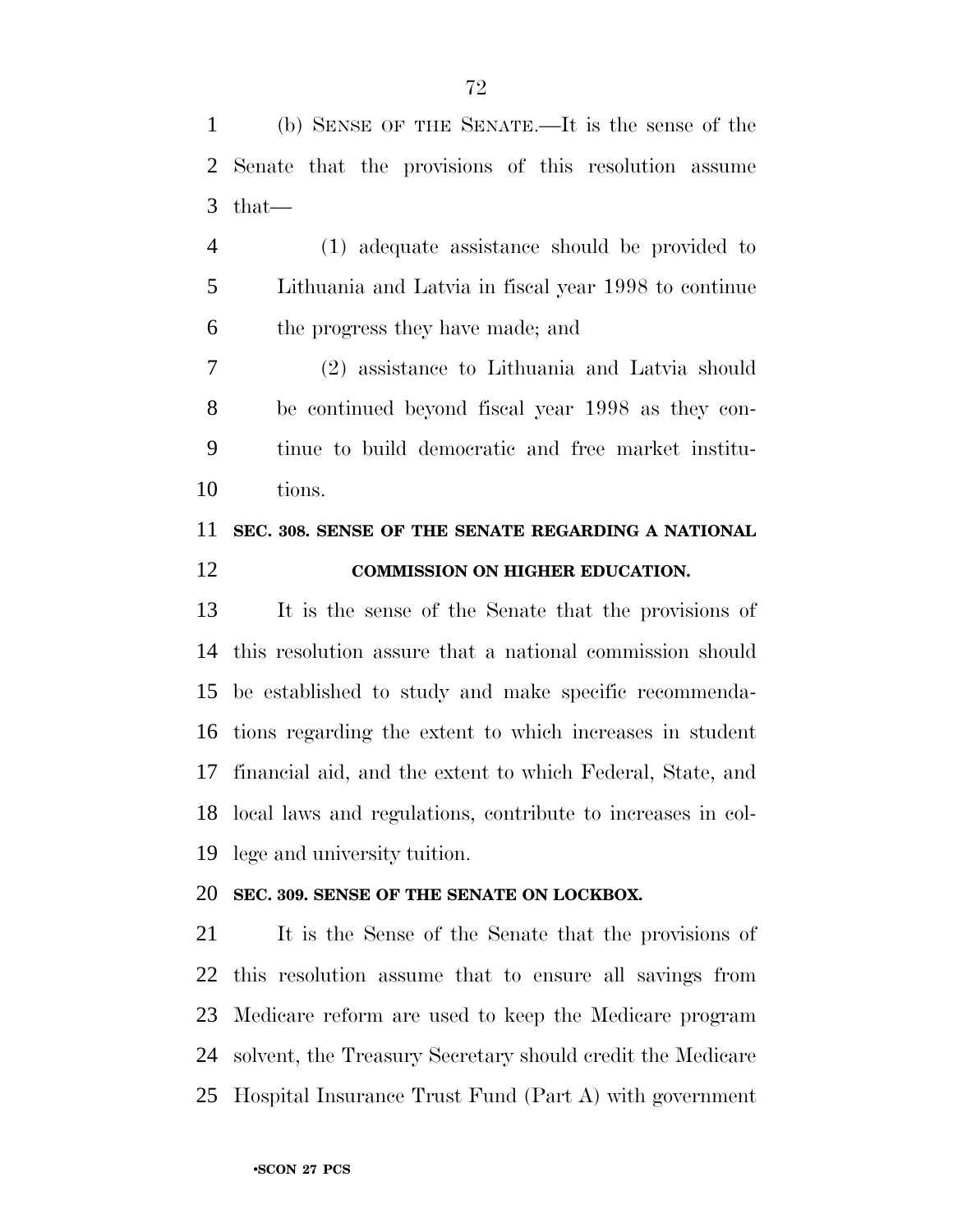securities equal to any savings from Medicare Supple- mental Medical Insurance (Part B) reforms enacted pur- suant to the reconciliation instructions contained in this budget resolution.

## **SEC. 310. SENSE OF THE SENATE ON THE EARNED INCOME CREDIT.**

(a) FINDINGS.—The Senate finds that—

 (1) an April 1997 study by the Internal Reve- nue Service of Earned Income Credit (EIC) filers for tax year 1994 revealed that over \$4 billion of the \$17 billion spent on the EIC for that year was erro- neously claimed and paid by the IRS, resulting in a 13 fraud and error rate of  $25.8\%$ ;

 (2) the IRS study further concluded that EIC reforms enacted by the 104th Congress will only lower the fraud error rate to 20.7%, meaning over \$23 billion will be wasted over the next five years; and

 (3) the President's recent proposals to combat EIC fraud and error contained within this budget resolution are estimated to save \$124 million in scoreable savings over the next five years and addi-tional savings from deterrent effects.

 (b) SENSE OF THE SENATE.—It is the sense of the Senate that the provisions of this resolution assume that